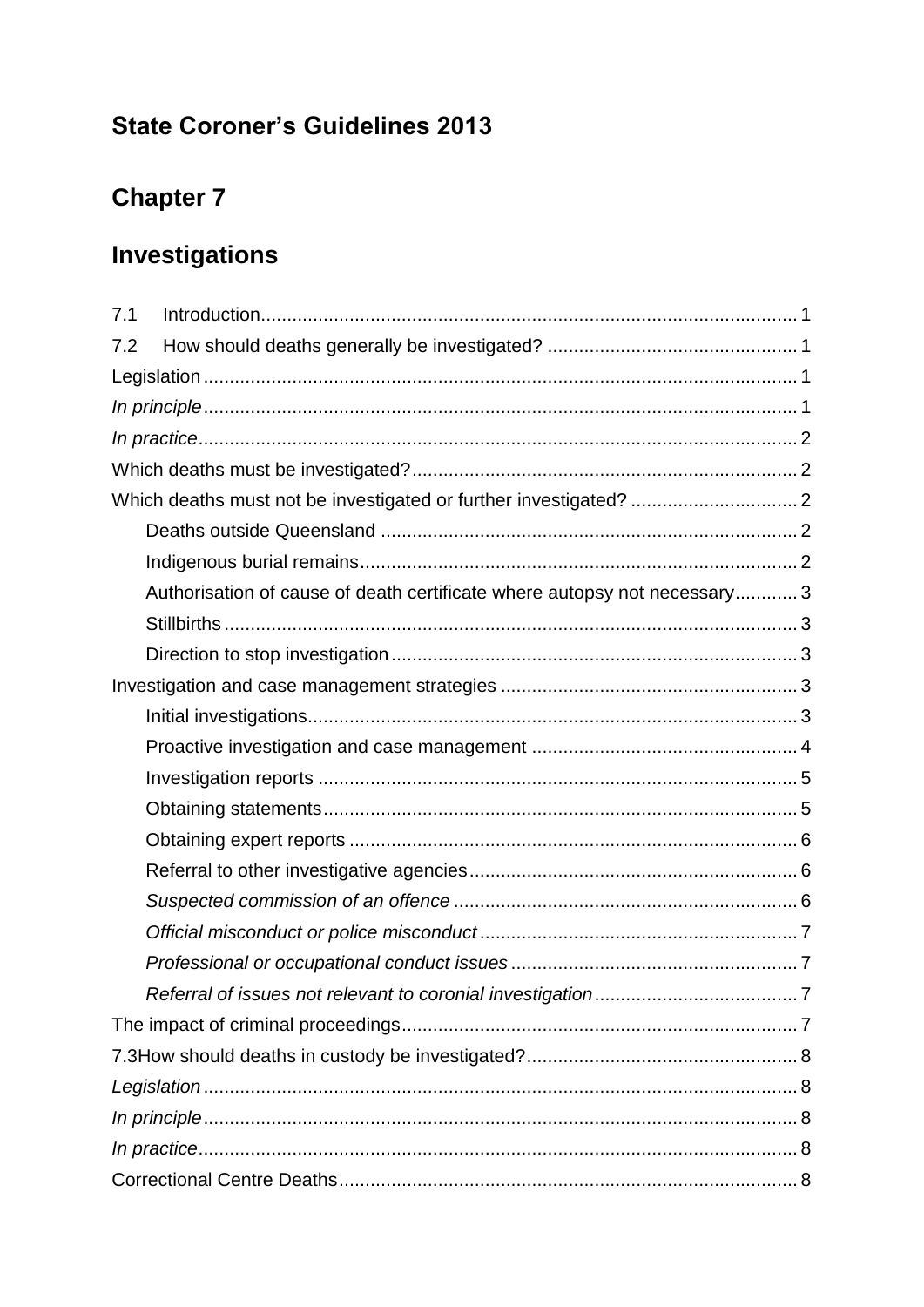| 7.4                                                       |      |
|-----------------------------------------------------------|------|
|                                                           |      |
|                                                           |      |
|                                                           |      |
|                                                           |      |
|                                                           |      |
|                                                           |      |
|                                                           |      |
|                                                           |      |
|                                                           |      |
|                                                           |      |
|                                                           |      |
|                                                           |      |
|                                                           |      |
|                                                           |      |
|                                                           |      |
|                                                           |      |
|                                                           |      |
|                                                           |      |
| Clinical incident management in private health facilities | . 20 |
|                                                           |      |
|                                                           |      |
|                                                           |      |
|                                                           |      |
|                                                           |      |
|                                                           |      |
|                                                           |      |
|                                                           |      |
| 7.6                                                       |      |
| 7.7                                                       |      |
|                                                           |      |
|                                                           |      |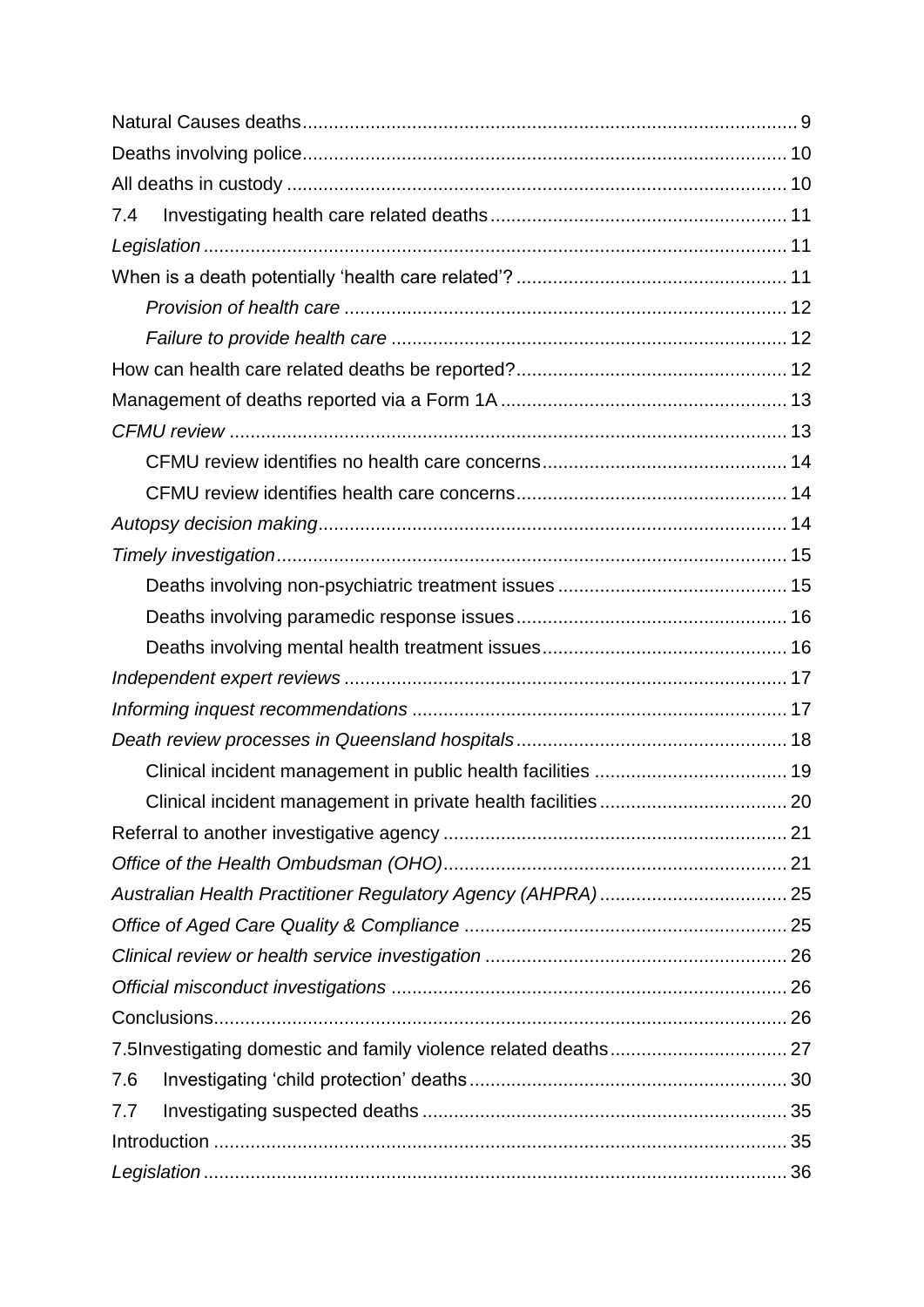| 7.8 Disposal of property in possession of the Queensland Police Service as a |  |
|------------------------------------------------------------------------------|--|
|                                                                              |  |
|                                                                              |  |
|                                                                              |  |
|                                                                              |  |
|                                                                              |  |
|                                                                              |  |
|                                                                              |  |
|                                                                              |  |
|                                                                              |  |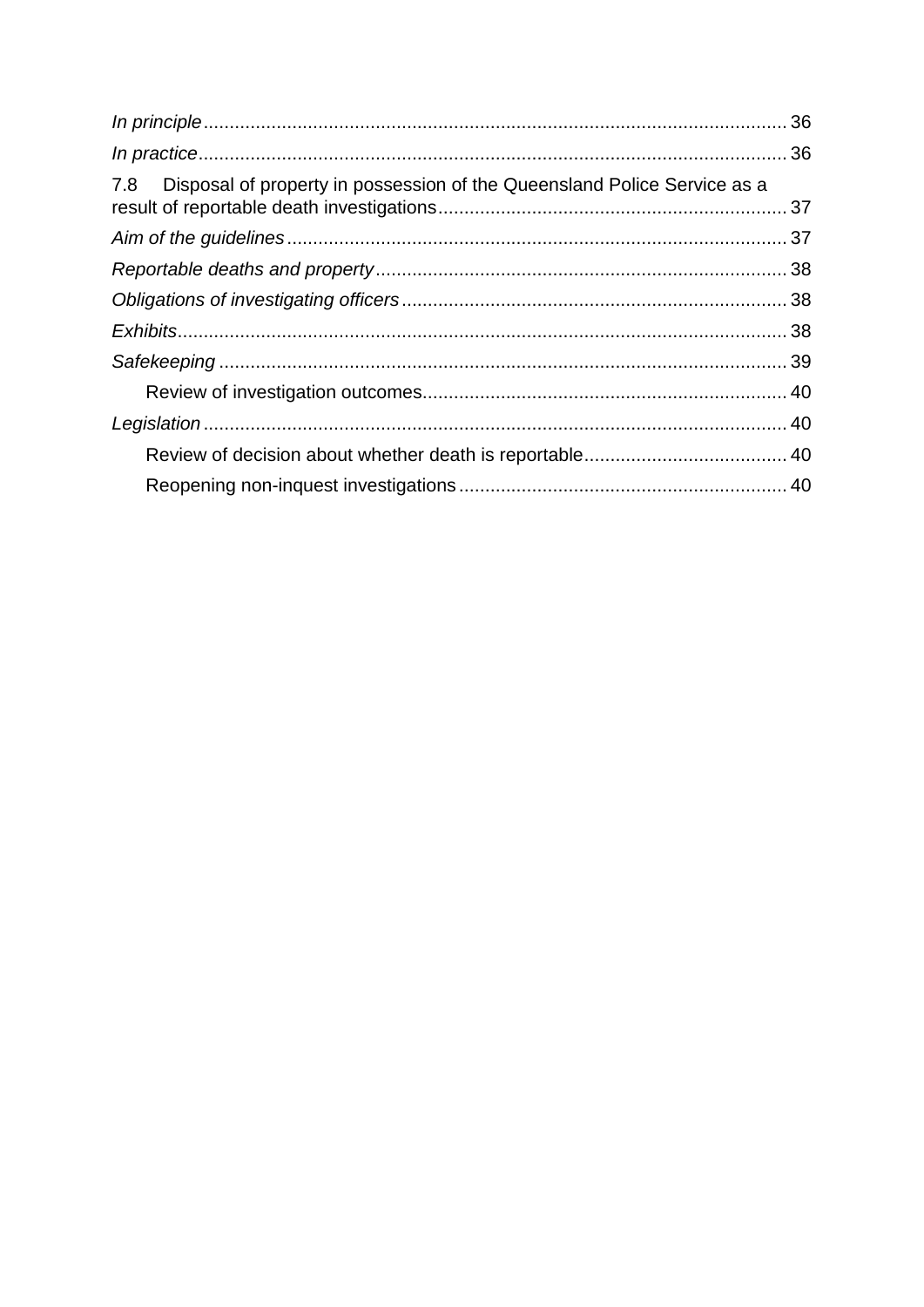## <span id="page-3-0"></span>**7.1 Introduction**

The Act bestows broad powers of inquiry on coroners that enable them to investigate deaths creatively in order to make findings or comments about the death. Over the past decade, coroners have increasingly applied a proactive case management approach to ensure they conduct appropriately thorough and efficient investigations.

This Chapter explains which deaths must be investigated and clarifies those which may not. It outlines general case management strategies coroners may consider when investigating a death and explains how certain categories of reportable death should be investigated. It encourages coroners to proactively consider potential referral issues. Finally, it explains how investigation outcomes can be reviewed.

## <span id="page-3-1"></span>**7.2 How should deaths generally be investigated?**

## <span id="page-3-2"></span>*Legislation*

Coroners Act Sections 11, 11A, 12, 13, 14(5), 15, 16, 48 'investigation'

Police Powers and Responsibilities Act Part 5 (ss.596-602)

## <span id="page-3-3"></span>*In principle*

1

Section 45 stipulates the findings that must be made in relation to all reported deaths. The scope of a coroner's inquiry under s. 45 is extensive and is not confined to evidence directly related to the matters listed in s. 45(2).<sup>1</sup>

The scope of inquiry that is appropriate in this jurisdiction was well summarised by the 2003 review of coronial practice in the United Kingdom. After listing the findings of fact similar to those referred to in s. 45(2) of our Act the committee went on to say:

*Other issues to be covered should be the immediate circumstances in which the death was discovered, the events leading up to it and the actions of any individuals involved in those events, any relevant aspect of the deceased persons circumstances, situation, or history, any management or regulatory systems relevant to the protection of the dead person or others facing comparable risks, and the role of any emergency services that were or might have been summoned to the situation<sup>2</sup>*

Coroners should bring a proactive case management approach to their investigations to secure the evidence needed to support their findings or comments and to ensure relevant issues are identified and investigated appropriately and in a timely way. Coroners should carefully assess the extent of investigation warranted by the circumstances of each death so finite coronial resources are applied strategically. Any

<sup>1</sup> *Atkinson v Morrow* [2005] QSC 092 and *Queensland Fire & Rescue Authority v Fall* [1998] 2 Qd R 162 at 170, affirmed in *Doomadgee & Anor v Clements & Ors* [2005] QSC 357

<sup>2</sup> *Death certification and investigation in England, Wales and Northern Ireland, The report of a fundamental review,* (the Luce report) The Home Office, London, 2003, p98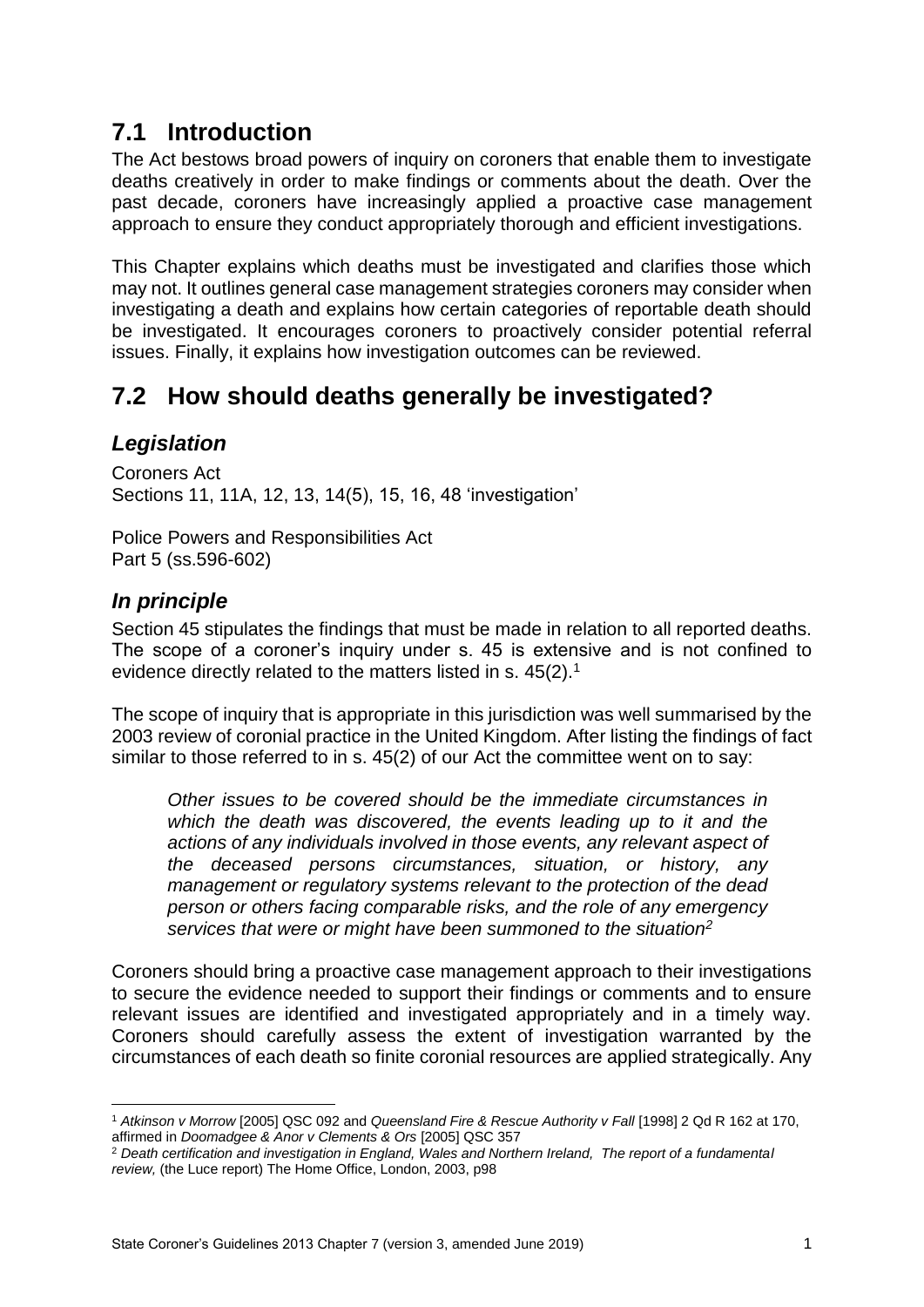temptation to assume the death is from a pre-determined cause must be resisted until the cause of death and the circumstances of it have been established.

## <span id="page-4-0"></span>*In practice*

#### <span id="page-4-1"></span>Which deaths must be investigated?

A coroner must, and may only, investigate a reportable death – s. 11(2). Chapter 3 *Reporting deaths* explains the various categories of reportable death. The coroner may not investigate the death if it is being investigated by another coroner.

By virtue of the definition of 'investigation', coroners may exercise their powers under the Act to conduct a preliminary examination to determine whether a death is reportable. While the Act does not prevent a coroner from ordering an autopsy as part of his or her preliminary examination, coroners should have regard to the steps set out in Chapter 5 *Preliminary examinations, autopsies and retained tissue* and Chapter 7.3 *Investigating health care related deaths* when assessing whether a death is reportable.

The coroner's decision about whether or not a death is reportable is reviewable under s. 11A by the State Coroner or the District Court (if the investigating coroner was the State Coroner). This review mechanism is discussed in Chapter 3 *Reporting deaths*.

Chapters 3 *Reporting deaths* and 7.5 *Investigating suspected deaths* explain the coroner's jurisdiction to investigate suspected deaths.

Only the State Coroner or the Deputy State Coroner can investigate a death in custody or a death in the course of or as a result of police operations – s11(7). Chapter 7.3 Investigating deaths in custody details how these deaths are investigated.

<span id="page-4-2"></span>Which deaths must not be investigated or further investigated?

#### <span id="page-4-3"></span>**Deaths outside Queensland**

A coroner can not investigate a death that occurred outside Queensland but which has a sufficient Queensland connection unless directed to do so by either the State Coroner or the Attorney-General  $-$  ss.11(4)(b) and s.12(1). The circumstances in which these directions are given in practice are discussed in Chapter 3 *Reporting deaths*. 3

If a coroner investigating one of these deaths becomes aware the death has been reported to a non-Queensland coroner, the coroner's investigation must stop unless the Attorney-General's direction is for the coroner's investigation to continue – s12(2)(e). The coroner must provide his or her investigation outcomes to the relevant non-Queensland coroner.

#### <span id="page-4-4"></span>**Indigenous burial remains**

A coroner's investigation must stop as soon as it is established that remains are indigenous burial remains – s12(2)(a). Chapter 4 *Dealing with bodies* explains how suspected indigenous burial remains should be dealt with.<sup>4</sup>

**<sup>.</sup>** <sup>3</sup> See section 3.1.2 Location of Death

<sup>4</sup> See section 4.2 Dealing with possible indigenous burial remains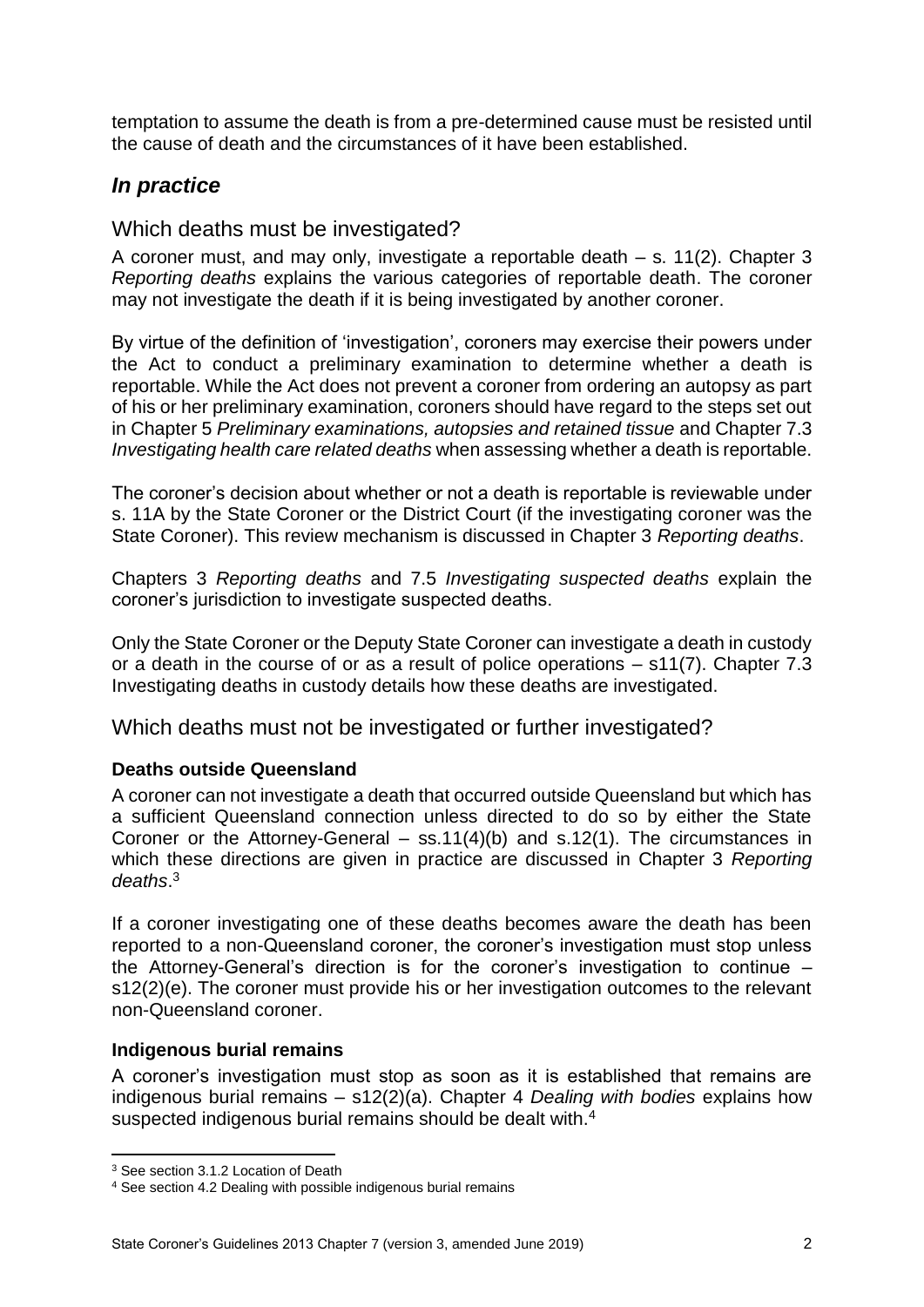#### <span id="page-5-0"></span>**Authorisation of cause of death certificate where autopsy not necessary**

Section 12(2)(b) enables a coroner to authorise the issue of a cause of death certificate for a reportable death in circumstances where the coroner's investigation shows an autopsy is not necessary. The coroner's investigation must stop once the coroner authorises the certificate  $-$  s12(2)( b). In practice, these deaths are reported via the Form 1A Medical Practitioner Report of a Death to the Coroner or directly by funeral directors without involving the police. Chapter 7.3 *Investigating health care related deaths* details how deaths reported this way are investigated.

#### <span id="page-5-1"></span>**Stillbirths**

The coroner's power to investigate a stillbirth is extremely limited. The Act prevents a coroner from investigating how a child came to be stillborn. The coroner can only order an autopsy to determine whether a baby was born alive. If the autopsy confirms the child was stillborn, the coroner's investigation must stop  $-$  s. 12(2)(c). Chapter 3.3.1 *Stillbirths* clarifies the circumstances in which the coroner's power to investigate a stillbirth is invoked.

At the time these guidelines were published, the Government was giving consideration to extending the coroner's jurisdiction to investigate intrapartum stillbirths.

#### <span id="page-5-2"></span>**Direction to stop investigation**

The State Coroner can direct a coroner to stop an investigation. Such a direction is appropriate in circumstances where the State Coroner considers the death has already been adequately investigated and there is sufficient evidence to support the making of findings without further investigation.

#### <span id="page-5-3"></span>Investigation and case management strategies

The Act gives coroners power to direct all necessary inquires be undertaken by the police or other agencies investigating a death, including the issuing of search warrants, requiring statements and the production of documents and the undertaking of tests and examinations etc. In some respects the powers of a coroner exceed that of a police officer investigating a crime: for example there is no need to suspect that evidence of a crime will be found in order to ground a warrant to search premises and a potential witness can not refuse to answer questions during the investigation unless they have a reasonable excuse for doing so.

#### <span id="page-5-4"></span>**Initial investigations**

In the majority of cases there will be no inquest, but even if there is, flaws and inadequacies in the initial response to the notification of the death may not be able to be overcome. All investigations must commence from the premise that they are potential homicide cases. It is essential therefore that from the outset the scene is properly secured and examined and all appropriate inquiries, including concerns raised by the family member or other witnesses are canvassed thoroughly. While investigators naturally must resist making assumptions that the death was self inflicted, arose from natural causes, or was an accident, in many cases this will be readily established after initial inquiries and the investigation can then focus on whether any systemic issues require addressing. However, until that position is reached, the inquiry should continue with all of the rigour and safeguards that apply in a murder investigation.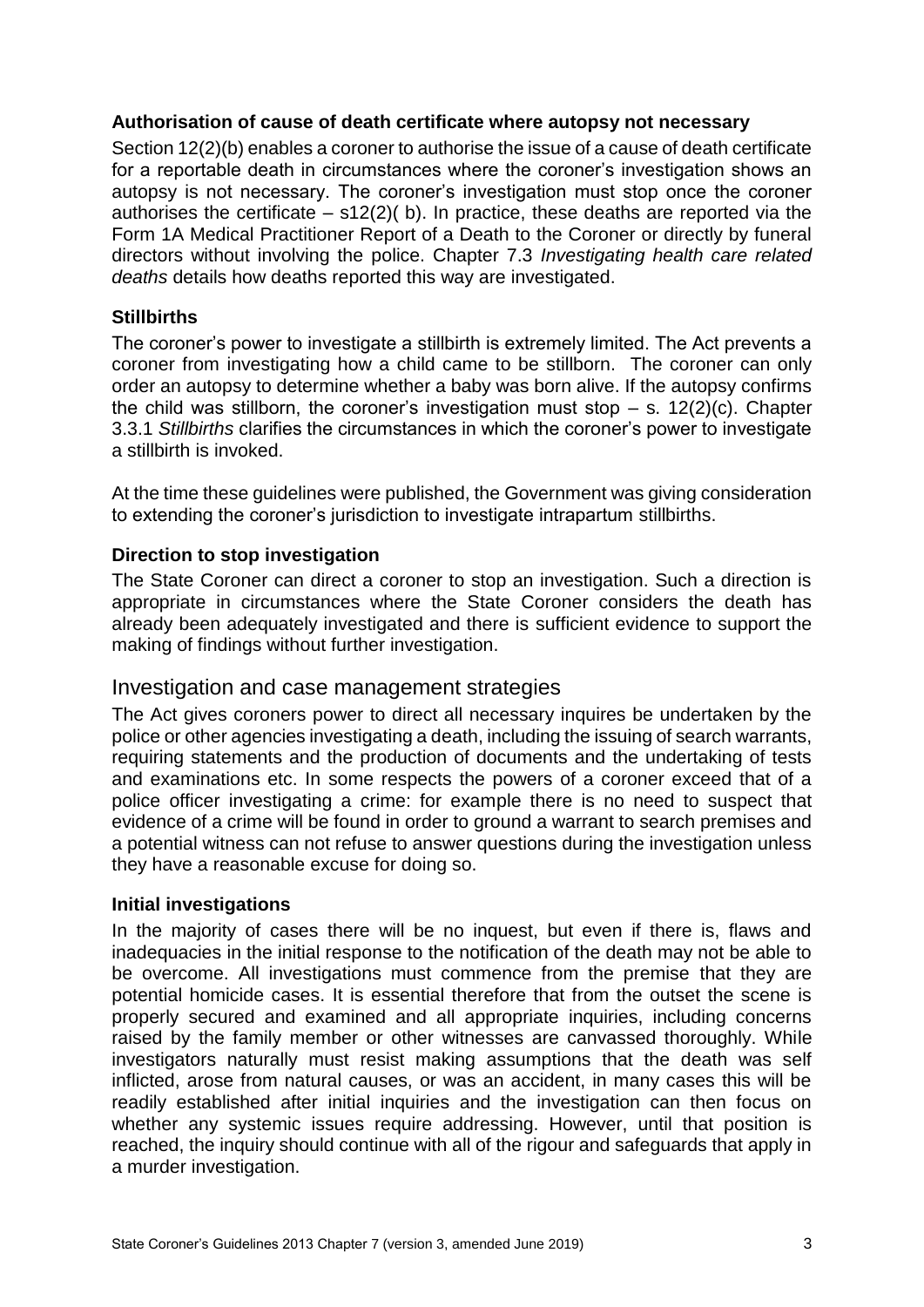It is important that from the outset coroners maintain oversight of investigations to ensure that all relevant aspects of the death are effectively investigated. Back tracking to recover evidence passed over is costly and frequently unsuccessful. Police will obtain all evidence required to complete the Form 1. The Coroner will then decide what level of autopsy is necessary and, after considering the results of the autopsy, what further investigation is necessary.

#### <span id="page-6-0"></span>**Proactive investigation and case management**

The length of coronial investigations is a common cause of complaint. Whereas under the previous system coroners tended to be the passive recipients of investigation reports, under the current system coroners have increasingly applied proactive investigation and case management strategies to their investigations. Coroners should constantly strive to progress their investigations as expeditiously as possible. Not only is coronial performance scrutinised against formal reporting benchmarks,<sup>5</sup> but more importantly delays in finalising investigations can exacerbate a family's grief.

Early identification of issues enables investigations to be progressed more efficiently. Most investigations can be progressed without having to wait for the final autopsy or investigations report. Key milestones at which investigation issues become apparent include receipt of:

- the Form 1 or supplementary Forms 1
- the Form 3 Pathologist's report to coroner after autopsy
- $\bullet$  family concerns<sup>6</sup>
- preliminary clinical or mental health review reports
- witness statements

 $\overline{a}$ 

- final autopsy and investigation reports
- outcomes of other administrative or non-coronial proceedings relating to the death, for example, disciplinary investigations or criminal proceedings.

Coroners and their staff should always use the Coroners Case Management System (CCMS) and other administrative case management strategies such as regular case review meetings to monitor and progress their investigations in a timely fashion.

As discussed in Chapter 2 *The rights and interests of families*, coroners should ensure steps are taken to regularly update families about how the coroner intends to investigate the death and the progress of his or her investigation. It is important to proactively manage family expectations with realistic advice about how long each investigate phase is likely to take, for example, it can take several months for an independent expert to review investigation material and provide a report.

<sup>&</sup>lt;sup>5</sup> The performance measures for the coronial jurisdiction align with the national benchmarking standards outlined in the Report on Government Services. Coronial performance is measured by reference to a clearance rate (finalisations/lodgements) and a backlog indicator (the percentage of matters more than 24 months old). The national standard for coroners' courts is that no lodgments pending completion are to be more than 24 months old. <sup>6</sup> See also Chapter 2 The rights and interests of families, section 2.7 (Management of family concerns about the death)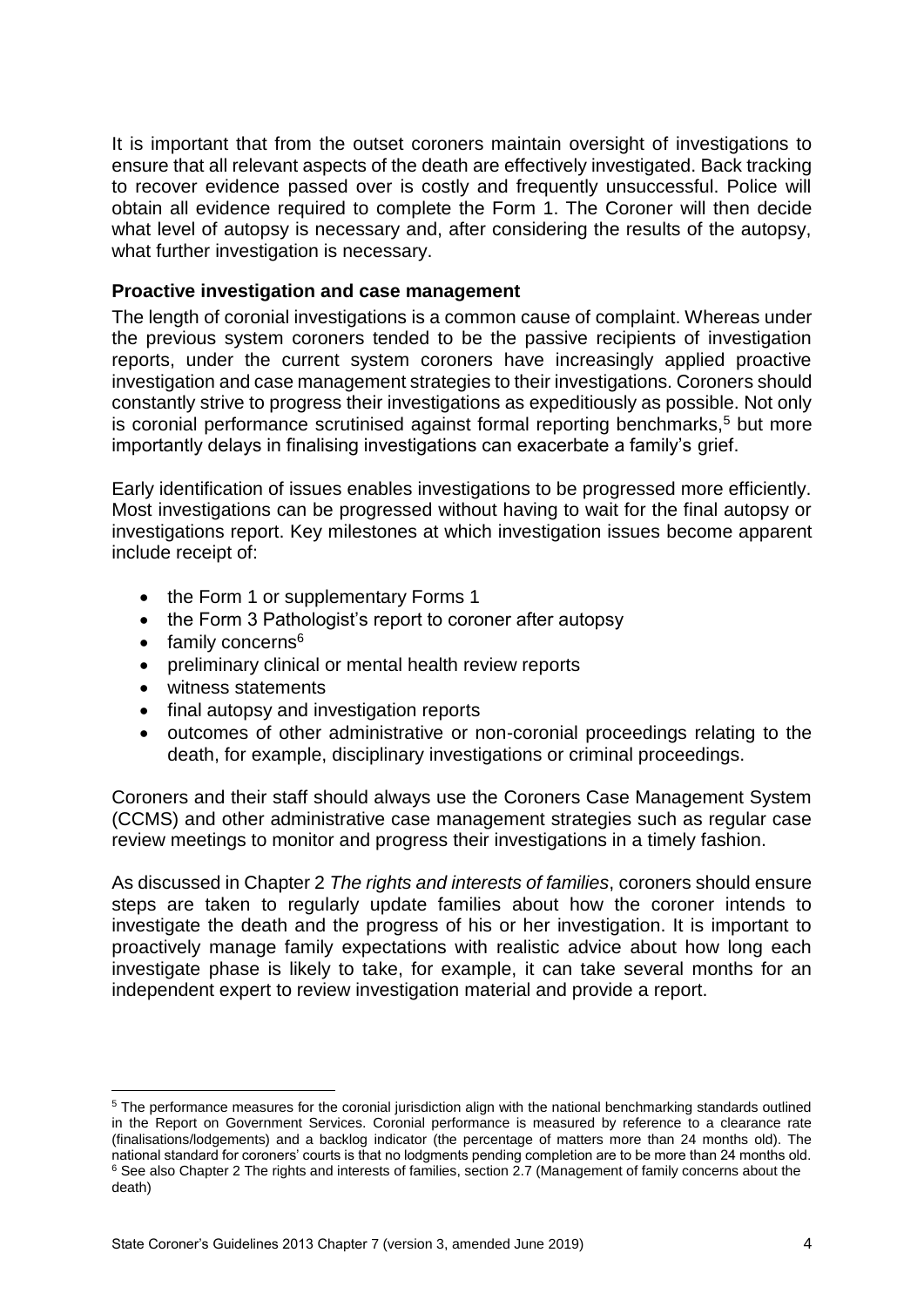#### <span id="page-7-0"></span>**Investigation reports**

Depending on the circumstances of the death, the coroner is assisted by police (including the QPS Forensic Crash Unit) and other specialist investigative agencies such as the Australian Transport Safety Bureau, Civil Aviation Authority, Department of Transport and Main Roads (for rail fatalities), Maritime Safety Queensland (for marine fatalities), Office of Fair and Safe Work Queensland (for workplace or electrical fatalities) and the Department of Natural Resources and Mines (for mining, quarrying, petroleum and gas and explosives fatalities). The coroner's investigation is informed by investigation reports from these agencies.

Each of these agencies have procedures which if followed properly should result in an adequate investigation. However, as the circumstances which are likely to be the subject of coronial inquiry are so diverse it is impossible for those procedures to cover every eventuality and therefore coroners and their counsel assisting must be vigilant in ensuring all necessary sources of information which may bear on the coronial function are accessed. For example, on occasions some of the regulatory agencies mentioned focus their investigations only on whether a prosecution is warranted and do not necessarily extend their examination of the circumstances of the death to identifying changes to law or practice that could prevent similar deaths recurring in the future. Similarly, these investigators might not be familiar with the power under the Act to require witnesses at an inquest to answer even incriminating questions and accordingly they may not appreciate how this procedure could further an investigation. As investigations involving these agencies tend to be complex and lengthy, it is advisable for the coroner to meet regularly with the investigators to ensure the investigation is progressing and focussed, and to ensure issues outside the scope of the other agency's remit are investigated by other means.

Less complex deaths, such as those from natural causes or straightforward violent or unnatural deaths, rarely warrant a full police investigation. In these cases, the coroner should turn his or her mind early in the investigation to the extent to which further police involvement is warranted and either direct no further police investigation at that stage or issue a direction tasking only specified further investigation.

Experience has shown that inquiries into health care related deaths are better made by the coroner without further police involvement, unless a criminal offence may have been committed.

Deaths in custody are a subset of those matters which must always be exhaustively examined and accordingly the comments below relating to the investigation of those deaths are equally apposite to the investigation of other suspicious deaths.

#### <span id="page-7-1"></span>**Obtaining statements**

It is important to acknowledge that participation in a coronial investigation can be equally stressful and costly for those involved in the events leading to a reportable death. For this reason and to expedite investigations, coroners should endeavour whenever possible to particularise the issues they want covered in statements or be specific about the documents or other items they require under s16 of the Act.

Non-compliance with a requirement under s16 is an offence, unless the person has a reasonable excuse. The Act specifically recognises the privilege of protection against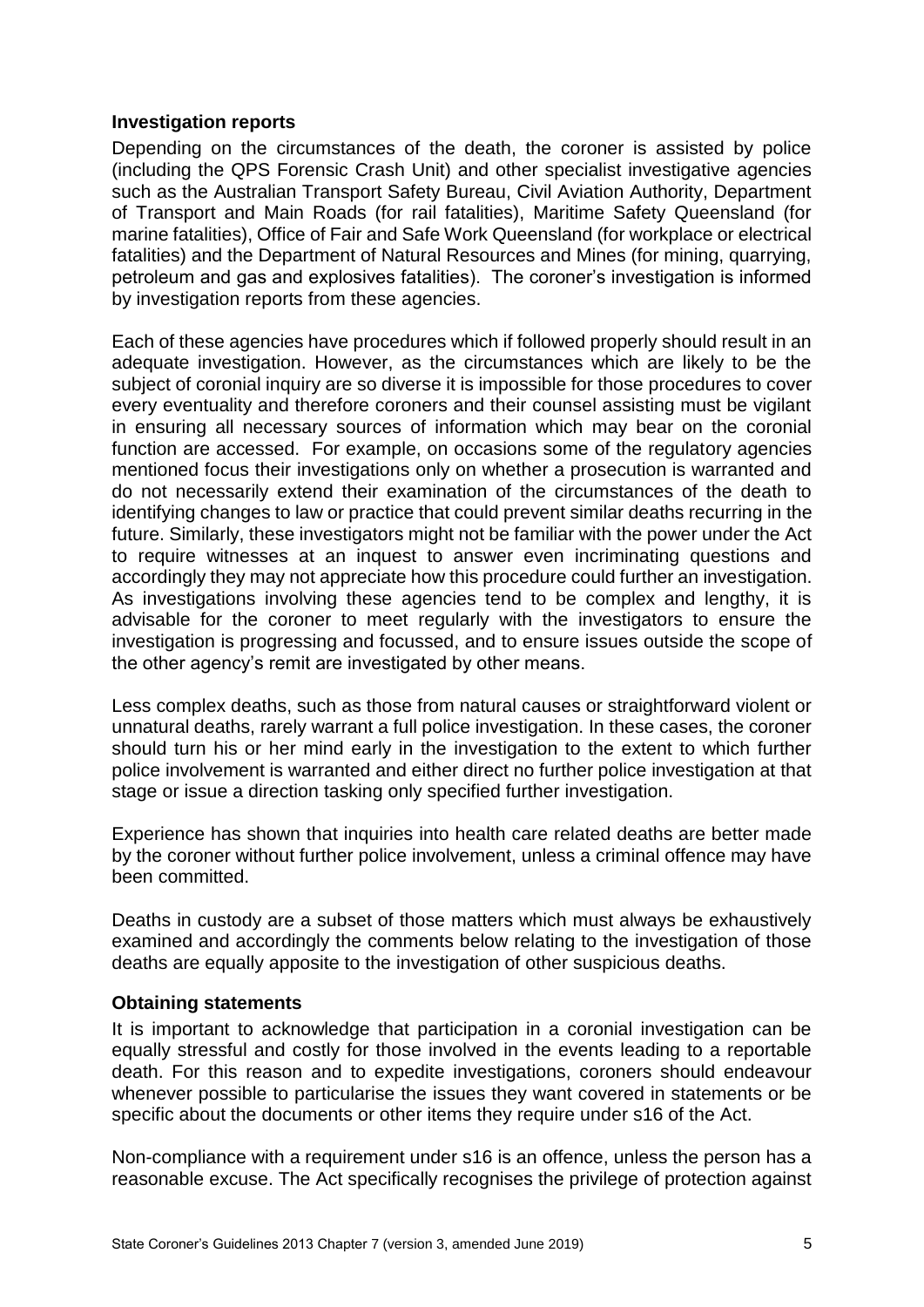self-incrimination as a reasonable excuse for this purpose. However, other common law privileges such a legal professional privilege may be claimed in response to a s.16 requirement. The State Coroner's ruling in the inquest into the death of Saxon Bird provides a useful overview of the application of legal professional privilege in the Coroners Court. In that matter, the State Coroner held that litigation privilege has no application to communications made in contemplation of or in furtherance of participation in an inquest and that advice privilege can apply to a client seeking advice as to what evidence he or she should give to an inquest.

#### <span id="page-8-0"></span>**Obtaining expert reports**

The coroner may seek help from any person who he or she considers can inform the investigation.

Coroners are routinely assisted by forensic medicine officers from the Queensland Health Clinical Forensic Medicine Unit and mental health clinicians from the Queensland Health Directorate of Mental Health who review investigation material and provide preliminary opinions about the adequacy of clinical and mental health treatment. Chapter 7.*4 Investigating health care related deaths* explains how to use these resources. The forensic medicine officers can also provide opinions about the effects of alcohol and other drugs and injury interpretation.

The complexity of the circumstances of some deaths will require specialist clinical or technical expertise to assist in resolving the issues to be determined by the inquiry. If this expertise can not be obtained through QPS or other involved investigative agency, the investigating coroner may seek State Coroner approval to obtain an independent expert report. Coroners are to use the template Request to obtain expert report for this approval.

Coroners should ensure experts are appropriately briefed about the circumstances of the death and the issues about which opinion is sought. Experts should be provided with copies of all relevant investigation documents and any known relevant family concerns so they can be considered and addressed by the expert.

#### <span id="page-8-1"></span>**Referral to other investigative agencies**

#### <span id="page-8-2"></span>*Suspected commission of an offence*

Section 48(2) obliges a coroner who as a result of information obtained while investigating a *reasonably suspects* a person has *committed an offence* to give the information to the appropriate prosecuting authority. The information can not include information compelled under s39(2).

'*Committed an offence'* is taken to mean there is admissible evidence that could prove the necessary elements to the criminal standard. That would include the evidence necessary to rebut any defence reasonably raised by the evidence.

The use of the term '*reasonable suspicion'* is analogous to the test applied when a search warrant is sought. In that context it has been held that a suspicion is a state of mind less certain than a belief and to be reasonable it must be based on some evidence but not necessarily well founded or factually correct and be a suspicion that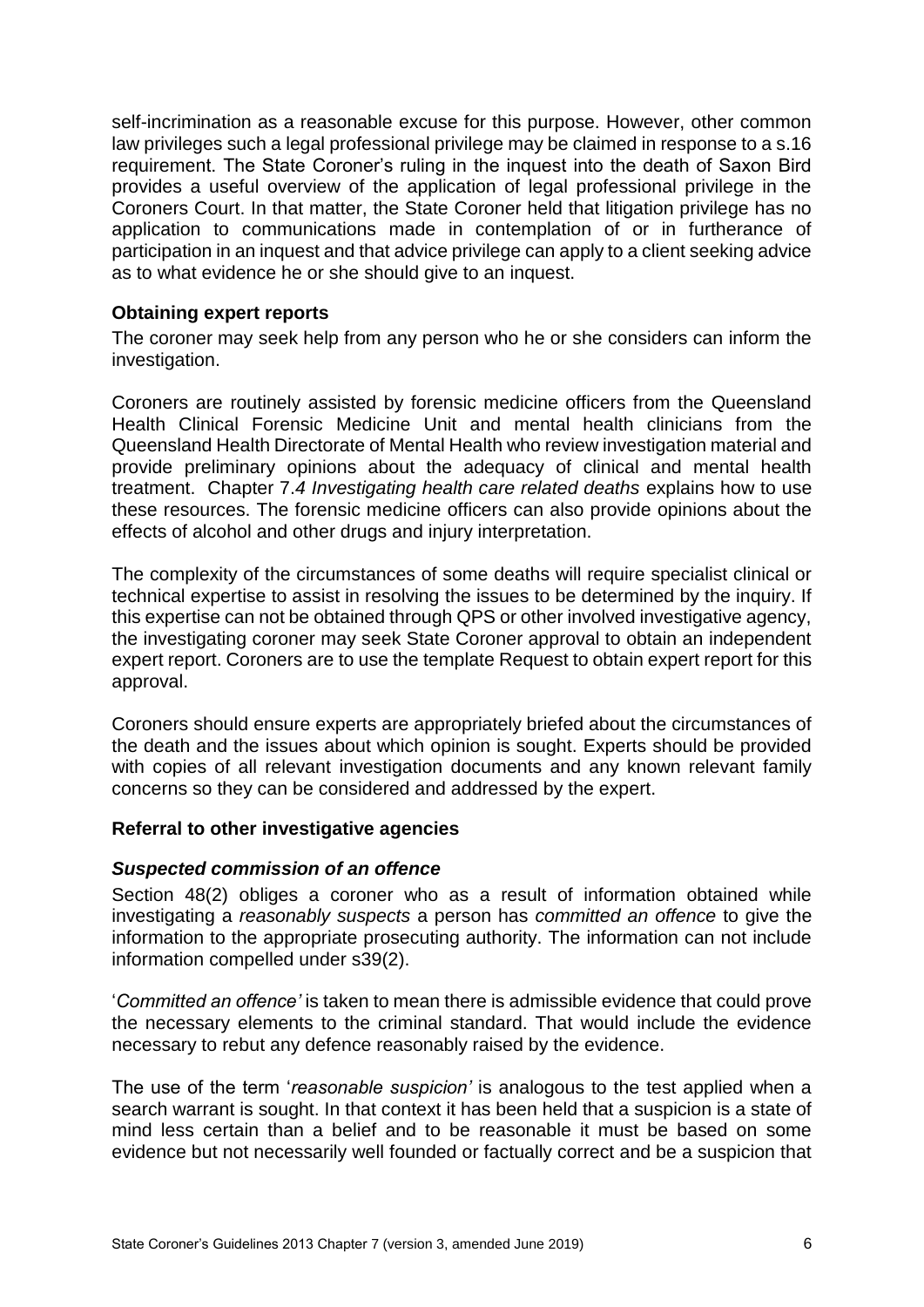a reasonable person acting without passion or prejudice might hold. As a result, a relatively low level of certainty is needed to satisfy the test.

The management of a potential s. 48(2) referral is detailed in Chapter 9 *Inquests*.

#### <span id="page-9-0"></span>*Official misconduct or police misconduct*

Section 48(3) gives coroners discretion to refer information about official misconduct or police misconduct to the Crime and Corruption Commission. There is no statutory threshold for these referrals.

#### <span id="page-9-1"></span>*Professional or occupational conduct issues*

Section 48(4) gives coroners discretion to refer information about a person's professional or occupational conduct to a relevant regulatory body if the coroner reasonably believes the information may warrant inquiry or action by that body. The referrals most commonly made under 48(4) relate to professional conduct by registered health practitioners.

In the interests of natural justice, coroners should always give the subject of a potential referral under s. 48(4) an opportunity to respond to the basis on which the coroner proposes to make the referral.

When a referral is made to a regulatory body under s. 48(4), and the coroner has sufficient evidence to make findings, the investigation may be finalised without waiting for the outcome of the referral. The fact and basis of the referral should be noted in the findings. The coroner can always reopen the investigation and amend the findings at a later stage once informed of the outcome of the referral.

#### <span id="page-9-2"></span>*Referral of issues not relevant to coronial investigation*

From time to time the coroner's investigation will identify issues that although not relevant to the cause or circumstances of the death, are more appropriately referred to another investigative agency, for example, health quality concerns that warrant investigation by the relevant health regulatory authority. Coroners should proactively refer these issues to the appropriate entity and ensure the family is informed this action has been taken.

Referrals can be made at any time during a coronial investigation.

#### <span id="page-9-3"></span>**The impact of criminal proceedings**

Although the Act prevents a coroner from holding or continuing an inquest when a person has been charged with an offence in relation to the death,<sup>7</sup> it does not prevent the coroner from continuing their investigation (other than by inquest), for example, the investigation of potential systemic issues can be continued while waiting for the outcome of a prosecution.

Although technically there is nothing to stop a coroner who has sufficient evidence to make findings from finalising an investigation before a prosecution relating to the death is completed, coroners should generally keep the investigation open until the prosecution outcome is known so this information can be reflected in the findings. The

**.** 

<sup>7</sup> Section 29 (When inquest must not be held or continued)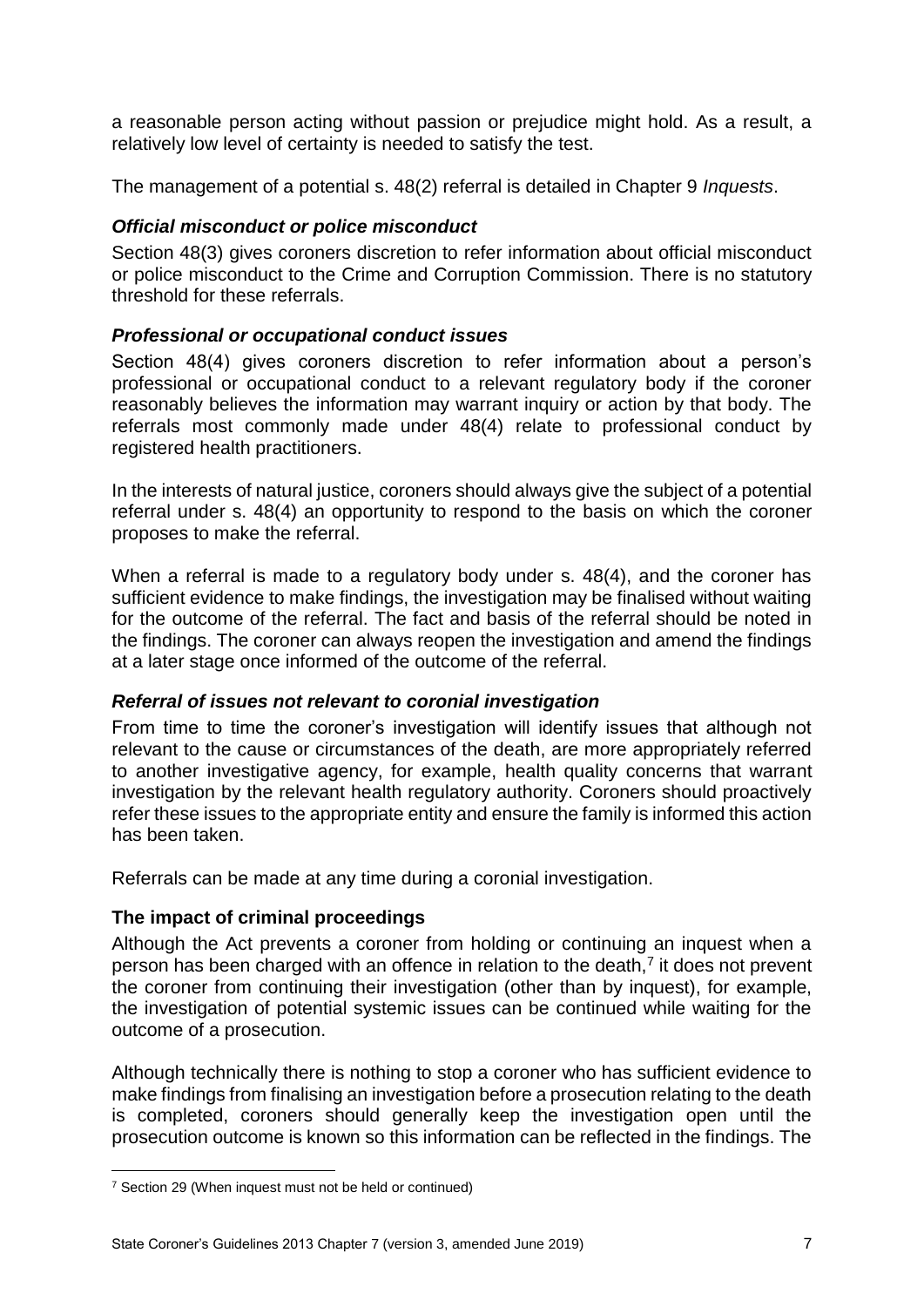investigation may then be finalised without waiting for the appeal period to expire. If the conviction is successfully appealed, the coroner can reopen the investigation and amend the findings accordingly. This approach is consistent with that taken in other Australian coronial jurisdictions.

## <span id="page-10-0"></span>**7.3 How should deaths in custody be investigated?**

## <span id="page-10-1"></span>*Legislation*

Coroners Act Sections 10, 14

<span id="page-10-2"></span>See also: QPS Operational Procedures Manual (S.1.17)

## *In principle*

Deaths in custody warrant particular attention because of the responsibility of the state to protect and care for people it incarcerates, the vulnerability of people deprived of the ability to care for themselves, the need to ensure the natural suspicion of the deceased's family is allayed and public confidence in state institutions is maintained. Further, a thorough and impartial investigation is in the best interests of the custodial or police officers involved.

Elliot Johnson QC wrote in the National Report of the RCADIC:-

*A death in custody is a public matter. Police and prison officers perform their services on behalf of the community. They must be accountable for the proper performance of the duties. Justice requires that both the individual interest of the deceased's family and the general interest of the community be served by the conduct of thorough, competent and impartial investigations into all deaths in custody.<sup>8</sup>*

In the Commission's Interim Report, Commissioner Muirhead wrote:-

*The situation demands the most thorough investigation of facts and circumstances by skilled investigators who hopefully may be regarded as impartial, autopsies performed by expert pathologists followed by thorough coronial inquires conducted by legally trained Coroners under modern legislation which enables such Coroners to make remedial recommendations.<sup>9</sup>*

## <span id="page-10-3"></span>*In practice*

All '*deaths in custody*' must undergo an inquest. Note the extended definition given to that term by s. 10.

#### <span id="page-10-4"></span>**Correctional Centre Deaths**

Experience demonstrates that some prison deaths that appear to be suicides are in fact murders. Police intelligence indicates that there are groups of prisoners whose familiarity with investigative techniques has equipped them with the knowledge to

**<sup>.</sup>** <sup>8</sup> E. Johnson, *National Report*, AGPS, Canberra, 1991, vol.1, p.109

<sup>9</sup> J. H. Muirhead, *Interim Report*, AGPS, Canberra, 1988, p.58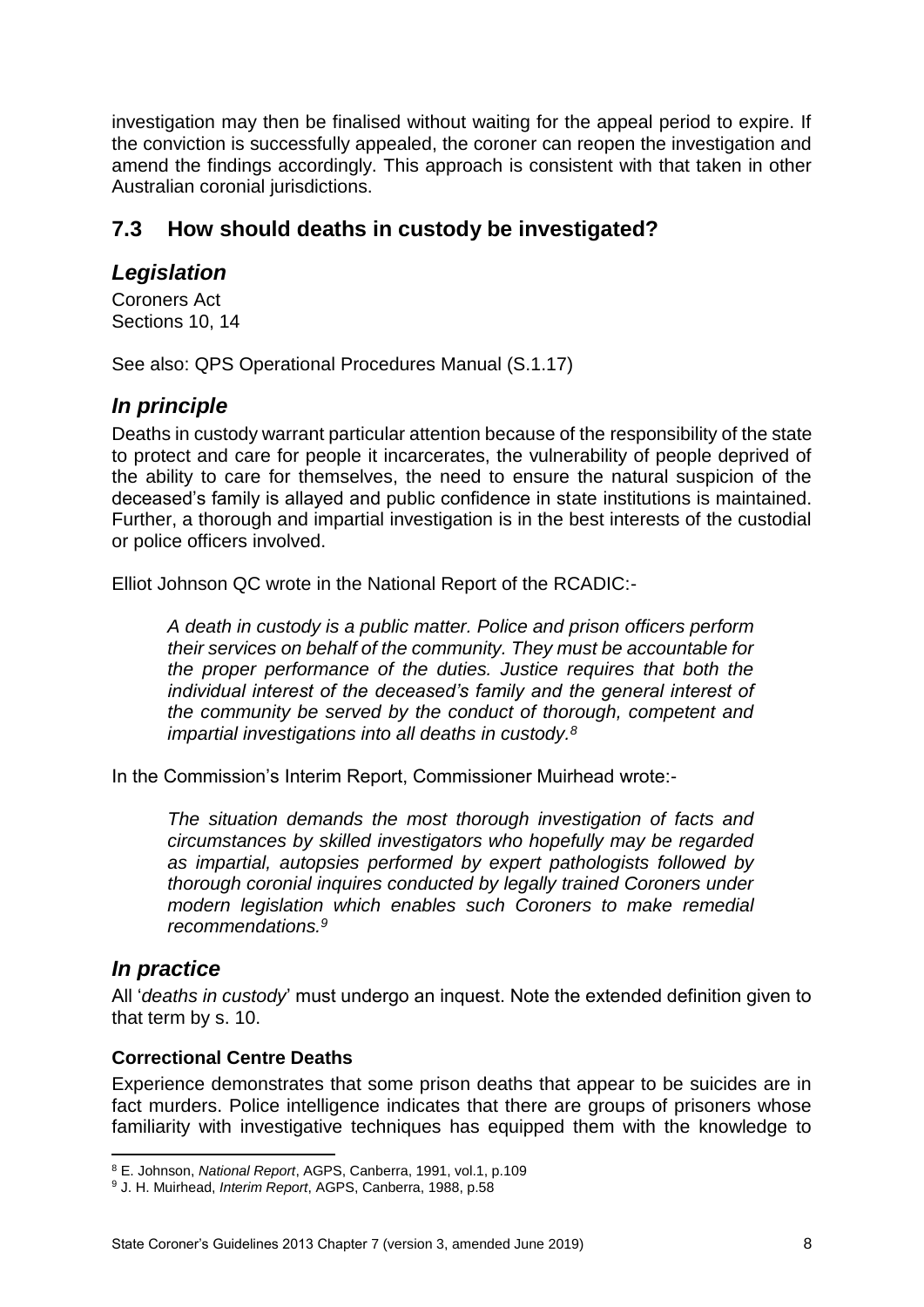confound inquiries by constructing false alibis and interfering with crime scenes. Investigators must be alert to the possibility of these ploys even when death initially presents as suicide. No presumption of self inflicted death or natural causes should distract an investigator from conducting an exhaustive inquiry.

All deaths in correctional centres are undertaken by officers from the QPS Corrective Services Investigation Unit (the CSIU). In consultation with the State Coroner the Inspector in charge of the CSIU has settled a standard form investigation report that will be used in these cases. Further it has been agreed that all investigations will be completed within 6 months of the date of death unless delays are unavoidable.

Additionally, the Office of the Chief Inspector (OCI), Queensland Corrective Services (QCS); may appoint independent external inspectors to investigate the death. This is not a requirement but is usually done if the death appears to be other than by natural causes or apparently relates to a systemic failure within a correctional centre. Experience has demonstrated that these reports are generally thorough and useful to the coronial investigation. The investigators appointed by the QCS OCI will often more thoroughly examine the influence of systemic issues in the death than will the investigating police officer. Counsel Assisting should therefore ensure that the OCI report and all supporting documentation (especially records of interviews conducted by the OCI investigators) is obtained and, usually, tendered at the inquest. Consideration should be given to calling one of the OCI investigators if it becomes evident to Counsel Assisting that their findings or recommendations are not likely to be accepted by the individual prison (in the case of a privately run correctional centre such as AGCC) or the QCS.

#### <span id="page-11-0"></span>**Natural Causes deaths**

A growing and ageing prison population has resulted in the increased incidence of deaths in correctional centres due to natural causes. That the death is a result of natural causes should only, of course, be made once a careful initial investigation discounts the possibility of foul play or suicide.

In such cases (as with all deaths in correctional centres) the CSIU investigator must obtain all medical records relating to the deceased from both the QCS file and from any external hospital or medical practitioner involved in the provision of relevant treatment. These should be provided at first instance to the pathologist conducting the post mortem examination and then delivered to Counsel Assisting.

The primary investigative task in apparent "natural cause" correctional centre deaths will relate to the adequacy of the medical treatment afforded to the deceased while in custody. The treatment must be compared and contrasted to the treatment a nonincarcerated member of the community with an equivalent medical condition could reasonably expect. After receipt of the autopsy report Counsel Assisting should refer the investigation material to an appropriate medical practitioner and seek an assessment of the adequacy of the medical care provided to the deceased while in custody. In nearly all cases the initial referral should be made to the Clinical and Forensic Medicine Unit of Queensland Health (CFMU). Counsel Assisting should ensure that all relevant medical records have been obtained and seek the advice of the CFMU practitioner in this regard.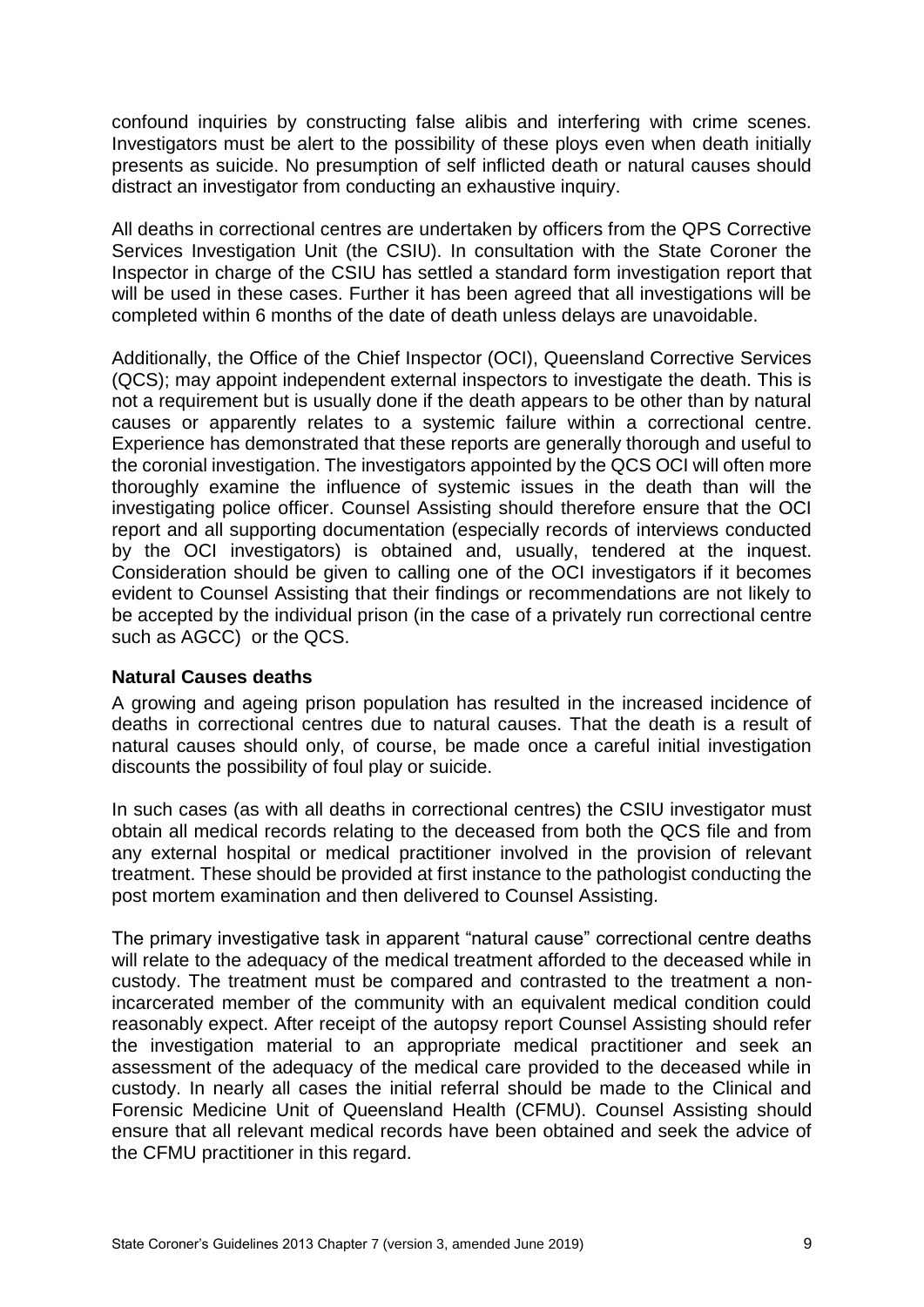The extent to which further investigation is required in relation to the adequacy of care will usually be guided by the advice of the CFMU practitioner.

#### <span id="page-12-0"></span>**Deaths involving police**

The OSC is bound by a tripartite memorandum of understanding (MOU) with the QPS and Crime and Corruption Commission (CCC) relating to the investigation of deaths arising from police related incidents. A copy of the MOU can be found in Chapter 11.

All deaths in police custody or that occur during a police operation will be undertaken by officers from the Ethical Standards Command of the QPS and overviewed by officers from the CCC. The exception to this would be the rare case in which the CCC exercises its power to assume control of the investigation.

As a matter of geographical practicality police related deaths in remote locations will be investigated initially by local police officers. Every effort should be made, through consultation with the QPS, to ensure that ESC investigators are urgently sent to the scene of the death. Where officers from another agency within the QPS must be assigned to conduct the investigation prior to the arrival of ESC officers (for instance, because evidence may be lost prior to the arrival of the ESC officers) the Coroner should request that the principal investigating officer be as independent as possible from the police officers apparently involved in the death. The coronial findings and extensive subsequent litigation relating to the death of *Mulrunji* set out the actual and perceived prejudice that can otherwise arise.

In most cases a full internal autopsy should be undertaken by a forensic pathologist. The pathologist should be provided with all information gathered from the scene and any witnesses that is available at the time the autopsy is undertaken. If, during the course of the investigation, evidence is uncovered that contradicts or is inconsistent with the information available when the autopsy was undertaken that information should be conveyed to the pathologist and he/she should be asked to provide a further report indicating whether the new information provides any basis to vary the conclusion of the earlier report.

#### <span id="page-12-1"></span>**All deaths in custody**

In all cases investigations should extend beyond the immediate cause of death and whether it occurred as a result of criminal behaviour. It should commence with a consideration of the circumstances under which the deceased came to be in custody and the legality of that detention. The general care, treatment and supervision of the deceased should be scrutinised and a determination made as to whether custodial officers complied with their common law duty of care and all departmental policies and procedures and whether these were best suited to preserving the prisoner's welfare. Only by ensuring the investigation has such a broad focus as to identify systemic failures will a Coroner be given a sufficient evidentiary basis to discharge his/her obligation to devise preventative recommendations.

In cases where preventative recommendations are made by another investigating agency prior to the inquest Counsel Assisting should investigate the extent to which the recommendations have already been accepted and implemented. This should be done by requesting a statement from a suitable representative of the department or agency which is the subject of the recommendation. The Coroner should consider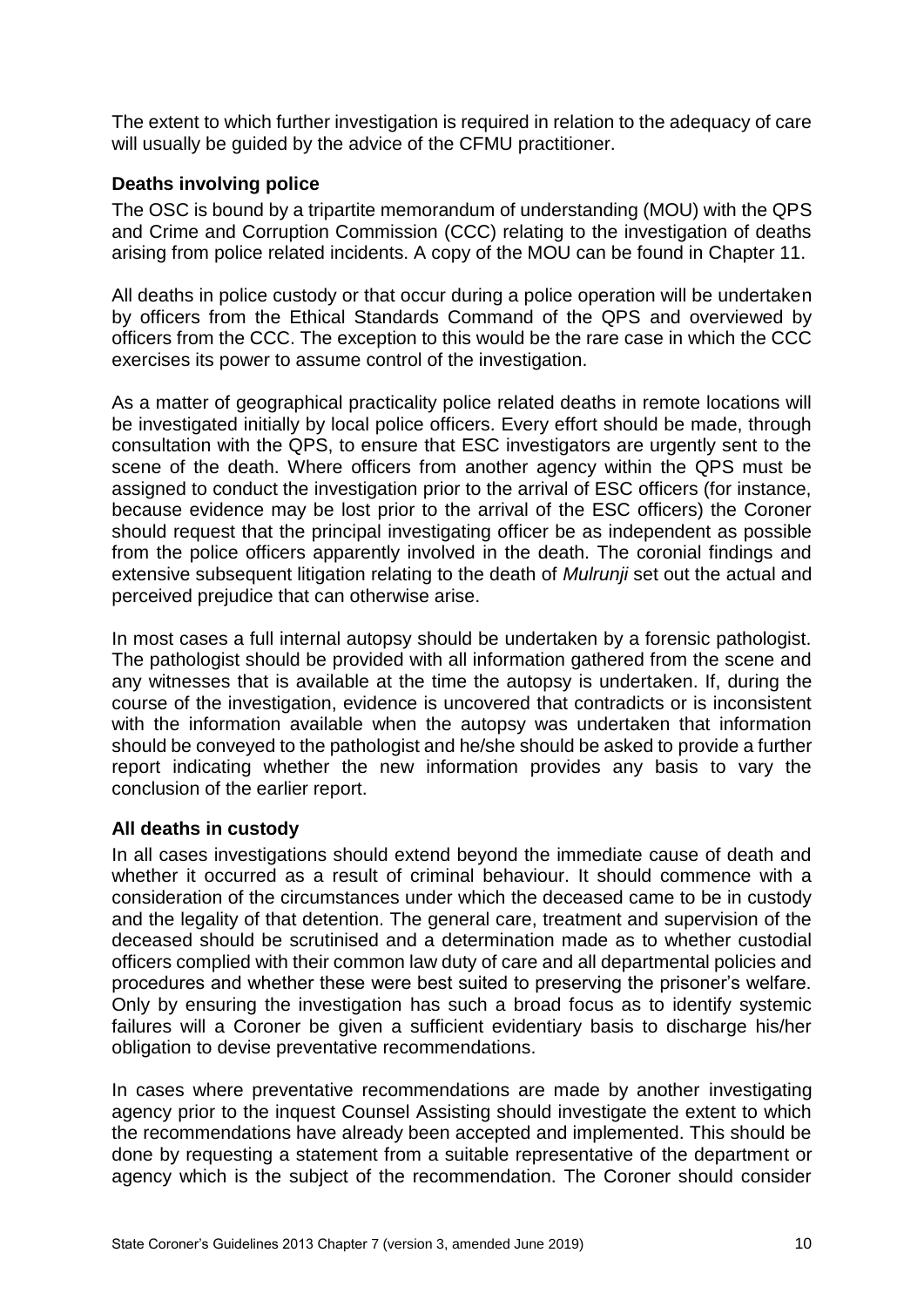seeking such a statement in the scope drafted by Counsel Assisting pursuant to a requirement set out in a Form 25.

## <span id="page-13-0"></span>**7.4 Investigating health care related deaths**

Deaths in a health care setting can raise novel challenges:

They can raise complex clinical issues and prompt a variety of clinical opinion:

- They can invoke a range of investigative responses, in addition to that of the coroner because there are a number of other bodies obliged to investigate concerns about medical treatment.
- Most police investigators are ill-equipped to undertake the investigation of these deaths without detailed instruction.
- Medical charts should mean the preservation of evidence is not as problematic as in other cases. However, the frequent inadequacy of those records and the propensity of medical practitioners to move between hospitals, states or even countries can make the gathering of evidence more difficult.
- Because so many people die in hospital, requiring clinicians to provide detailed statements about all of them would impose an unreasonable burden and potentially impede the treatment of the living.

This section is intended to guide:

- the coroner's timely consideration of what information is required to properly investigate a health care related death
- the extent to which the coroner should investigate the death
- the coroner's assessment of what aspects of the circumstances leading to the death warrant referral to another investigative entity.

## <span id="page-13-1"></span>*Legislation*

Coroners Act Sections 9, 10AA, 12, 45

*[Health](file:///C:/Users/tameac/AppData/Local/Microsoft/Windows/INetCache/Content.Outlook/AppData/Local/Microsoft/Windows/INetCache/Content.Outlook/AppData/Roaming/OpenText/DM/Temp/Health) Ombudsman Act 2013* (health service complaints, health practitioner discipline)

<https://www.legislation.qld.gov.au/LEGISLTN/CURRENT/H/HealthOmbA13.pdf>

#### *Health Practitioner Regulation National Law Act 2009* (health practitioner regulation and discipline)

<http://www.legislation.qld.gov.au/LEGISLTN/CURRENT/H/HealthPracRNA09.pdf>

*Hospital and Health Boards Act 2011*, Parts 6 & 9 (quality assurance committees, root cause analysis and health service investigations) <http://www.legislation.qld.gov.au/LEGISLTN/CURRENT/H/HHNA11.pdf>

## <span id="page-13-2"></span>**When is a death potentially 'health care related'?**

Chapter 3 discusses this category of reportable death in some detail.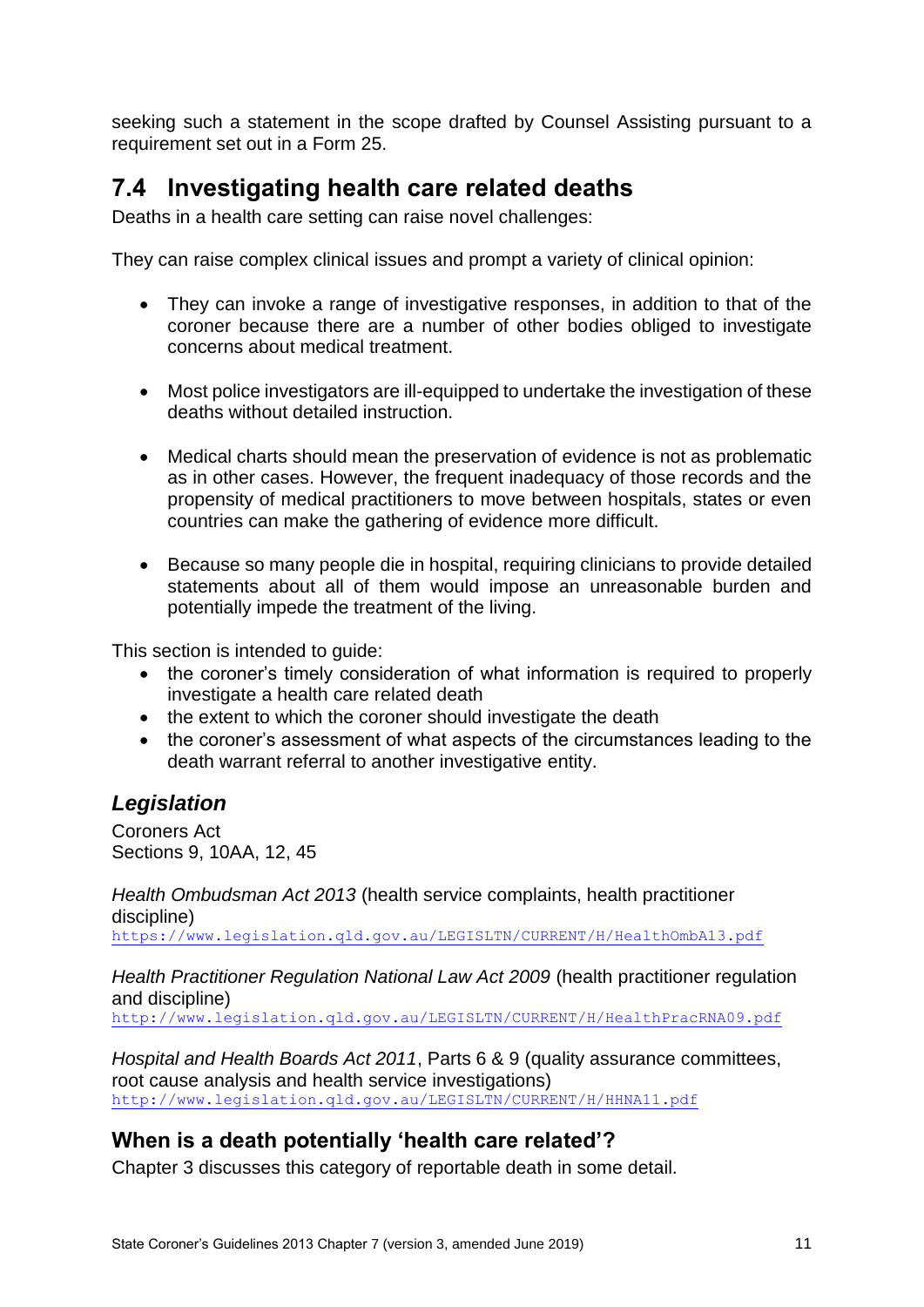To recap briefly, the Coroners Act definition of *health care related death* encompasses two broad scenarios relating to (a) the provision of health care or (b) the failure to provide health care. The definition of 'health care' is broad and encompasses primary health care provision by general practitioners, medical specialists, non-medical health practitioners and paramedics outside the hospital system, as well as emergency, medical, surgical and mental health care provided within a hospital context.

## <span id="page-14-0"></span>*Provision of health care*

The Act makes reportable a death where the provision of health care caused or contributed to the death, in circumstances where an independent appropriately qualified person would not have expected the death to occur as a result of the health care provided to the person.

## <span id="page-14-1"></span>*Failure to provide health care*

The Act also makes reportable a death where failure to provide health care caused or contributed to the death, in circumstances where an independent appropriately qualified person would have expected health care, or a particular type of health care, to be provided to the person.

'Death in care' investigations can often also involve consideration of the adequacy of health care provision to the deceased person, particularly when the person was a person with a disability or the subject of involuntary mental health treatment.

## <span id="page-14-2"></span>**How can health care related deaths be reported?**

Health care related deaths are reported by police using a Form 1, by hospitals on a Form 1A or by funeral directors who usually call and then fax a cause of death certificate about which they have concerns.

The majority of health care related deaths and many deaths in care are reported by hospitals, using a Form 1A. This may be preceded by a telephone discussion with the coroner about the death. Form 1As can also be generated through a hospital's internal mortality review processes.

Less frequently, a hospital will report a death to police without speaking with the coroner first – this can occur when there has been a clear-cut adverse outcome such as a surgical mishap in the operating theatre.

The Form 1A process facilitates the exercise of a coroner's power under s. 12(2)(b) of the Coroners Act to authorise the issue of a death certificate in cases where the coroner is satisfied that although the death is reportable neither an autopsy nor any further coronial investigation is necessary.

Occasionally health care related deaths are reported directly to the coroner by funeral directors. This happens when the doctor they engage to issue the cremation permission identifies the death as potentially reportable. In these cases, the funeral director submits a copy of the death certificate. Using this information, the coroner's office identifies the treating doctor/hospital and obtains the medical records for review. If satisfied the death is reportable the coroner should require the hospital to submit a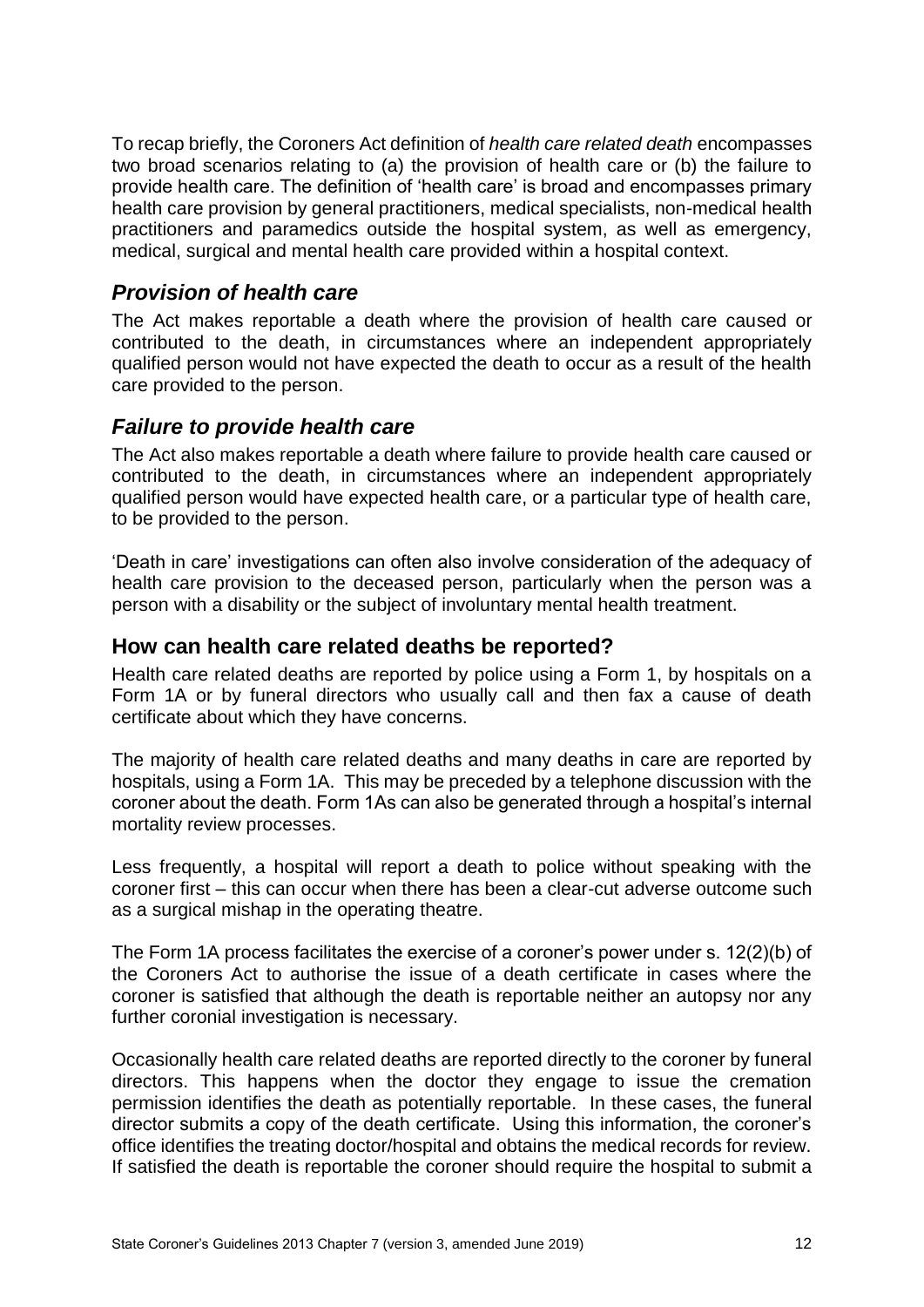Form 1A so the demographic details and the information necessary to enable the coroner to determine whether the matter is reportable and/or warrants investigation.

## <span id="page-15-0"></span>**Management of deaths reported via a Form 1A**

## <span id="page-15-1"></span>*CFMU review*

A Form 1A will be accompanied by the death certificate and varying amounts of hospital documentation. This documentation can range from a medical or discharge summary to extracts from, or the complete, hospital records.

On receiving a Form 1A, the coroner should consider whether additional documentation is required to enable a proper consideration of the death e.g. further documentation from the hospital where the death occurred; records from another hospital where the deceased received prior treatment; records from the deceased's treating general practitioner or specialist or nursing home records.

It is recommended the coroner's review of a Form 1A be informed by a review of the medical records and death certificate by an independent doctor from the Queensland Health Clinical Forensic Medicine Unit (CFMU). The CFMU employs forensic medicine doctors whose role includes the provision of clinical advice to coroners. The CFMU review assists in the identification of any issues warranting further investigation whether by the provision and review of further medical information from a treating doctor, hospital or nursing home, or by proceeding to autopsy. This process also provides an opportunity for constructive feedback to the certifying doctor about the appropriateness of the death certificate.

When providing the Form 1A to CFMU for review, the coroner should highlight any known family concerns for specific consideration by the reviewing doctor. Sometimes the circumstances of the death may warrant discussion with the family to clarify their concerns – this can be managed by the coroner directly or with the assistance of a coronial counsellor or where appropriate, by the reviewing CFMU doctor.

The CFMU doctor may speak with the treating doctor or other members of the treating team to clarify aspects of the deceased's treatment or to clarify the certifying doctor's rationale for the stated cause of death. This can sometimes result in the reporting doctor issuing a revised cause of death certificate.

The CFMU doctor will generally provide a written response summarising the deceased's treatment, documenting the outcomes of any discussions had with the treating team and advising whether there are any concerns about the treatment provided to the deceased person. These concerns may be alleviated through the provision, and further CFMU review, of additional medical information, or the concerns may be sufficient to require further coronial investigation.

In cases where additional medical information is sought, the coroner's office should keep the family's funeral director informed of the coroner's progress in reviewing the death. This ensures the family's funeral arrangements are not unduly inconvenienced wherever possible.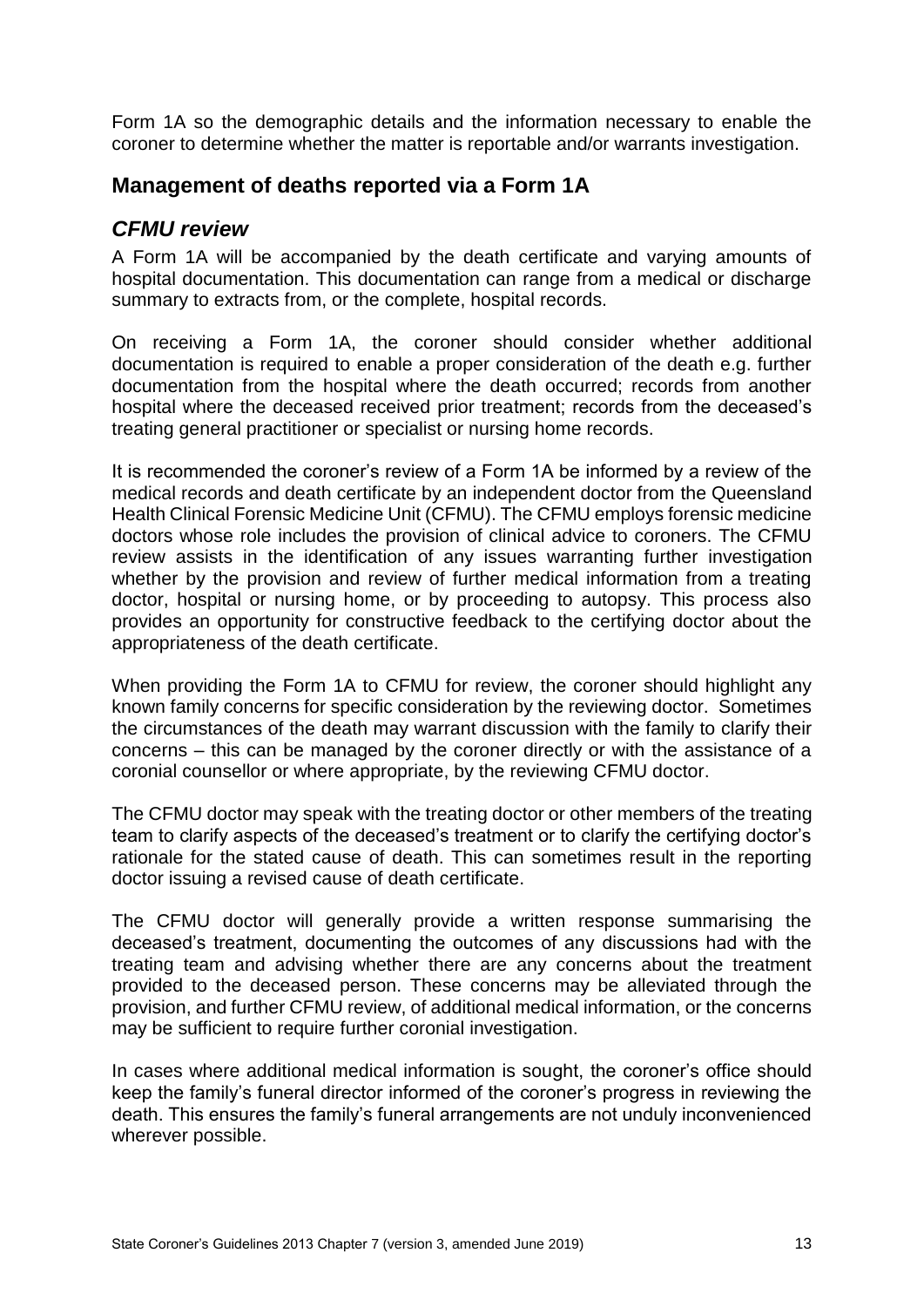On occasions, family members may be pressing for a funeral to proceed, either because the death has been reported late after funeral arrangements have been made, or because people have come from overseas, etc. In such cases the coroner can consider allowing the body to be transported to the funeral home where the ceremony will take place on receiving an undertaking the funeral director will retain possession of the body and deliver it to the mortuary if an autopsy becomes necessary. The body can't be lawfully buried or cremated without there being a valid cause of death certificate in the funeral director's possession, so the risk of proceeding in this way is slight.

#### <span id="page-16-0"></span>**CFMU review identifies no health care concerns**

If the CFMU doctor considers there are no health care issues warranting further investigation, the coroner should authorise the death certificate and complete Section B of the Form 1A advising that no further investigation is required. It is helpful for a copy of the CFMU advice to be provided with this documentation when it is transmitted back to the reporting doctor/hospital for their records. Section 45(3) of the Coroners Act obviates the making of findings in these cases.

In cases where the family is known to have concerns, it can be helpful to provide a copy of the CFMU advice to the family also. This information can give families reassurance their concerns have been actively considered and the coroner's decision not to investigate those concerns any further has been informed by independent clinical opinion.

#### <span id="page-16-1"></span>**CFMU review identifies health care concerns**

In cases where the CFMU identifies treatment concerns the coroner considers warrants further coronial investigation, the coroner should:

- not authorise the death certificate
- complete Section B of the Form 1A to indicate the death requires further investigation, including autopsy, and direct the reporting doctor/hospital to report the death to police who will complete a Form 1
- provide a copy of the Form 1A and CFMU advice to the pathologist, with a copy to the coronial counsellors, to notify them of the death and highlight the specific issues of concern – this helps inform the pathologist's assessment of the extent of autopsy required to investigate those issues
- advise the QPS Coronial Support Unit of the decision to require the death to be reported as a Form 1, and provide them with a copy of the Form 1A to assist in this process
- arrange for the coroner's staff to inform the family's funeral director of the coroner's decision.

## <span id="page-16-2"></span>*Autopsy decision making*

When the death is reported to police, the medical records are generally sent to the mortuary with the body. Coupled with CFMU advice (where the death was initially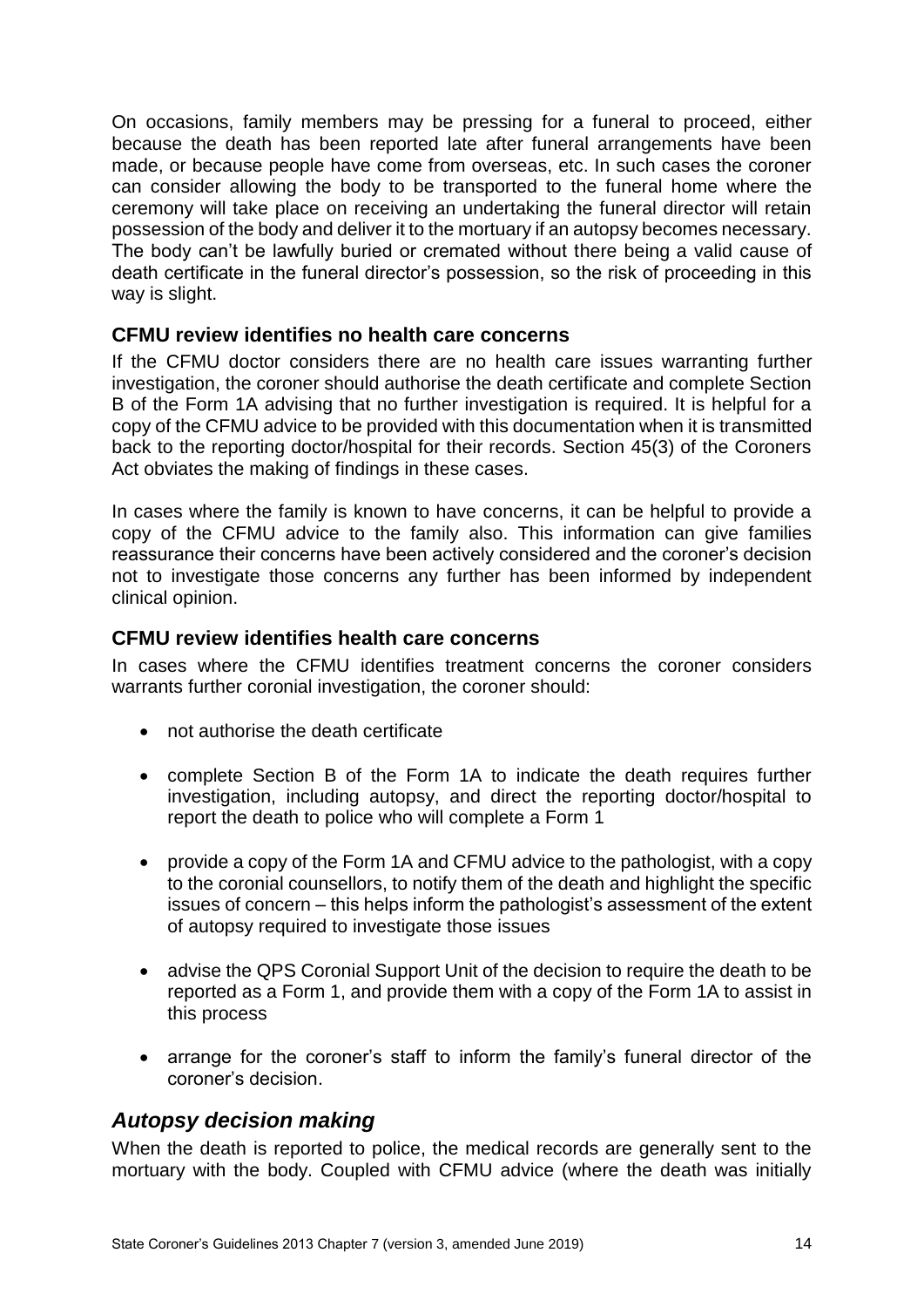reported as a Form 1A), this informs the pathologist's assessment of the extent of examination required to establish the cause of death and/or examine specific treatment concerns. It is often helpful for the coroner to discuss the case with the pathologist before an autopsy order is issued. In some cases, an external examination +/- toxicology and review of the medical records will be sufficient; others will warrant some degree of internal examination.

In some cases, the family may have already communicated specific concerns about the deceased's health care, either directly to the coroner's office or during discussion with the coronial counsellors. It is advisable to provide the pathologist with any information about the family's known concerns prior to autopsy as this may also inform autopsy decision making.

Sometimes families have concerns about the deceased's health care but equally strong concerns about autopsy. A coronial counsellor should be involved in these cases to help explain to the family the coroner's rationale for autopsy and the possible implications for further investigation of health care concerns by not proceeding with an autopsy.

## <span id="page-17-0"></span>*Timely investigation*

The efficient management of health care related death investigations hinges on identifying issues of concern early and gathering relevant information for further timely investigation of those issues.

Given the time it can take for an autopsy report to be finalised, the coroner should actively consider the following possible lines of inquiry once in receipt of the Form 3 containing the pathologist's macroscopic autopsy findings if the pathologist, the CFMU or the family have raised concerns about the treatment:

#### <span id="page-17-1"></span>**Deaths involving non-psychiatric treatment issues**

- obtaining a general statement from the most appropriate senior treating clinician/s outlining the deceased's medical history, presenting symptoms, assessment, diagnosis and management
- obtaining the deceased's consultation and/or prescription history from Medicare
- obtaining a list of all clinical personnel involved in the deceased's treatment the Queensland hospital workforce is highly mobile, so it is advisable to identify all members of the treating team as soon as possible in cases where some or all of them may be required to provide statements about their involvement in the deceased person's care
- in cases where there has been an identified 'adverse event' obtaining statements from key members of the treating team outlining their qualifications and experience, their involvement in the deceased's treatment and more specifically, the adverse event; their version/observations of the adverse event and their thoughts about whether anything could have been done differently to prevent the adverse outcome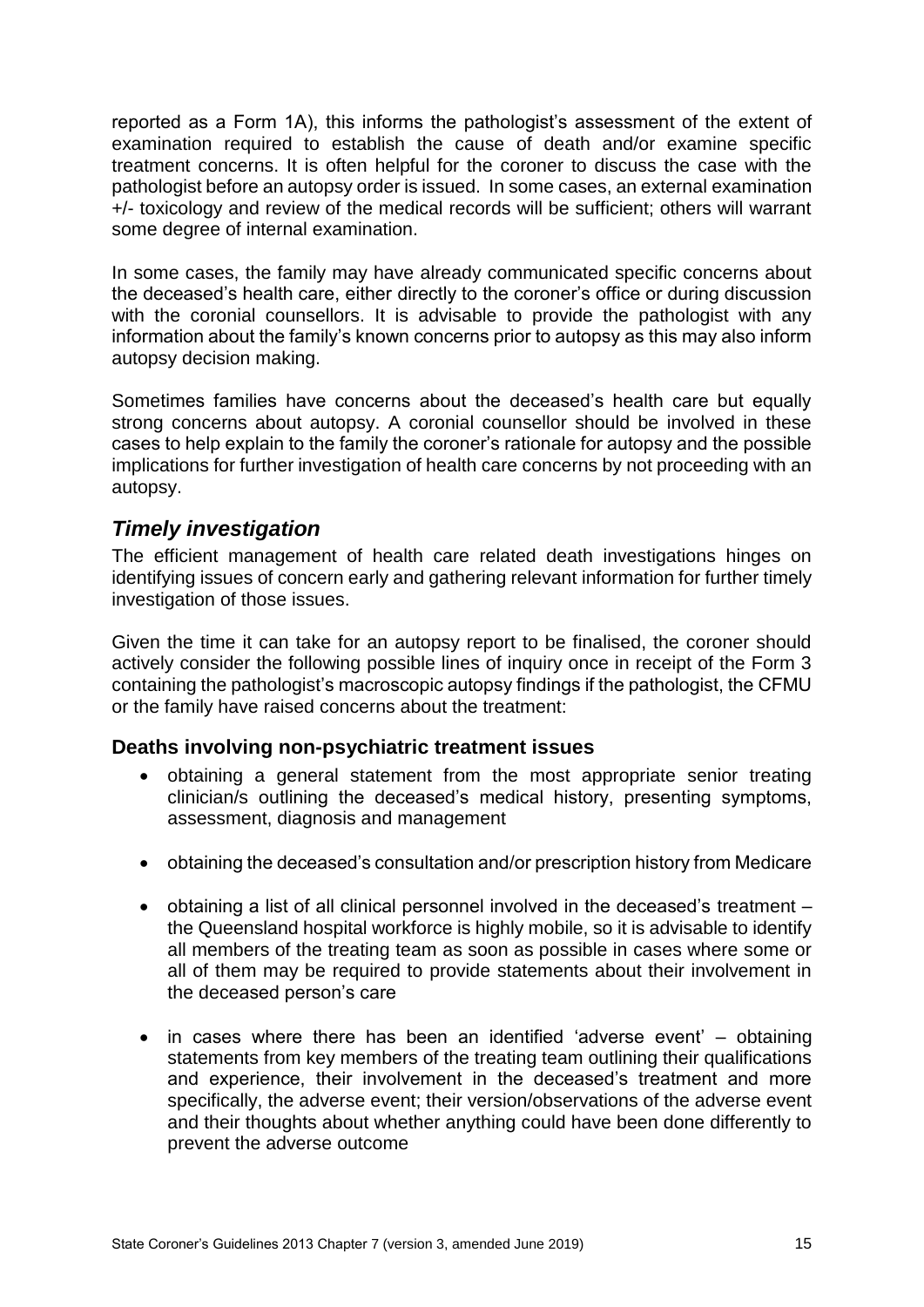- obtaining copies of any relevant clinical policies, guidelines or pathways in place at the time of the death and a statement from the relevant clinical director about the extent to which the relevant policy, guideline or pathway was followed in relation to the deceased's treatment
- giving the hospital an opportunity to respond to the family's documented concerns
- requiring the hospital to provide a copy of the final root cause analysis report and/or the outcomes of any other clinical incident review or internal mortality review process undertaken in respect of the treatment provided to the deceased – as discussed in more detail below, it is helpful to issue this information requirement in the early stages of the investigation as these processes are generally commenced shortly after the death and can identify and remedy systemic issues of concern more expeditiously and effectively than a lengthy coronial investigation and inquest
- providing this additional information and the medical records to CFMU for review.

CFMU review of the medical records and additional statements or other information will assist in the identification of any issues warranting further investigation or independent expert review, pending receipt of the autopsy report.

The outcomes of the CFMU review are provided to the coroner in a formal report which should be provided to the hospital/treating clinician for response in the event it is critical of the health care provided. Natural justice requires the coroner to afford the hospital or individual practitioner in respect of whom an adverse finding or referral may be made, an opportunity to respond to any criticism of their management of the deceased person before that finding or referral is made.

The Department of Health Patient Safety Unit may also be able to provide the coroner with advice about the number and outcomes of clinical incident reviews undertaken across public health services into similar incidents.

The coroner should consider releasing a copy of the CFMU report to the family at an appropriate time, accompanied with advice about what action is proposed to be taken in respect of any concerns identified in the report.

#### <span id="page-18-0"></span>**Deaths involving paramedic response issues**

• requesting the Medical Director, Queensland Ambulance Service to conduct a root cause analysis or clinical audit review of the paramedic response and provide a report on the outcomes of that review process

#### <span id="page-18-1"></span>**Deaths involving mental health treatment issues**

Coroners should consider whether the treatment provided to deceased persons was adequate or whether further investigation and/or specialist review is necessary. If a review is required it will generally need to be undertaken by an independent psychiatrist.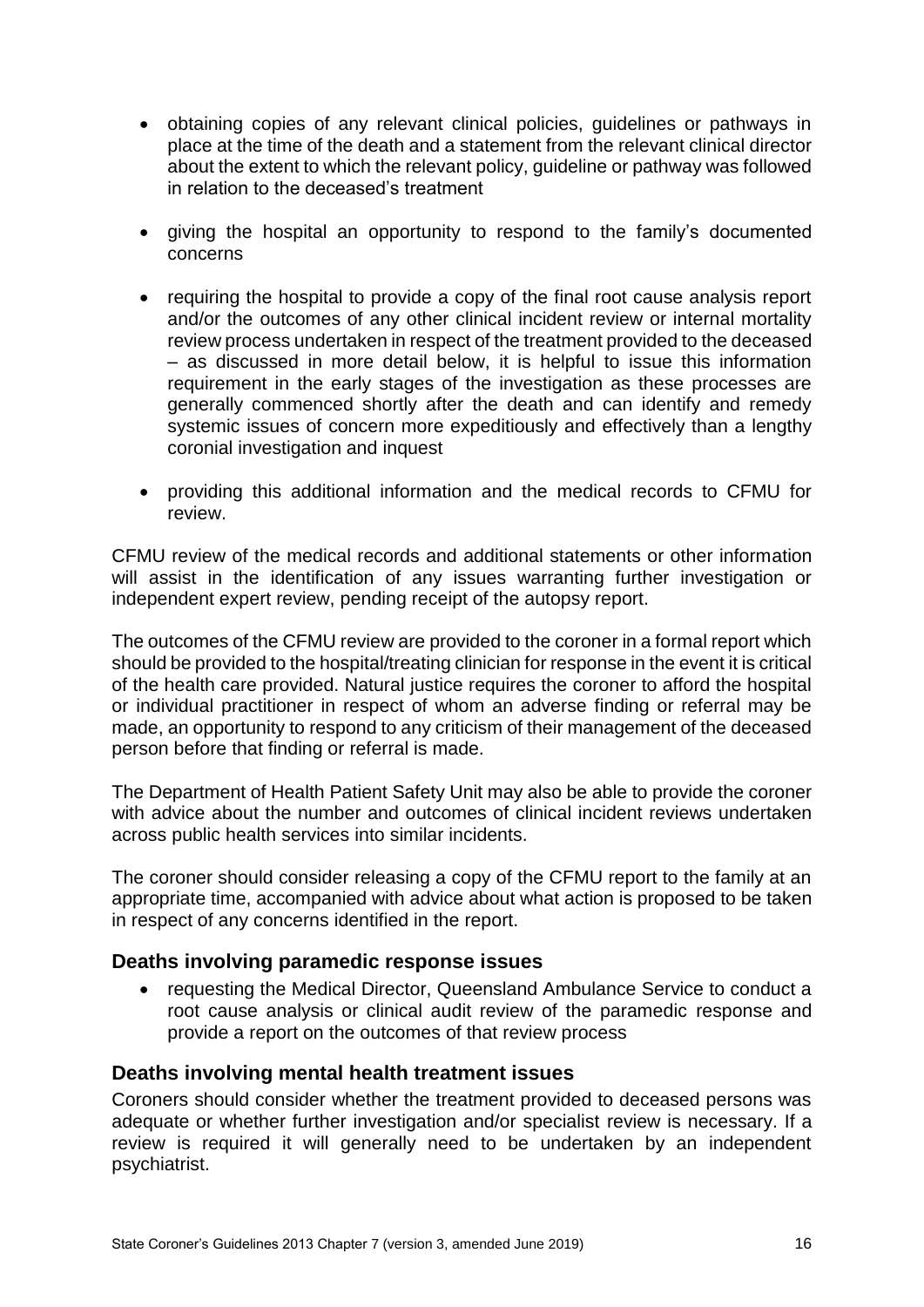If the review raises significant concerns about the quality of the mental health care, the coroner should consider taking the following steps:

- obtaining a statement from the most appropriate senior treating mental health clinician outlining the nature of the deceased's mental health condition, how this mental health condition was being managed, the date and nature of the deceased's last contact with the Mental Health Service and the basis of any assessment of the risk of the deceased self harming at that time
- obtaining the deceased's consultation and/or prescription history from Medicare
- obtaining a list of all key clinical personnel involved in the deceased's inpatient or out-patient treatment
- obtaining copies of any relevant clinical policies, guidelines or pathways in place at the time of the death and a statement from the relevant clinical director about the extent to which the relevant policy, guideline or pathway was followed in relation to the deceased's mental health treatment
- giving the hospital an opportunity to respond to the concerns raised in the review
- requiring the hospital to provide a copy of the final root cause analysis report and/or the outcomes of any other clinical incident review or internal mortality review process undertaken in respect of the treatment provided to the deceased.

#### <span id="page-19-0"></span>*Independent expert reviews*

The CFMU report and formal responses to it or the 'Mental Health Advice to Coroner' will inform the coroner's assessment of whether further independent expert review is required. The State Coroner's approval is required before an expert is briefed to provide an opinion. The Office of the State Coroner can provide assistance in identifying an appropriate expert. All relevant investigation material, including the autopsy report, should be provided to the expert for review. The outcomes of independent expert review will inform the coroner's decision about whether an inquest is warranted.

After an independent specialist has provided a report, it will usually be appropriate to provide any of the treating clinicians whose practice has been criticised to respond to these criticisms.

#### <span id="page-19-1"></span>*Informing inquest recommendations*

Once the coroner decides to hold an inquest, it is recommended that early consideration be given to possible recommendations, with a view to inviting input from relevant health care sector stakeholders for examination during the inquest.

Depending on the circumstances of the death, the coroner may consider approaching the following entities for their views on possible recommendations: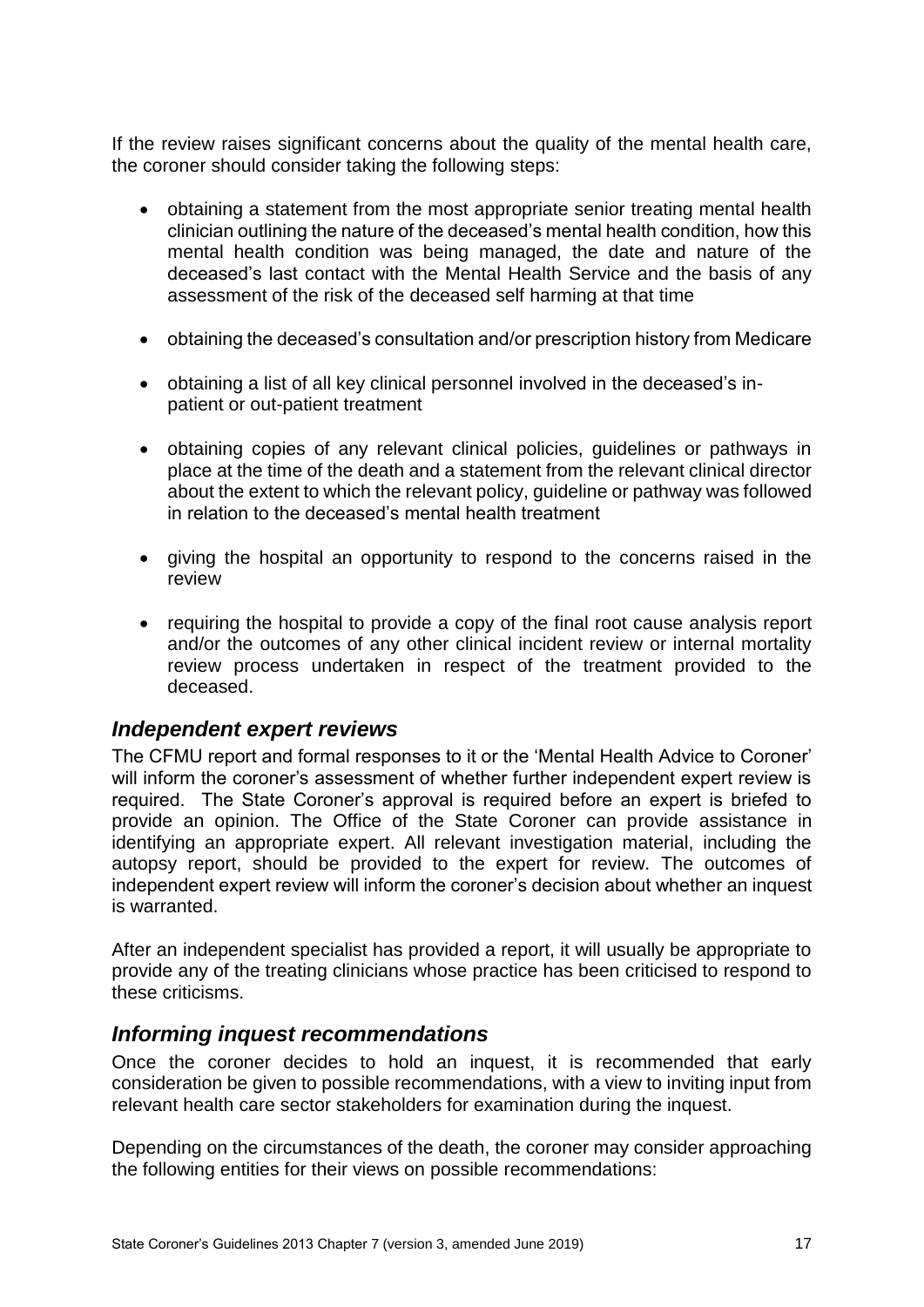- relevant medical specialist colleges
- relevant regulatory authority e.g. health practitioner registration board or the Therapeutic Goods Administration
- relevant health industry representative bodies e.g. Australian Medical Association
- Patient Safety Service, Department of Health
- Office of the Chief Psychiatrist, Department of Health
- Drugs of Dependency Unit, Department of Health
- Private Health Regulatory Unit, Office of the Chief Health Officer, Department of Health
- Queensland Maternal and Perinatal Quality Council
- Queensland Paediatric Quality Council
- Australian Commission on Safety and Quality in Health Care.

It is preferable that this response gathering process is commenced prior to the inquest to allow sufficient time for all parties to consider the responses, and for arrangements to be made for relevant witnesses to give evidence.

### <span id="page-20-0"></span>*Death review processes in Queensland hospitals*

Prior to 1 July 2014, all Queensland hospitals were required by the former Health Quality and Complaints Commission Review of hospital-related deaths standard to ensure all hospital-related deaths were reviewed. This included all deaths that occur:

- in a public hospital, licensed private hospital or day hospital
- in public or private emergency departments, pre-admission clinics and outpatient clinics
- within 30 days of being discharged, or attending a hospital for clinical care.

The HQCC standard mandated the implementation of review processes incorporating:

- 1. review of all deaths by the relevant clinical team within two weeks of the death
- 2. independent peer review and/or mortality review committee within eight weeks of the death in circumstances where there is a concern/complaint about the deceased person's care OR a root cause analysis is commissioned OR multiple clinical units were involved in the deceased person's care
- 3. external review by the coroner, QPS, HQCC or other relevant entity.

The level 2 review process was intended to identify opportunities and make recommendations for improving the safety and quality of patient care.

The HQCC Review of death standards (and other HQCC standards) ceased to have effect from 1 July 2014 when the *Health Quality and Complaints Commission Act 2006* was repealed by the *Health Ombudsman Act 2013* and has not been replaced with a specific directive. The National Safety and Quality Health Service Standards, Standard 1 *Governance for safety and quality in health service organisations* requires implementation of an incident management and investigation system (criterion 1.14). In the absence of a specific directive, it is hoped this will be incentive enough for Queensland hospitals and day procedure services to continue implementing local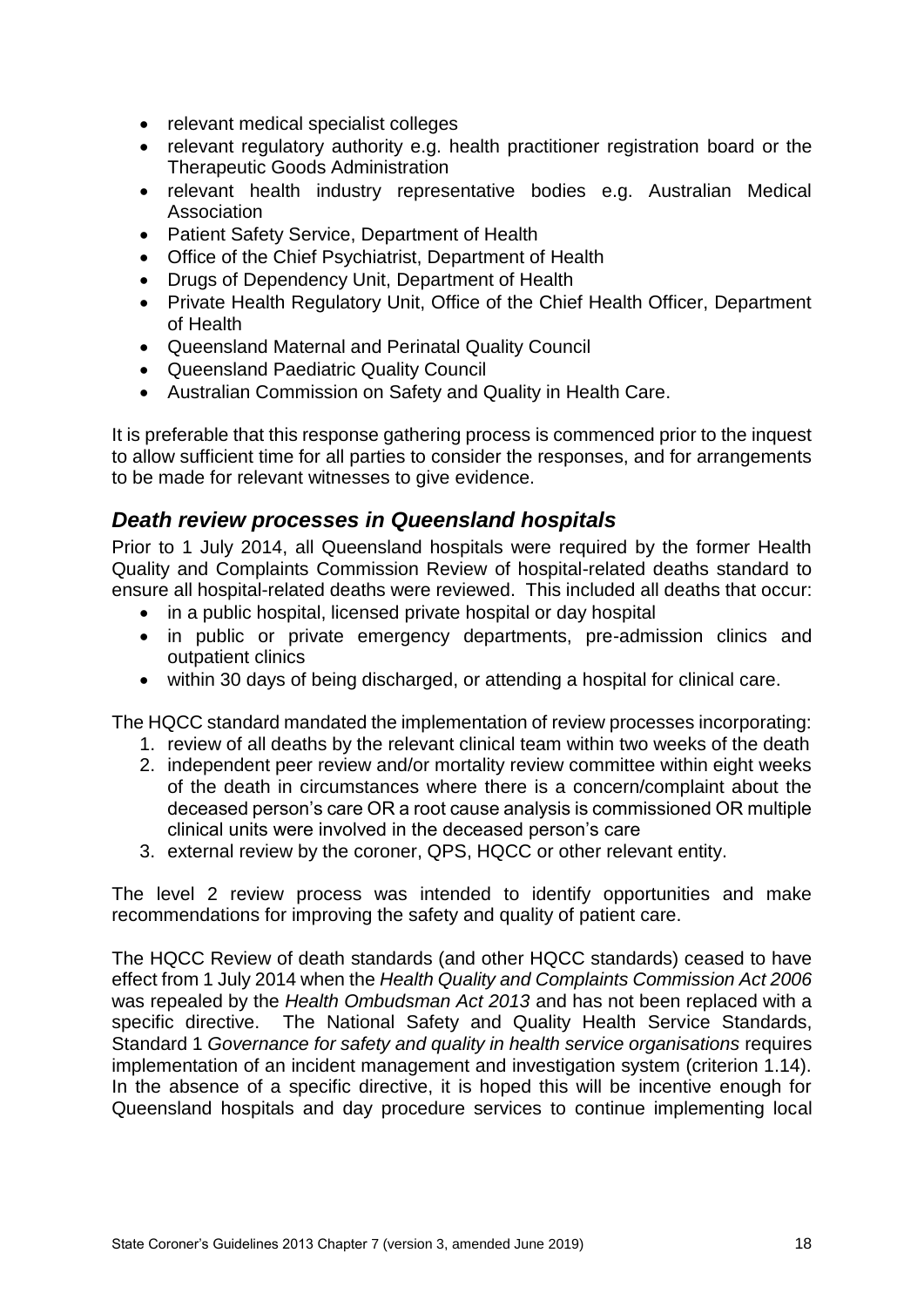death review policies (which were built on the repealed HQCC standard) in order to continue meeting accreditation requirements.<sup>10</sup>

It is recommended the coroner routinely issue an information requirement for the outcomes of an internal mortality review as this information can inform consideration of whether further clinical review (by CFMU or an independent expert) or other investigation is warranted.

#### <span id="page-21-0"></span>**Clinical incident management in public health facilities**

The Department of Health has a Clinical Incident Management System that guides reporting and review of '*any event or circumstance which had actually or could potentially lead to unintended and/or unnecessary mental or physical harm to the patient*'.

When an unexpected patient death occurs, it is reported in PRIME CI (a state wide clinical incident reporting information system). The incident is classified by reference to a Severity Assessment Code (SAC) – death which is not reasonably expected by the treating clinicians, patient or family as an outcome of heath care is rated SAC1. This rating determines how the incident will be analysed.

A SAC1 incident should trigger a root cause analysis (RCA). This is a quality improvement technique that examines the contributory factors that led to the adverse outcome. It is a systemic analysis of what happened and why and is designed to make recommendations to prevent it from happening again, rather than to apportion blame or determine liability or investigate an individual clinician's professional competence.

The RCA process is governed by a statutory framework under the *Hospital and Health Boards Act 2011* (Part 6) and the Hospital and Health Boards Regulation 2012 (Part 6). An RCA is mandatory for a range of reportable events including the following death scenarios - maternal death associated with labour or delivery; death associated with the incorrect medication management; death associated with an intravascular gas embolism; death resulting from the wrong procedure being performed or a procedure being performed on the wrong part of a person's body; death associated with a haemolytic blood transfusion reaction resulting from the wrong blood type being used during a blood transfusion; suspected suicide of a person receiving inpatient health care; and any other death not reasonably expected to be the outcome of health services provided to the person. These reportable events generally correspond with the list of National Sentinel Events.

An RCA may be performed in respect of the suspected suicide of a person with a mental illness who is under the care of a provider of community mental health services – the commissioning authority retains discretion about the method of analysis of these deaths, after consultation with the relevant mental health mortality review committee.

**.** 

<sup>&</sup>lt;sup>10</sup> The NSQHS Standards developed by the Australian Commission on Safety and Quality in Health Care provide a nationally consistent statement of the level of care consumers should be able to expect from health services. They are designed to drive the implementation and use of safety and quality systems and improve the quality of health service provision in Australia. All hospitals and day procedure services are required to be accredited the NSQHS standards [\(www.safetyandquality.gov.au\)](http://www.safetyandquality.gov.au/)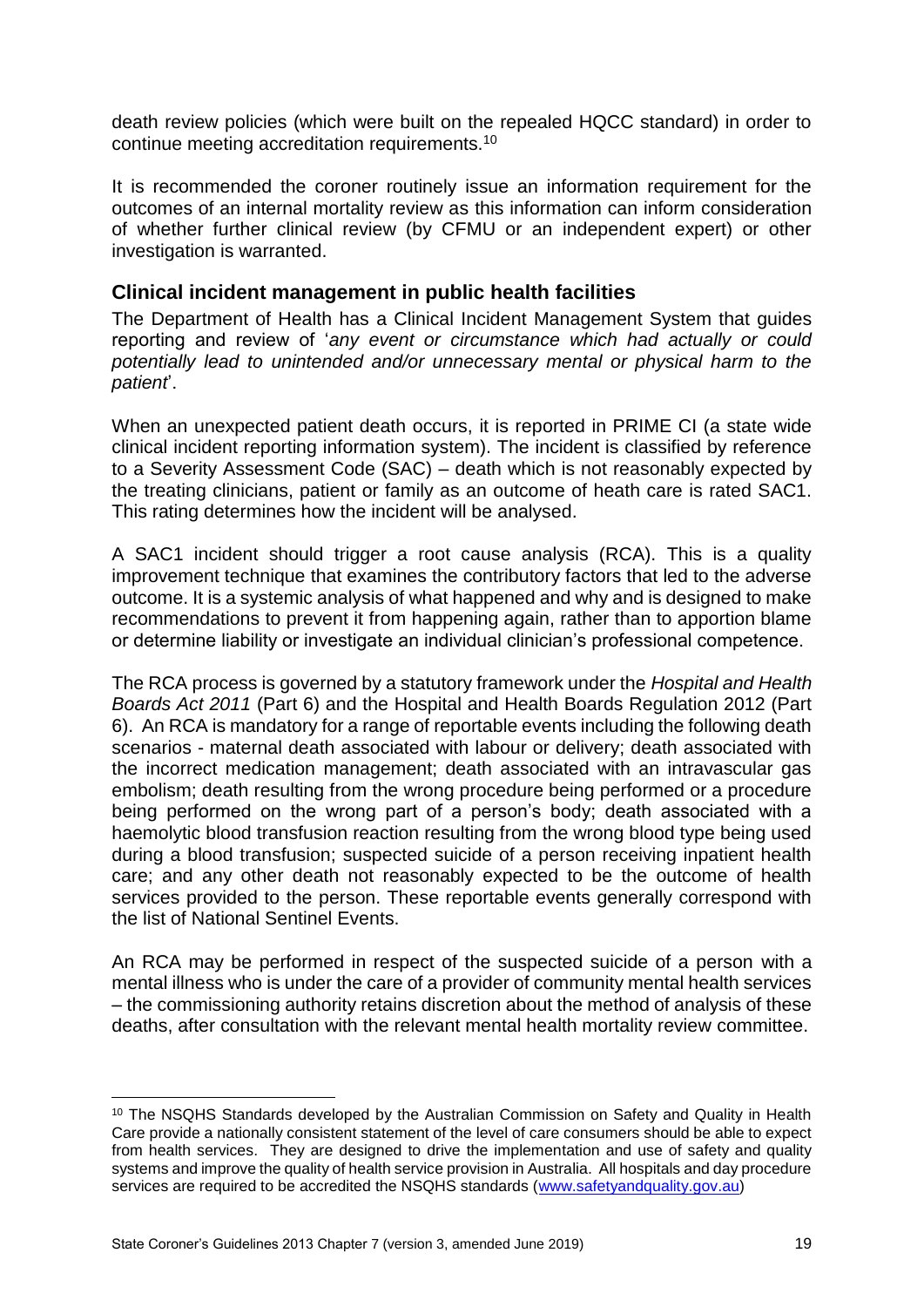The RCA process involves the appointment of an RCA team comprising members who were not directly involved in the incident. The information provided to, and generated by it is protected by statutory privilege.<sup>11</sup> However, the coroner is permitted to be told, on request by the coroner, when an RCA has commenced or is stopped and to be provided with a copy of the final RCA report. The coroner is generally not provided with a copy of the complete RCA documentation (comprising a commissioning authority report, chain of events document, contributory factors diagram and final report). The final report will present a description of the reportable event, causal statements and associated recommendations, outcome measures and measure dates. It may also include discussion of any 'lessons learned', namely other unrelated opportunities for safety improvement. The Government is currently considering changes to the RCA legislation to expand the scope of RCA documentation that can be provided to a coroner.

There are also statutory protections for both RCA team members and individuals who provide information to an RCA team. They can not be compelled to produce a document or information or give evidence relating to their involvement in the RCA process or relating to any document provided to, or generated by that process.<sup>12</sup>

Human Error and Patient Safety (HEAPS) is an alternative analysis method used for deaths where an RCA is either not appropriate or is not required. This process guides a systemic analysis by frontline health care workers and their line manager of the factors that may have contributed to the adverse event which caused the death. The majority of clinical incidents are reviewed using this process.

It is recommended the coroner routinely issue an information requirement for the outcome of a clinical incident review (final root cause analysis report or HEAPS analysis) undertaken in respect of a health care related death. These processes can take several weeks or months to produce an outcome, but that outcome can alleviate the need for a lengthy coronial investigation or inquest if the coroner is satisfied the review has adequately identified issues of concern and made recommendations which are being implemented. The relevant senior person in a health service district should also be required to produce a statement detailing what has been done in response to the review recommendations.

For more information about clinical incident management, contact the Department of Health Patient Safety Unit via<http://www.health.qld.gov.au/psu/>

#### <span id="page-22-0"></span>**Clinical incident management in private health facilities**

Private health facilities are accredited and licensed under the *Private Health Facilities Act 1999*. The regulatory scheme is administered by the Private Health Regulatory Unit within the Department of Health. [www.health.qld.gov.au/privatehealth](http://www.health.qld.gov.au/privatehealth) 

Private hospitals also make use of the RCA process but past experience has demonstrated the private hospital sectors tends to review clinical incidents through gazetted quality assurance committees (which can have the protection of statutory privilege under the *Hospital and Health Boards Act 2011*) or through locally

**<sup>.</sup>** <sup>11</sup> See *Hospital and Health Boards Act 2011*, Part 6 Div 2, Subdiv 5

<sup>12</sup> Ibid, Part 6, Div 2, Subdiv 6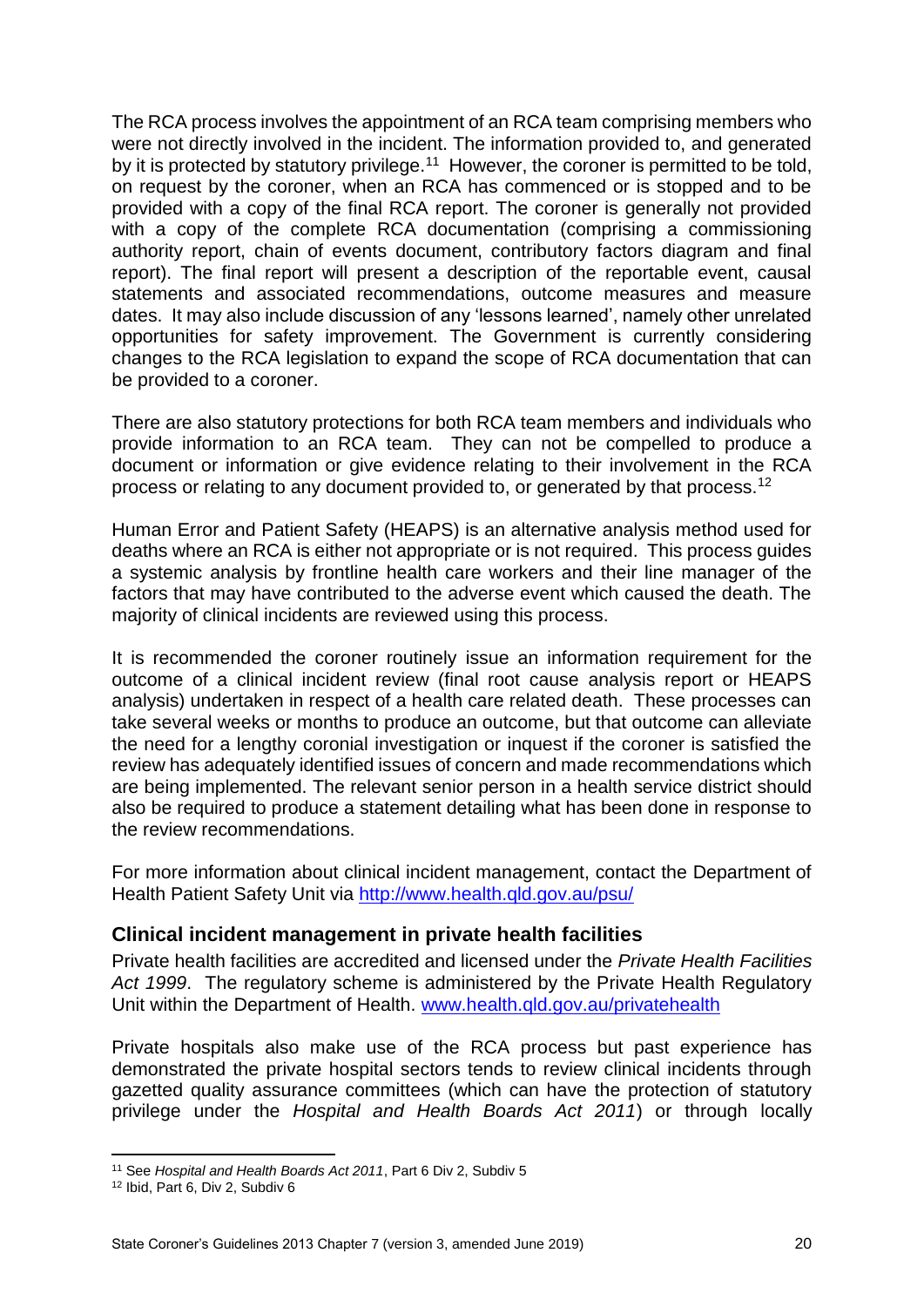implemented clinical incident management processes such as the Mater Hospital's Clinical Incident System Analysis.

## <span id="page-23-0"></span>**Referral to another investigative agency**

There can be a range of investigative responses to a health care related death, in addition to the coronial investigation:

- internal clinical incident or mortality reviews by the hospital
- root cause analysis conducted under the *Hospital and Health Boards Act 2011* (Part 6) or the *Ambulance Service Act 1991* (Part 4A)
- assessment, investigation ,conciliation and/or possible disciplinary action by the Health Ombudsman
- possible regulatory action under the *Health Practitioners Regulation National Law Act 2009*
- a clinical review or health service investigation instigated by the Department of Health Director-General under the *Hospital and Health Boards Act 2011*
- assessment, investigation by the Commonwealth Office of Aged Care Quality and Compliance (in relation to health management in a licensed aged care facility)
- an ethical standards investigation by Department of Health or the Department of Community Safety (QAS)
- investigation of suspected official misconduct by the Crime and Corruption Commission
- a criminal investigation by Queensland Police Service.

When investigating a health care related death, the coroner should ascertain whether the death is or is likely to be subject to one or more of these investigative processes and ensure the relevant entity is aware of the coronial investigation.

## <span id="page-23-1"></span>*Office of the Health Ombudsman (OHO)*

The OHO is Queensland's health service complaints agency. It is an independent statutory body whose role is to manage complaints about health services and health service providers, including private and public health care facilities, ambulance service, mental health services, community health services, medical centres, pharmacies, aged care facilities and individual registered and unregistered health practitioners.

From 1 July 2014, the OHO took over the health care complaint responsibilities of the former Health Quality and Complaints Commission (HQCC), and assumed certain responsibilities from the Australian Health Practitioner Regulatory Agency for the discipline of registered health practitioners against whom serious allegations have been made.<sup>13</sup>

The standard-setting function and some quality monitoring functions of the former HQCC were discontinued from 1 July 2014. While the Health Ombudsman's key functions relate to health complaint management, he/she also has a role in identifying

**<sup>.</sup>** <sup>13</sup> http://www.oho.qld.gov.au/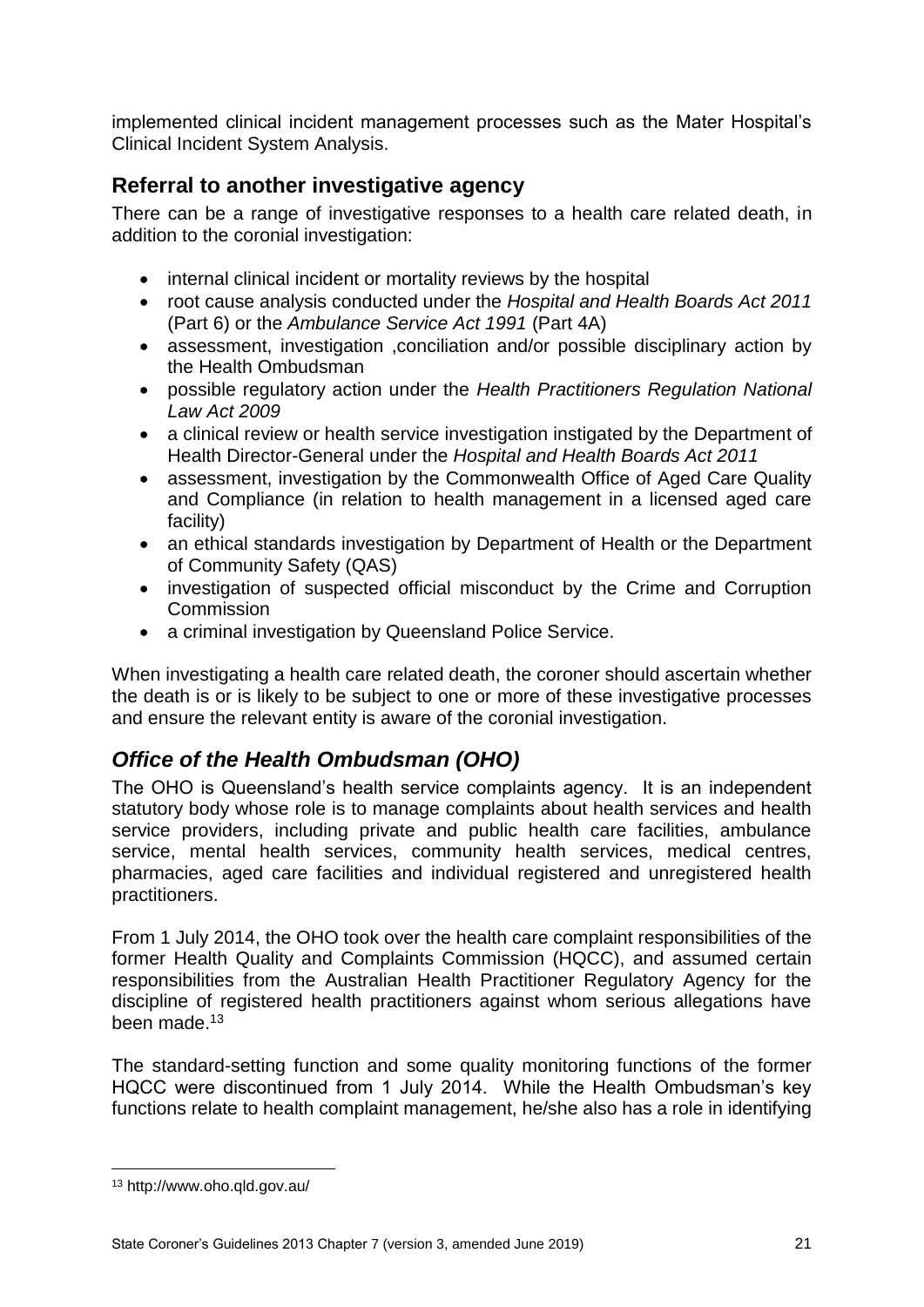and reporting on systemic health service issues, including matters relating to the quality of health services.

The OHO complaints management process involves:

- an attempt to resolve the complaint through early local resolution
- assessment– this involves obtaining advice from an independent clinician in order to determine what if any further action is required. As the CFMU review delivers more timely and comprehensive advice than the OHO assessment process, it is the preferred first step for determining what clinical or systemic issues may have caused or contributed to the death
- conciliation this is a privileged process that may result in a financial settlement
- referral to another regulatory body such as the Australian Health Practitioner Regulatory Agency<sup>14</sup> or relevant licensing body
- formal investigation this is undertaken in more complex matters involving an adverse health outcome and/or potentially raise broader systemic issues e.g. treatment by more than one hospital is under scrutiny, particularly when there is strong media, political or public interest in the incident. An OHO investigation often involves interviewing witnesses, obtaining formal expert clinical opinions and making formal recommendations for improvement. When investigating a complaint, the Health Ombudsman has access to clinical advice from independent advisory committees and panels
- taking immediate action against the health provider.

There will be some health care related deaths where the role of the coroner and the Health Ombudsman converge. It is important for the coroner to consider whether the death raises issues that may be more appropriately investigated by the OHO and to liaise with senior OHO officers early to ascertain whether and if so how the OHO should be involved in the matter. It is important to bear in mind the investigation of health care related deaths forms only part of the OHO's much broader remit and its investigative resources are limited.

Chapter 11 discusses the protocol between the State Coroner and the Health Ombudsman which sets out arrangements aimed at timely notification of matters, coordination of concurrent investigations and information sharing between the OSC and OHO.

It is important to remember the primary purpose of the health practitioner regulatory scheme is protective, not punitive. It is focussed on protecting the public and maintaining professional standards.

The coroner should consider contact with/referral to the Health Ombudsman in the following circumstances:

 $\bullet$  there is significant media/political focus on the circumstances of the death  $-$  as soon as possible, the coroner should request a meeting with senior OHO

1

<sup>14</sup> AHPRA is the entity responsible for supporting 14 national health practitioner boards responsible for regulating the health professions- Aboriginal and Torres Straight Islander health practitioners, Chinese medicine practitioners, chiropractors, dentists and allied oral health practitioners, general and specialist medical practitioners, medical radiation practitioners, nurses and midwives, occupational therapists, optometrists, osteopaths, pharmacists, physiotherapists, podiatrists and psychologists [\(www.ahpra.gov.au\)](http://www.ahpra.gov.au/).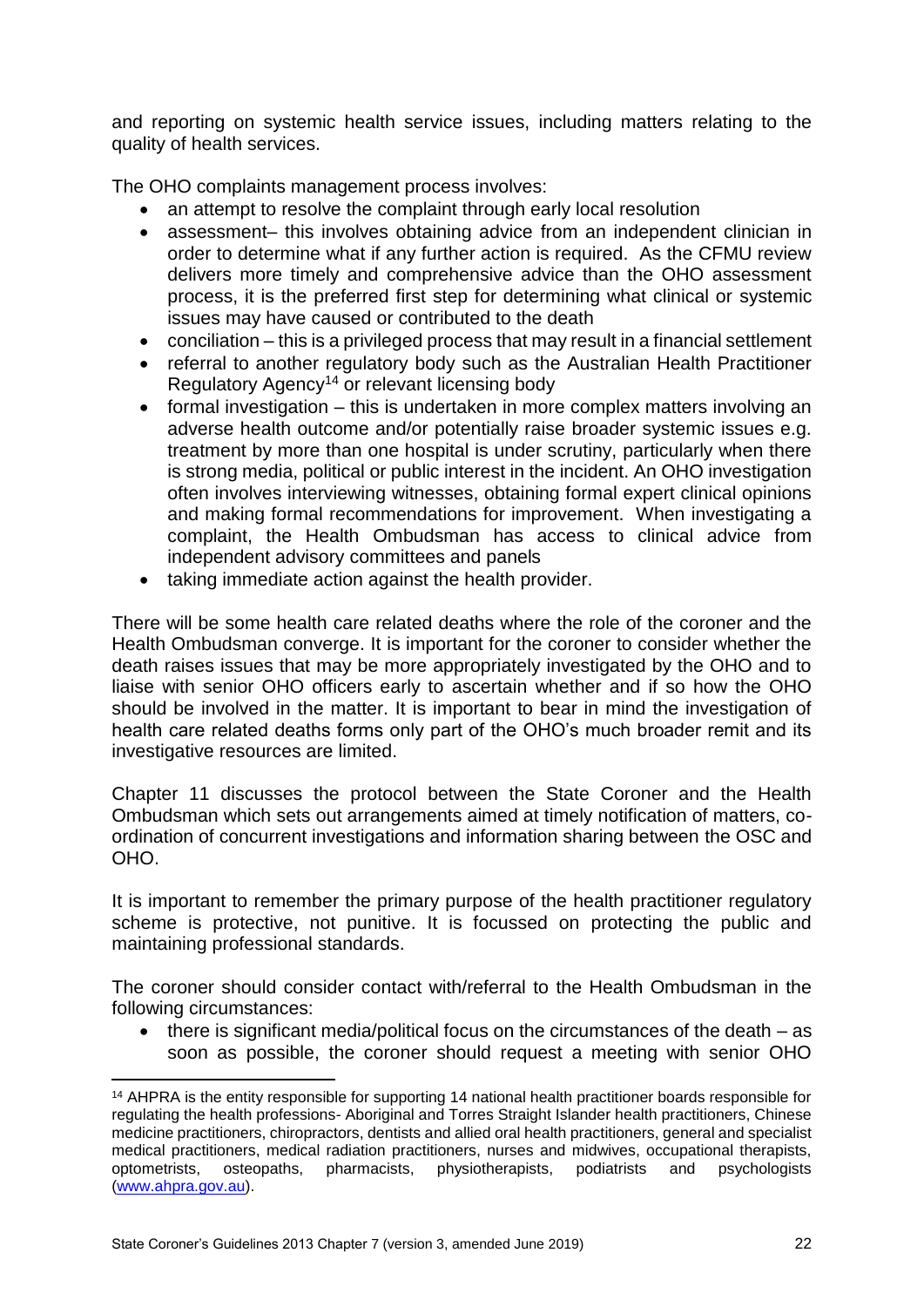officers to discuss allocation of lead agency responsibility for investigating the death

- the preliminary CFMU review identifies a potential systemic issue a systemic issue is a problem due to issues inherent in the overall system (whether a specific unit, department, hospital or the broader health care system) rather than due to individual factors such as clinician performance. Examples of systemic issues encountered by coroners include issues relating to clinical handover; communication; documentation; recognition of patient deterioration; end of life planning; co-ordination of care; inter-hospital co-ordination; training; staffing levels; lack or adequacy of clinical guidelines/protocols, etc; work environment and availability of equipment. The coroner should request a meeting with senior OHO officers to discuss the issue and determine whether it is more appropriately referred to OHO for further investigation
- the family complains about aspects of the deceased's care that are unrelated to the cause of death e.g. clinician interaction with the family – these issues can be referred to OHO for assessment at any stage of the coronial investigation
- it is known the family intends to or has made a complaint to the OHO (or the former HQCC or AHPRA) – the coroner should consider issuing an information requirement for the outcomes of the assessment of the complaint, as this information (together with the complaint file) will inform the coroner's decision about whether further coronial investigation is warranted.
- the coroner is concerned that death may be part of a pattern of adverse outcomes in relation to a particular health provider – the coroner should request a meeting with senior OHO officer to ascertain whether OHO is aware of a number of similar deaths and to discuss how the OHO can assist the coroner's investigation i.e. assume lead agency responsibility or provide specific assistance to the coroner's investigation
- the circumstances of the death raise serious concerns about the competence or professional conduct of one or more individual health practitioners.

For example, the CFMU review may identify professional conduct that warrants referral under s. 48(4) of the Coroners Act to the Health Ombudsman for further investigation and possible disciplinary action. The threshold for the exercise of this discretion is quite low – the coroner may do so if information obtained by the investigation might cause the relevant professional regulatory body to enquire into, or take steps in relation to a person's conduct in the profession.

When considering whether a referral is warranted, the coroner should:

 $\triangleright$  note whether the CFMU review has identified an instance of 'notifiable conduct' – this concept captures practice that significantly departs from accepted professional standards. It also captures a practitioner who is impaired, practised while affected by drugs or alcohol or who engaged in sexual misconduct. It is conduct that is the subject of mandatory notification by any registered health practitioner, who in the course of practising their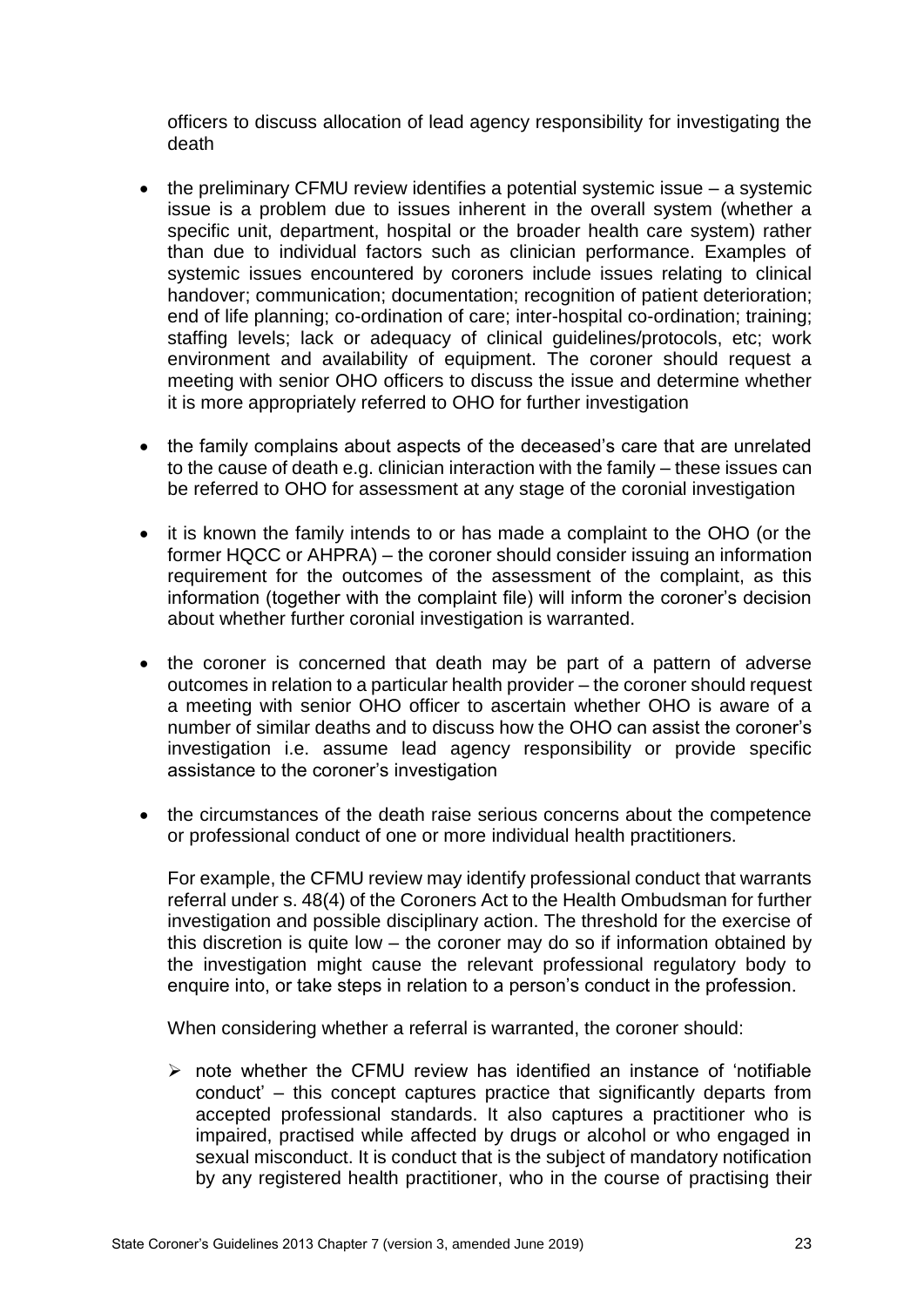profession (including a CFMU doctor), forms a reasonable belief that another registered health practitioner has behaved in a way that constitutes notifiable conduct. In cases where CFMU has identified a clinician's conduct is so deficient it meets the mandatory notification threshold, the coroner should immediately refer the matter to the Health Ombudsman, with advice to the affected practitioner about the basis on which the referral is made and advice to CFMU that the referral has been made

- $\triangleright$  otherwise, provide the clinician who may be referred an opportunity to respond to the issues identified in the CFMU report.
- $\triangleright$  issue an information requirement to the OHO to determine whether the practitioner has been the subject of previous complaints or investigations about their competence
- $\triangleright$  where it is known a complaint has been made to the Health Ombudsman (or the former HQCC or AHPRA) about the practitioner, issue an information requirement to the relevant entity for advice about the outcome of the assessment or investigation of that complaint and/or copies of the assessment/investigation documents
- $\triangleright$  consider whether the practitioner's response demonstrates an appropriate degree of insight into their professional conduct and/or evidence they have reflected and made changes to the way they now practise
- $\triangleright$  consider whether a preliminary discussion with a senior OHO officer may assist in determining whether the conduct in question meets the threshold for disciplinary action.

The coroner can make a referral to the Health Ombudsman at any time during the investigation.

In matters where the coroner decides to make a formal referral to the Health Ombudsman for further action, the coroner may be in a position to finalise his or her investigation noting the referral has been made, without waiting for the OHO assessment and/or investigation to be completed.<sup>15</sup> The coroner should provide a copy of his/her findings to the OHO with a request for formal advice of the outcomes of the OHO process in due course. This will enable the coroner to assess whether the findings require amendment to reflect those outcomes.

In matters where the coroner declines to make a disciplinary referral, it is advisable the findings include some discussion of the basis for this decision.

**.** 

<sup>15</sup> The *Health Ombudsman Act 2013* requires investigations to be completed within 12 months of the decision to commence the investigation, but may be extended in 3-monthly periods. The Health Ombudsman must report publicly on investigations that taken more than 12 months, and must refer an investigation that takes longer than two years to the relevant Parliamentary Commission for review.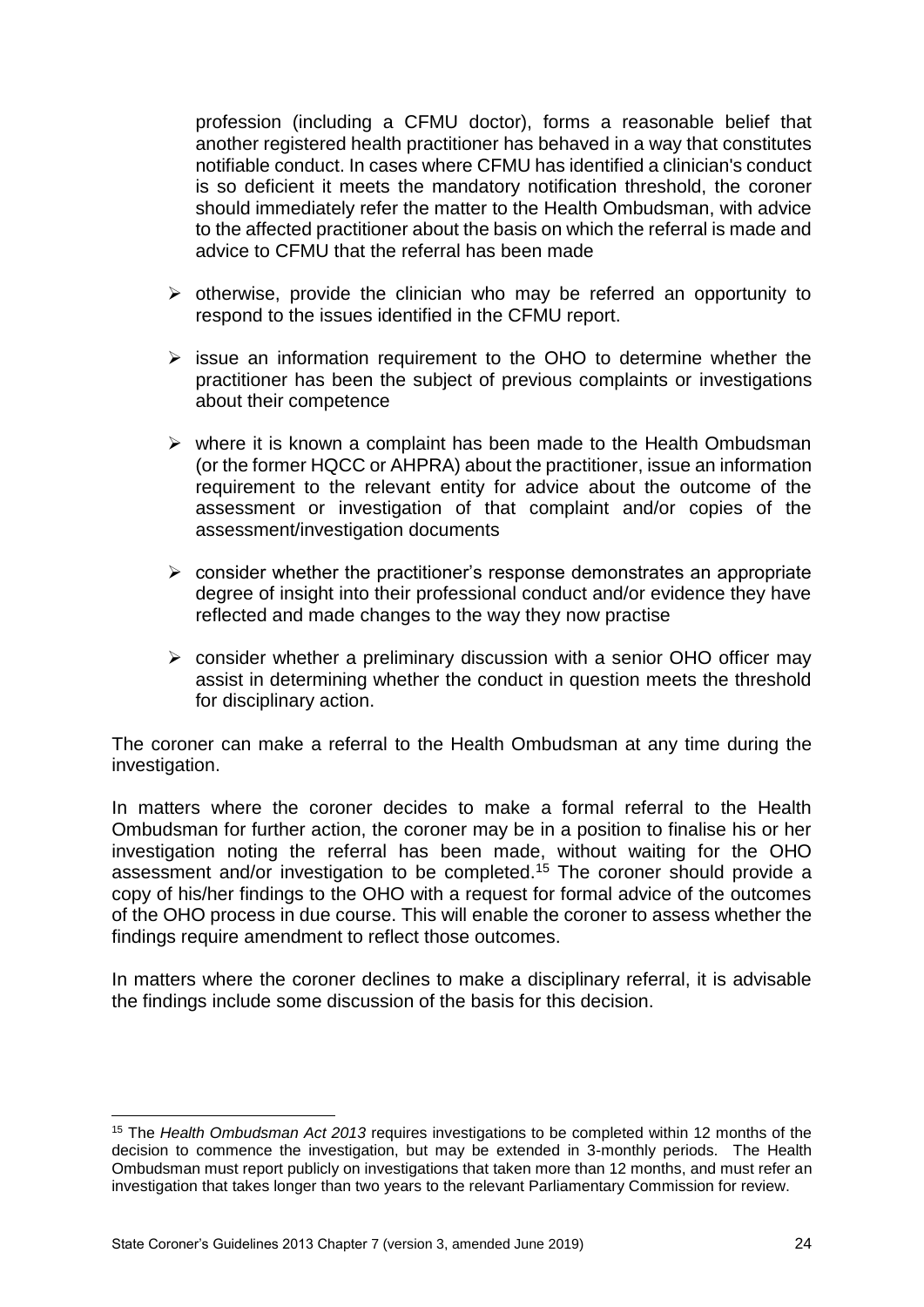## <span id="page-27-0"></span>*Australian Health Practitioner Regulatory Agency (AHPRA)*

AHPRA is the entity responsible for supporting 14 national health practitioner boards responsible for regulating the health professions.<sup>16</sup>

Amongst other functions, AHPRA assesses notifications made about a registered health practitioner or student and on behalf of the relevant board, manages investigations into the professional conduct, performance or health of registered health practitioners. Investigations can result in the relevant board proceeding with disciplinary action ranging from counselling, caution, reprimand, voluntary undertakings, imposition of conditions on registration, suspension of registration and deregistration.

Prior to 1 July 2014, AHPRA was responsible for investigating serious allegations against Queensland registered health practitioners. However, since then the Health Ombudsman has taken responsibility for these matters. That said, APHRA has continuing *registration* and *health monitoring* jurisdiction in respect of Queensland registrants. As noted above, the Health Ombudsman can refer a complaint to AHPRA for further action

While referrals under s.48(4) of the Coroners Act relating to an individual health practitioners can now only be made to the Health Ombudsman, there may be circumstances in which the coroner's investigation may be informed by information held by AHPRA in respect of the practitioner (eg, registration, health impairment or previous complaint outcomes). An information requirement will be required to obtain this information from AHPRA.

## <span id="page-27-1"></span>*Office of Aged Care Quality & Compliance*

The OACQC is a Commonwealth agency that administers the Aged Care Complaints scheme [\(www.health.gov.au/oacqc\)](http://www.health.gov.au/oacqc). The scheme manages complaints about government subsidised aged care services including residential aged care, Commonwealth funded Home and Community Care, community aged care packages, extended aged care at home packages and extended aged care at home – dementia packages.

When investigating a death that raises concerns about the care provided to a nursing home resident, the coroner should consider contact with/referral to OACQC in the following circumstances:

- the family has raised concerns about the care provided to the deceased which is not related to the cause of death – the coroner can refer these issues to OACQC at any stage in the investigation.
- it is known the family intends to make or has already made a complaint to OACQC – the coroner should issue an information requirement for the outcomes of OACQC's assessment/investigation of the complaint and/or the

**.** 

<sup>&</sup>lt;sup>16</sup> The regulated professions are Aboriginal and Torres Straight Islander health practitioners, Chinese medicine practitioners, chiropractors, dentists and allied oral health practitioners, general and specialist medical practitioners, medical radiation practitioners, nurses and midwives, occupational therapists, optometrists, osteopaths, pharmacists, physiotherapists, podiatrists and psychologists (www.ahpra.gov.au).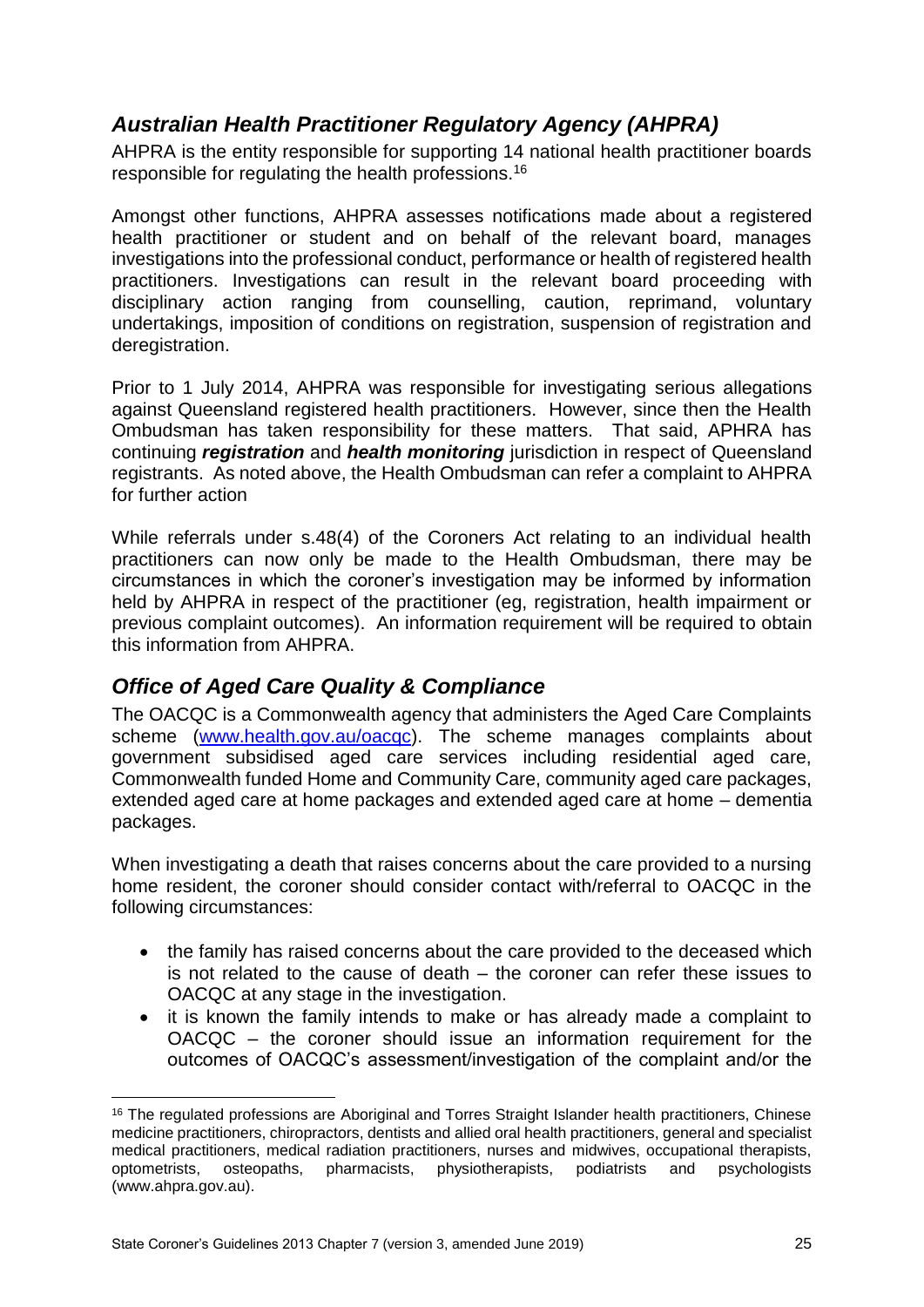OACQC investigation documents as this information may assist in determining whether further coronial investigation is necessary.

• the CFMU report identifies issues of concern about the provision of care to an aged care resident – the coroner should give the relevant facility or clinician an opportunity to respond to those concerns, before referring the matter to OACQC.

The coroner can make a referral to OACQC at any time during the investigation.

In matters where the coroner decides to make a formal referral to OACQC for assessment, the coroner may be in a position to finalise the investigation noting the referral has been made, without waiting for the OACQC assessment/investigation to be completed. The coroner should provide a copy of the findings to OACQC with a request for formal advice of the outcomes of the OACQC assessment/investigation in due course. This will enable the coroner to assess whether the findings require amendment to reflect those outcomes.

## <span id="page-28-0"></span>*Clinical review or health service investigation*

The Director General, Queensland Health can appoint clinical reviewers or health service investigators to undertake an investigation into any matter relating to the management, administration or delivery of public health services. These reviews and investigations can result in recommendations aimed at improving the safety and quality, administration, management or delivery of public sector health services.

In matters where the coroner is aware Queensland Health has or is undertaking a clinical review or a health service investigation into a health care related death, it is advisable the coroner issues an information requirement for the outcomes of the investigation and the departmental or government response to its recommendations. The statutory duty of confidentiality that applies to clinical reviewers and health service investigators does not apply to the disclosure of information required under the *Coroners Act 2003*. 17

## <span id="page-28-1"></span>*Official misconduct investigations*

In matters where the death is the subject of an official misconduct investigation, that investigation may or may not raise issues of relevance to the coronial investigation.

The coroner should ensure the investigating entity is aware of the coronial investigation and keeps the coroner informed of the progress of its investigation.

## <span id="page-28-2"></span>**Conclusions**

It is the coroner's responsibility to investigate the cause of the death and how it occurred. In most health care related deaths input from independent medical practitioners will be necessary.

If these matters can be established by a paper based investigation, the matter need not proceed to inquest even if the investigation establishes sub standard health care has contributed to the death – it is not the role of the coroner to adjudicate upon the

**<sup>.</sup>** <sup>17</sup> See *Hospital and Health Boards Act 2011*, Part 6 Div 3 & Part 9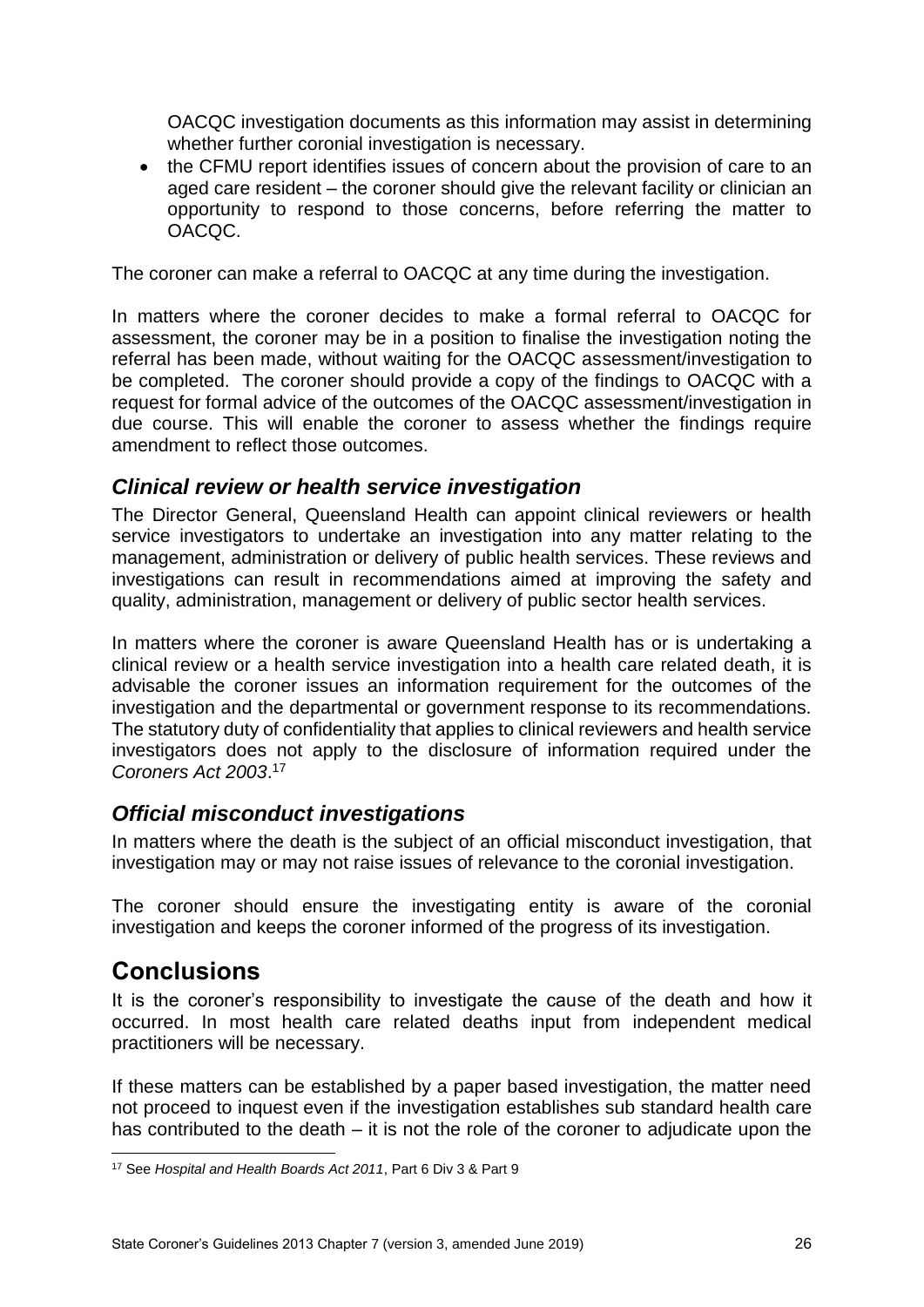standard of medical care. The coroner should make findings and refer concerns about the quality of the health care to the appropriate regulatory body.

However, if the cause of death or how it came about can not be established by the investigation, an inquest may be necessary.

An inquest may also be warranted to advance public health or safety and/or to reduce the chances of similar deaths occurring in future. However, if the health service district or private hospital has acknowledged the problems and taken steps to address them, there may be little left on which to focus the coroner's prevention function.

## <span id="page-29-0"></span>**7.5 Investigating domestic and family violence related deaths**

Specialist assistance is available to support the role of coroners in their investigation of domestic and family violence related deaths through the Domestic and Family Violence Death Review Unit (DFVDRU). For a significant proportion of these types of deaths there have been key predictors of a heightened risk of harm as well as missed opportunities for intervention prior to the death. There are also often similar themes, issues and identifiable risk factors that recur in many of these deaths which is why there is a benefit to a systematic review process. <sup>18</sup>

The implementation of this unit aligns Queensland with other jurisdictions who have dedicated positions focused specifically on preventing future deaths. This section is intended to guide:

- the identification and classification of domestic and family violence related deaths;
- the coroner's consideration of information that may be required to effectively investigate a domestic and family violence related death; and
- the resources available to coroners to assist with their investigations of these types of deaths.

## *Legislation*

**.** 

*Coroners Act 2003* 

*Domestic and Family Violence Protection Act 2012* s. 8, 13, 12, 19, 20.

<https://www.legislation.qld.gov.au/LEGISLTN/ACTS/2012/12AC005.pdf>

#### **When is a death potentially domestic and family violence related?**

Domestic and family violence encompasses a range of threatening or abusive behaviour designed to control another person within an intimate partner or family relationship. This includes physically, emotionally, psychologically or economically

State Coroner's Guidelines 2013 Chapter 7 (version 3, amended June 2019) 27

<sup>&</sup>lt;sup>18</sup> The connection between domestic and family violence and homicide, the extent of the problem and the characteristics of deadly relationships were discussed in the former State Coroner's findings of the inquest into the deaths of Antony Way, Tania Simpson, Kyla Rogers and Paul Rogers [\(http://www.courts.qld.gov.au/\\_\\_data/assets/pdf\\_file/0007/154537/cif-gold-coast-murder-suicide-](http://www.courts.qld.gov.au/__data/assets/pdf_file/0007/154537/cif-gold-coast-murder-suicide-20120621.pdf)[20120621.pdf\)](http://www.courts.qld.gov.au/__data/assets/pdf_file/0007/154537/cif-gold-coast-murder-suicide-20120621.pdf)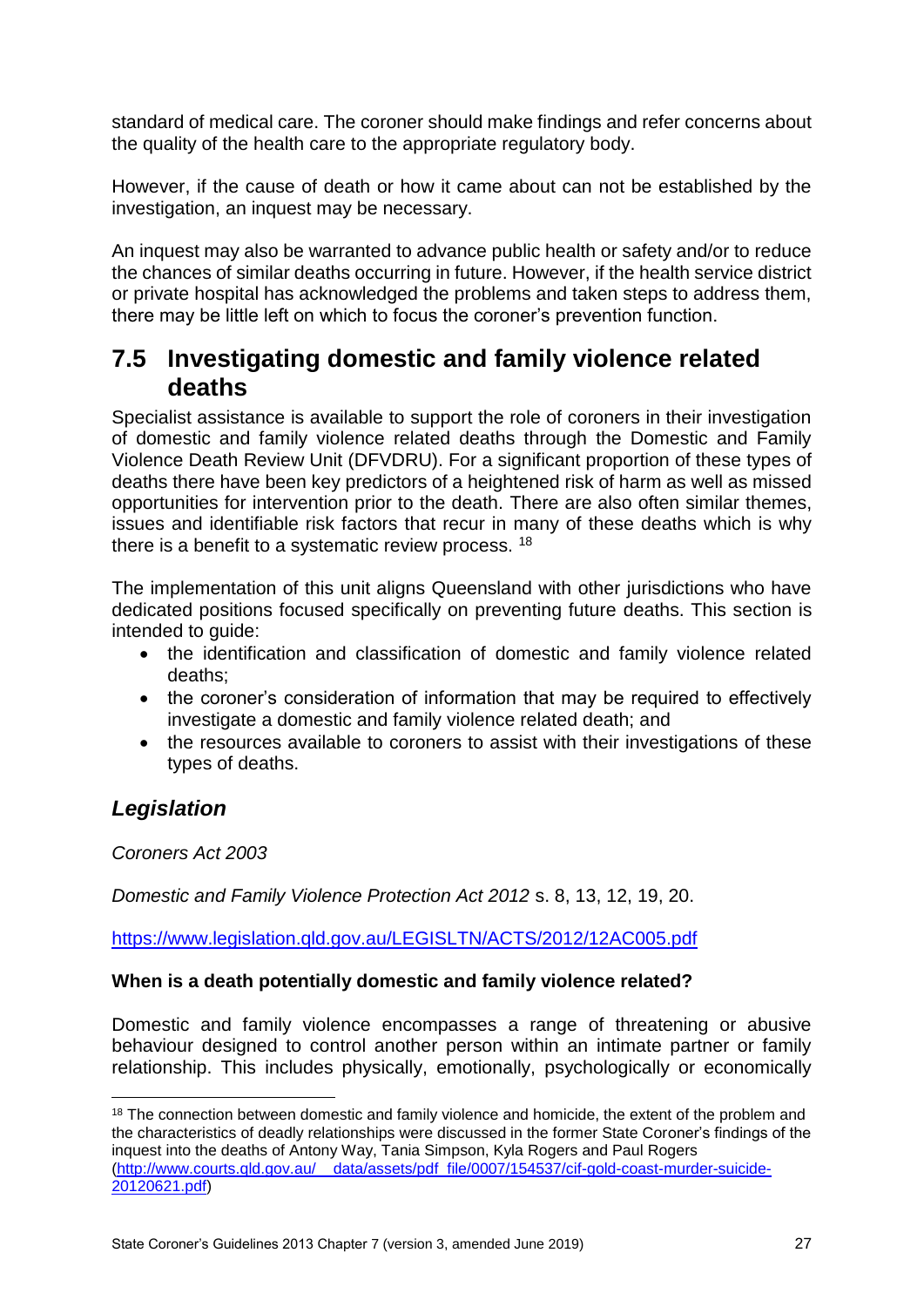abusive behaviour that is used to control or dominate another party and causes this person to fear for their safety or wellbeing or that of someone else.

For the purposes of a coronial investigation the following criteria is used to define a 'domestic and family violence related death':

- (a) homicides or murder suicides which have occurred within the context of an intimate partner, family or informal care relationship as defined by the *Domestic and Family Violence Protection Act 2012;*
- (b) 'bystander' homicides such as a person who may have been killed intervening in a domestic dispute or a new partner who is killed by their current partner's former abusive spouse;
- (c) child deaths where there was a history of domestic violence between the child's parents/caregivers and the child dies as a result of an intentionally harmful act of one of the parents or care givers or an intimate partner of one;
- (d) suicides of a victim or perpetrator of domestic and family violence in which there is a clear link between the suicide and history of domestic and family violence, such as an incident of violence within close proximity to the death.

These criteria are not exhaustive. The context and circumstances of a death, even when it does not meet the criteria outlined above, may still support a finding that the death was domestic or family violence related.

#### **The Domestic and Family Violence Death Review Unit**

The expertise of DFVDRU is available to assist and inform coronial investigations whenever it becomes evidence that a death may have occurred within the context of domestic and family violence. It does so by providing coroners with access to specialist expertise to examine a range of factors including the circumstances of the death, prior interaction with support services, potential points of intervention as well as the nature and history of the relationship between the victim and perpetrator. The unit also assists with the identification of any systemic shortcomings and in the formulation of preventative recommendations for those matters that proceed to inquest.

Coroners are encouraged to seek advice and assistance from the unit as soon as it becomes evident that the death may have occurred within the context of domestic and family violence.

Understandably, the review process differs for individual cases dependent on the complexity of issues involved and the level of information available. Although most cases are referred to the unit at the initial stages of investigation, on occasion it may not be immediately apparent that a death is domestic and family violence related but the connection may emerge as the coroner's investigation progresses.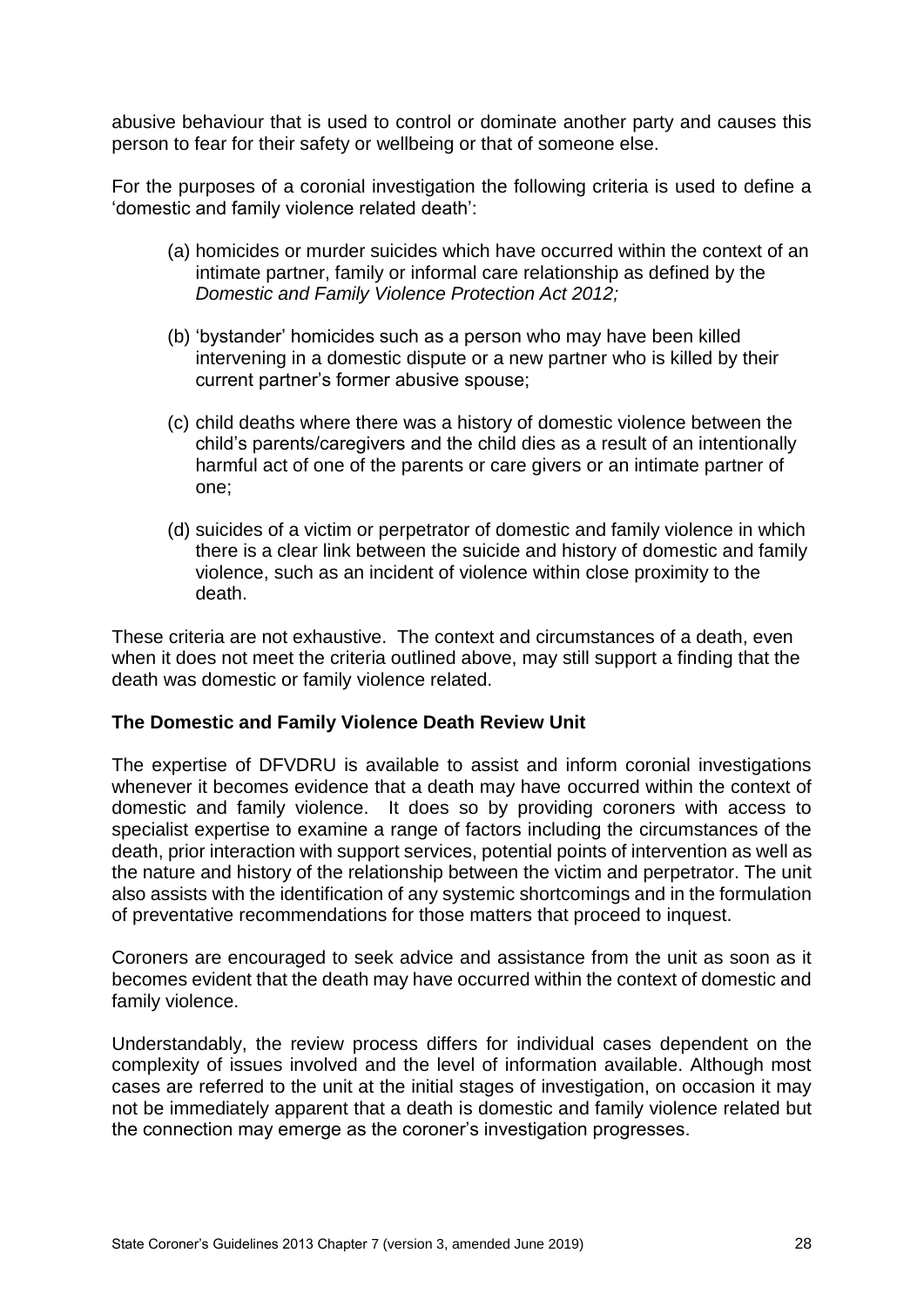The primary role of the DFVDRU is to provide advice and assistance to coroners in their investigation of these types of deaths. However the unit is also responsible for the monitoring and identification of any patterns or trends in relation to domestic and family violence related deaths.

This information is invaluable in developing an evidence base to inform future coronial investigations but is also used in the development of strategic policy and practice responses to domestic and family violence across government departments and nongovernment services. Consequently referral and liaison with the unit by coroners, counsel assisting and other staff is strongly encouraged when a death is suspected to relate to domestic and family violence.

#### **Management of the investigation of domestic and family violence related deaths**

Upon initial notification and assessment of a suspected domestic and family violence related death, the DFVDRU will arrange for the QPS Coronial Support Unit to provide preliminary details regarding the death and any history of domestic and family violence between the victim and/or the perpetrator.

Dependent upon the availability and extent of these records a preliminary review will be conducted advising the coroner of the relationship of the death to domestic and family violence, any initial issues and proposed avenues for investigation; including where necessary, obtaining additional records from different agencies.

For a significant proportion of homicides that occur within an intimate partner or family relationship, there may be no prior contact with police in relation to domestic and family violence. A lack of police records however, should not be considered a reliable indicator that there was no abuse in the relationship. It is often the case that victims will access help and support from family or friends, health agencies or other services, as opposed to seeking assistance through the criminal justice system.

In recognition of this, and to assist the coroner in gathering relevant information, the Queensland Police Service Operational Procedures Manual contains provisions to guide police investigations of domestic and family violence related deaths (Section 8.5.23). This may include, but not be limited to, the following information:

- Previous history of domestic or family violence between the victim and perpetrator and/ or with their former partners;
- Status of the relationship at the time of the death;
- History of suicide threats or attempts;
- Drug and/or alcohol abuse or any known mental health issues;
- Factors related to the incident such as separation, new partner, financial problems, custody issues or an upcoming court appearance;
- History of stalking or obsessive behaviour; or
- Previous threats to kill (including against children or other family members).

Witness statements and other records obtained during police investigations are invaluable in providing contextual information regarding the history of the relationship between the victim and the perpetrator. Because of this the brief of evidence is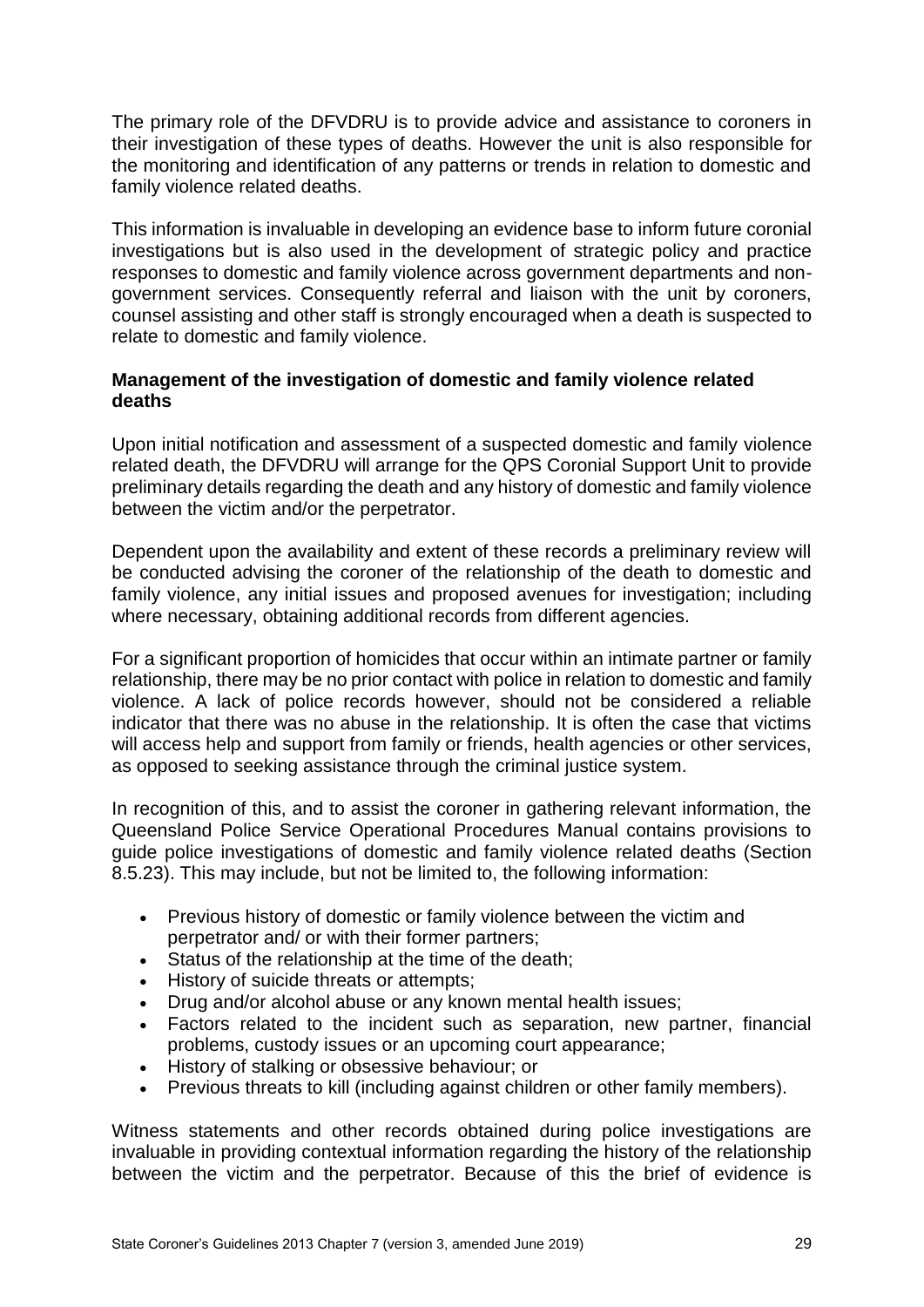required for all domestic and family violence related homicides and it is preferable that this be routinely requested at the committal stage.

Once there is sufficient information available, the DFVDRU will provide an interim report to assist coroners in the identification of any issues warranting further investigation. After all relevant records have been received; the DFVDRU will provide a final file review covering the context and circumstances of the case as it relates to domestic and family violence. This information can subsequently be used to inform a coroner's consideration as to whether it may be within the public interest to hold an inquest or the circumstances of the case are such that they wish to proceed to making their findings.

#### **The Centre for Domestic and Family Violence Research**

The Centre for Domestic and Family Violence Research (CDFVR), Central Queensland University has been funded to provide external expert assistance to the Office of the State Coroner in the investigation of domestic and family violence related deaths.

Under this agreement an investigating coroner, or nominated representative, may provide the CDFVR with discussion papers and de-identified case material, pose questions for consideration and seek that the CDFVR provide one of the following:

- advice and assistance on the identification of relevant service providers or recognised experts;
- provide general advice in the form of a short report (e.g. types of services available within the service system); or
- provide information and advice on emerging trends or issues of relevance to the prevention of domestic and family violence related deaths and within the context of improving systemic responses to domestic and family violence.

This work is intended to compliment, not duplicate, the work of the DFVDRU, and as such decisions around accessing support from the CDFVR should be made in consultation with the Principal Researcher and Coordinator of the DFVDRU.

## <span id="page-32-0"></span>**7.6 Investigating 'child protection' deaths**

From time to time, coroners will investigate the death of a child whose life circumstances raise concerns about the family's previous or ongoing contact with the child protection system, or suggest missed opportunity for protective intervention which may have prevented the child's death. While some of these deaths may occur in the context of domestic homicide, others may not be the result of interpersonal violence but arise out of neglect, challenging behaviours or intentional self-harm. Regardless of whether or not the child was subject to formal intervention under the *Child Protection Act 1999* at the time of their death, there is considerable value in informing coronial investigations of this nature with systemic review expertise as the coroner has an important external oversight function in relation to these deaths.

This section outlines the information and specialist resources, including the expertise of the DVFVRU, available to assist coroners in the investigation of these types of deaths.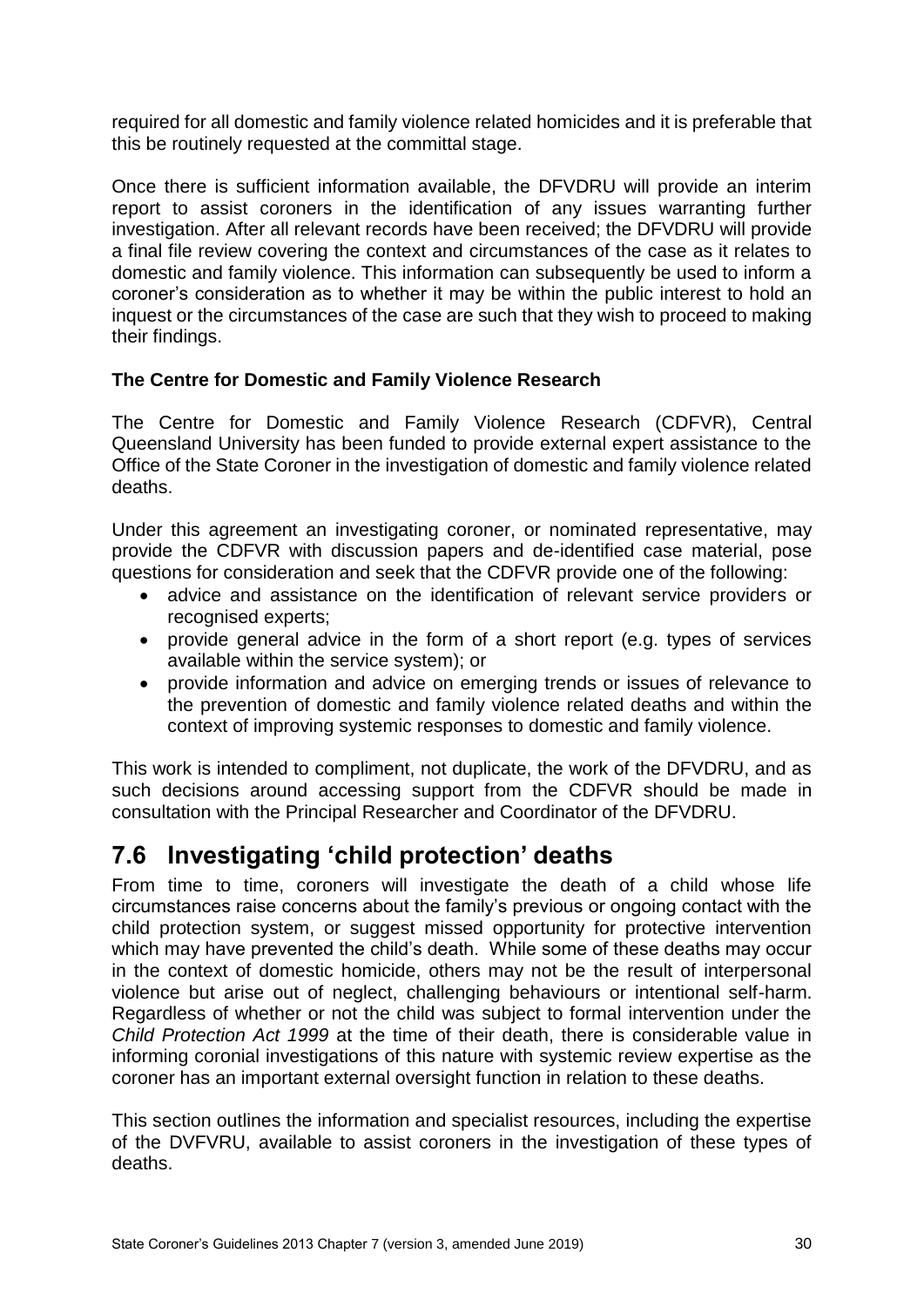## *Legislation*

*Coroners Act* ss. 8, 9

*Child Protection Act 1999 s. 159P, 246AA, 246D, 246H <https://www.legislation.qld.gov.au/LEGISLTN/CURRENT/C/ChildProtectA99.pdf>*

*Adoption Act 2009 <https://www.legislation.qld.gov.au/LEGISLTN/ACTS/2009/09AC029.pdf>*

*Family and Child Commission Act 2014*  <https://www.legislation.qld.gov.au/LEGISLTN/ACTS/2014/14AC027.pdf>

### **When is the death of a child potentially a "child protection" death?**

Thankfully, these deaths number few among the variety of child deaths reported to coroners for investigation, and of those reported to date, only a very small proportion have raised issues of concern in terms of the State's involvement with the child and their family.

#### *Child deaths 'in care'*

The most clear cut cases are those reported as a 'death in care' under section 9(1)(d) of the *Coroners Act 2003* because when the child died, he or she was subject to a formal intervention under the Child Protection 1999.<sup>19</sup> In practice, this captures deaths which occur when action by the Department of Communities Child Safety and Disability Services results in the child being:

- in the custody or quardianship of the chief executive of the DCCSDS. When a child is placed in the custody or guardianship of the chief executive the Department must find an appropriate placement for the child such as homebased care (foster, kinship and provisionally approved carers) and residential care services;
- placed in care under an assessment care agreement. An assessment care agreement is an agreement between the chief executive and the child's parents for the short term placement of the child in the care of someone other than the parents;
- subject to a child protection order granting custody of the child to a member of the child's family other than a parent; or
- subject to a child protection order granting long-term guardianship of the child to a suitable person who is a member of the child's family other than a parent or another suitable person nominated by the chief executive.

While these interventions are often actioned to protect the child from risk of harm, they can also be used to facilitate a child's medical treatment, for example, when a

**<sup>.</sup>** <sup>19</sup> See State Coroner Guidelines Chapter 3 Reporting deaths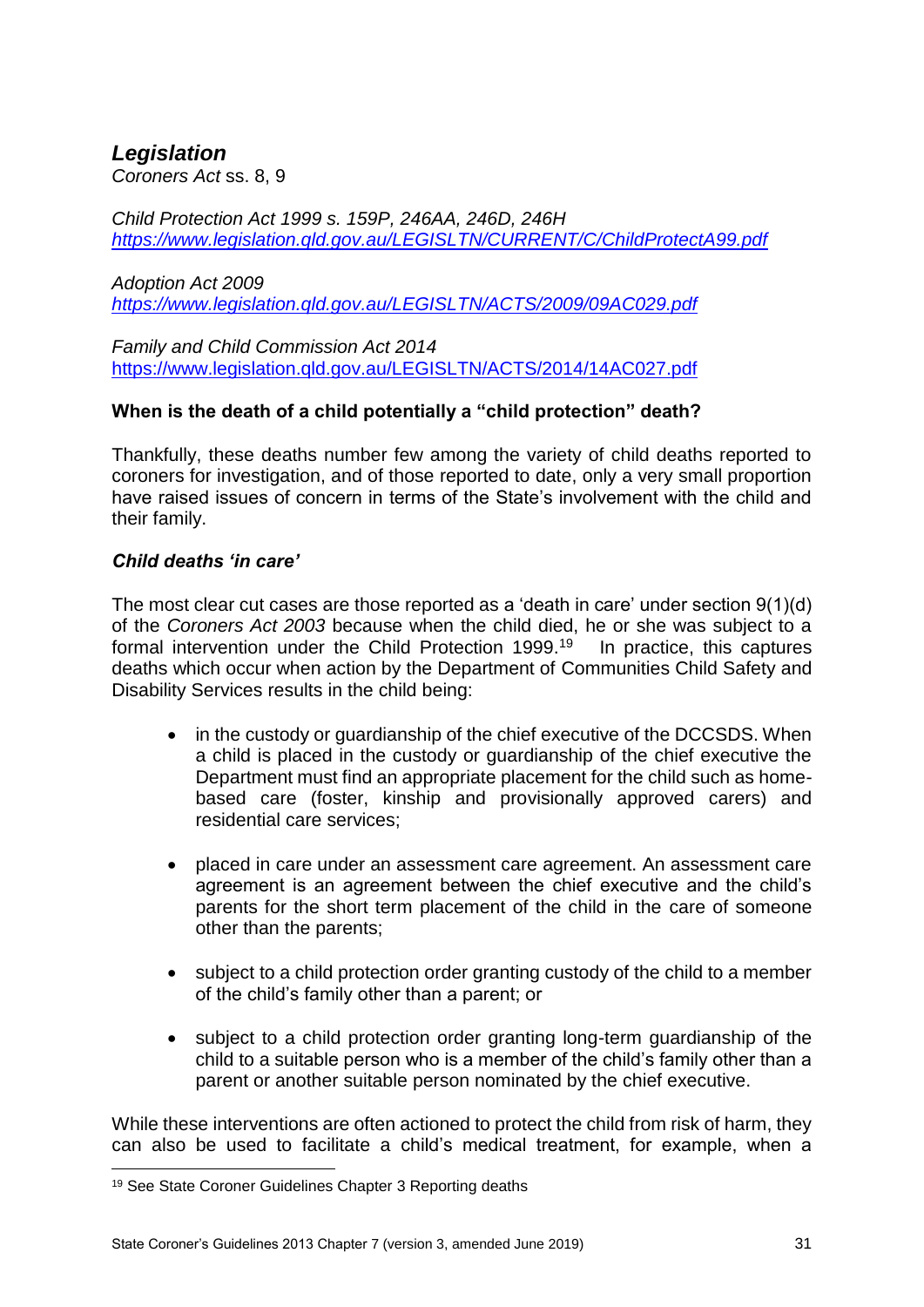chronically or critically ill child from a remote community needs treatment that can only be delivered a tertiary facility many thousands of kilometres from the child's home and family.

It is important to acknowledge that the Coroners Act operates to require the reporting of all child deaths "in care", even if the death was an expected natural causes death, for example, terminal illness, or has occurred in circumstances completely unrelated to the reason for which they were placed "in care", for example, from injures sustained in a motor vehicle accident where the driver of the other care was at fault. These deaths generally do not raise systemic child protection issues warranting extensive coronial investigation.

However, child deaths "in care" involving interpersonal violence, neglect, suicide, accident or the tragic outcomes of reckless or challenging behaviours may warrant close examination of the appropriateness of the action taken (or not) by the State in relation to the child and his or her family.

The significance of a death being reported as a "death in care" is that an inquest must be held if the circumstances of the case raise issues about the care that was provided to the deceased person. Examples of child protection issues examined in previous child death "in care" inquests include the appropriateness of the child's placement and case management, supervision by carers and communication with and within the child protection system.

#### *Other reportable child deaths*

Child deaths are also reported under other categories of "reportable death" under the Act, most commonly sudden unexpected infant deaths or other apparent natural causes deaths where the cause of death is unknown, traumatic deaths, for example, motor vehicle accidents, suicides and accidental drug overdoses, and occasionally health care related deaths. From time to time, the deceased child will be a child who was known to the child protection system. The extent to which the State's prior involvement with the child and their family may relevant to the circumstances of these deaths is considered by the coroner on a case by case basis.

In some cases, the circumstances of the child's death will raise questions about whether the child should have been subject to formal child protection intervention at the time of their death, and will require a careful examination of whether there were missed opportunities for this to have occurred and if so, whether earlier or different intervention or departmental involvement with the child's family may have prevented the child's death. These deaths can often reveal broader systemic deficiencies in the sense of gaps or blockages between various government and non-government agencies (health, housing, education, child protection, police) engaged with the child's family in the lead up to the death.

#### **Information available to inform the coroner's "child protection" death investigation**

#### *Child death review outcomes*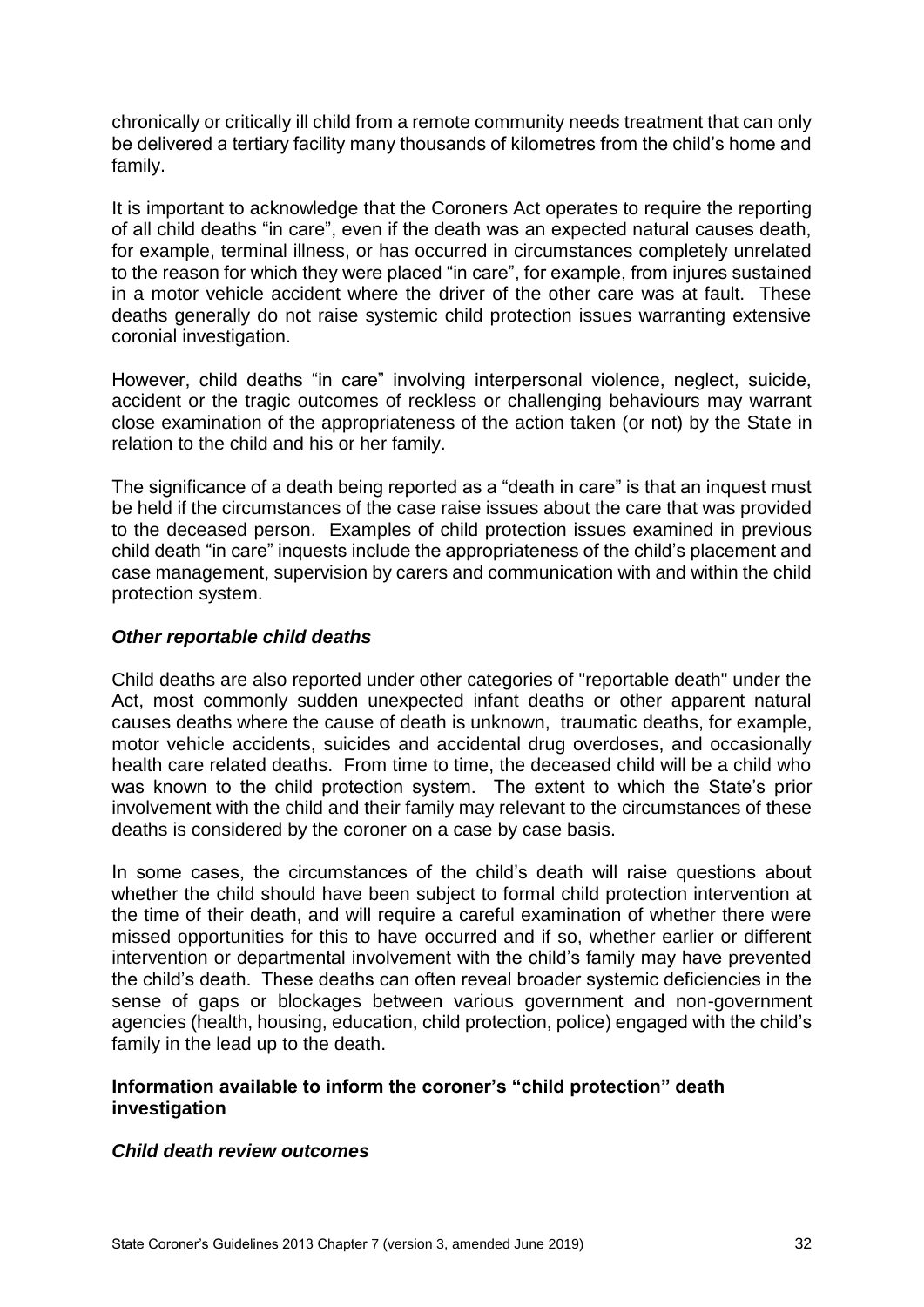Queensland's child protection system has been the subject of a number of independent investigations and inquiries since the Queensland Ombudsman highlighted historical system failures in the Brooke Brennan Report<sup>20</sup> and the Baby Kate Report<sup>21</sup> and the then Crime and Misconduct Commission report *Protecting* Children: an inquiry into abuse of children in foster care.<sup>22</sup> Recommendations from these inquiries resulted in significant changes to the previous system of internal child protection death reviews conducted by the then Department of Families, including the establishment of the multidisciplinary Child Death Care Review Committee to provide independent and external oversight of departmental reviews of child deaths.<sup>23</sup> This system was changed again following recommendations made by the Child Protection Commission of Inquiry<sup>24</sup> which resulted in new child death review processes being implemented from 1 July 2014.

When investigating a death that raises potential child protection issues, coroners should routinely have regard to child death review outcomes as this review process examines case management decisions and actions taken in respect of notifications made about the deceased child and his or her family, with a view to identifying deficiencies in existing practices and procedures and making recommendations to address them. The outcomes of the child death review process can often assist in resolving or at least narrowing the issues for coronial investigation.

For deaths prior to 1 July 2014, the following reports were routinely provided to the coroner by the relevant review entity:

- the department's child death case review report the department previously conducted a review of all deaths of a child known to the department in the last three years of the child's life; and
- the Child Death Case Review Committee report the former CDCRC examined the adequacy of the departmental reviews and the appropriateness of the department report recommendations.

From 1 July 2014, the child death review process was changed to require:

- departmental review of a child death where the child was known to the department within 12 months of their death – a specialist internal investigation team has been established to perform this function on behalf of the child safety chief executive; and
- oversight of departmental review by an independent multidisciplinary child death case review panel formed by the Minister responsible for administering the *Child Protection Act 1999*. 25

**<sup>.</sup>** 20

http://www.ombudsman.qld.gov.au/Portals/0/docs/Publications/Inv\_reports/brooke\_brennan\_report.pd f

<sup>&</sup>lt;sup>21</sup> ww.ombudsman.qld.gov.au/Portals/0/docs/Publications/Inv\_reports/OMB-3281%20Baby%20Kate%20Report.pdf

<sup>22</sup> http://www.communities.qld.gov.au/childsafety/about-us/publications/protecting-children-an-inquiryinto-abuse-of-children-in-foster-care

<sup>23</sup> [www.cdcrc.qld.gov.au](http://www.cdcrc.qld.gov.au/)

<sup>&</sup>lt;sup>24</sup> http://www.childprotectioninguiry.gld.gov.au/publications;

http://www.justice.qld.gov.au/corporate/justice-initiatives/carmody-report-recommendations

<sup>25</sup> See *Child Protection Act 1999*, Chapter 7A Child death and other case reviews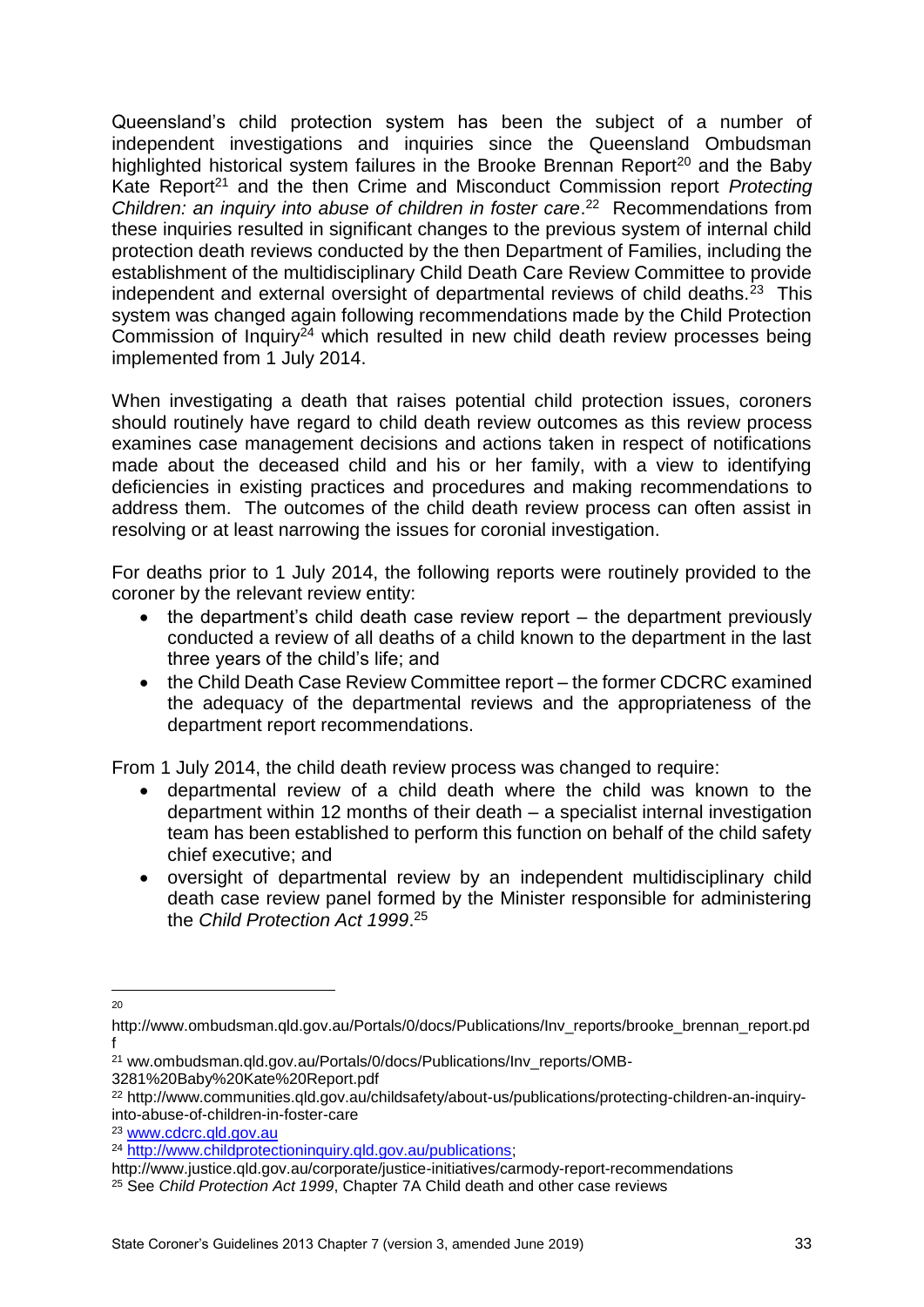These reports will be routinely provided to the investigating coroner via the State Coroner.<sup>26</sup>

To date these reports have generally been quite comprehensive, produced to the coroner in a timely fashion and helpful in informing the coroner's consideration about whether there are issues warranting further investigation or response from the department. Coronial investigations and inquests benefit significantly from the child death review process as it uses specialist child protection expertise not otherwise readily available to coroners to identify child safety service shortcomings and propose recommendations to address those shortcomings. This can assist coroners greatly in narrowing the coronial investigation issues, progressing the coronial investigation in a timely way and informing consideration of reasonable, workable coronial recommendations in the very few child protection deaths that proceed to inquest.

Coroners should routinely seek information from the department about the status of its implementation of child death case review recommendations as this information can be very influential in a coroner's determination of whether there is a need to proceed to inquest in respect of any child safety system deficiencies identified by the coronial investigation.

While reports generated under the current child death review system will only relate to the case management of children known to the department within 12 months of their death, the Child Protection Act enables the Minister to require an investigation of departmental involvement with the deceased child or the family outside of this time frame.<sup>27</sup> If the coronial investigation identifies issues relating to the department's involvement with the child or the child's family beyond the 12 month time frame, the coroner may consider writing to the Minister seeking his or her co-operation in requiring a child death review for the relevant period.

#### *Other departmental information*

In the event the child death review outcomes do not adequately address issues arising in the coronial investigation, the coroner may consider issuing formal information requirements for information including:

- the child's departmental case file
- the outcomes of any other conducted in respect of the child or another member of the child's family or household, for example, if the child had previously suffered serious physical injury while known to the department or another child from the same family or household was the subject of a review conducted under the Child Protection Act
- statements from relevant departmental or service provider personnel addressing specific questions about the case management decisions and action taken in respect of the child
- relevant departmental policies and procedures

**.** 

<sup>26</sup> See *Child Protection Act 1999*, s.246H

<sup>27</sup> See *Child Protection Act 1999*, s.246B(3)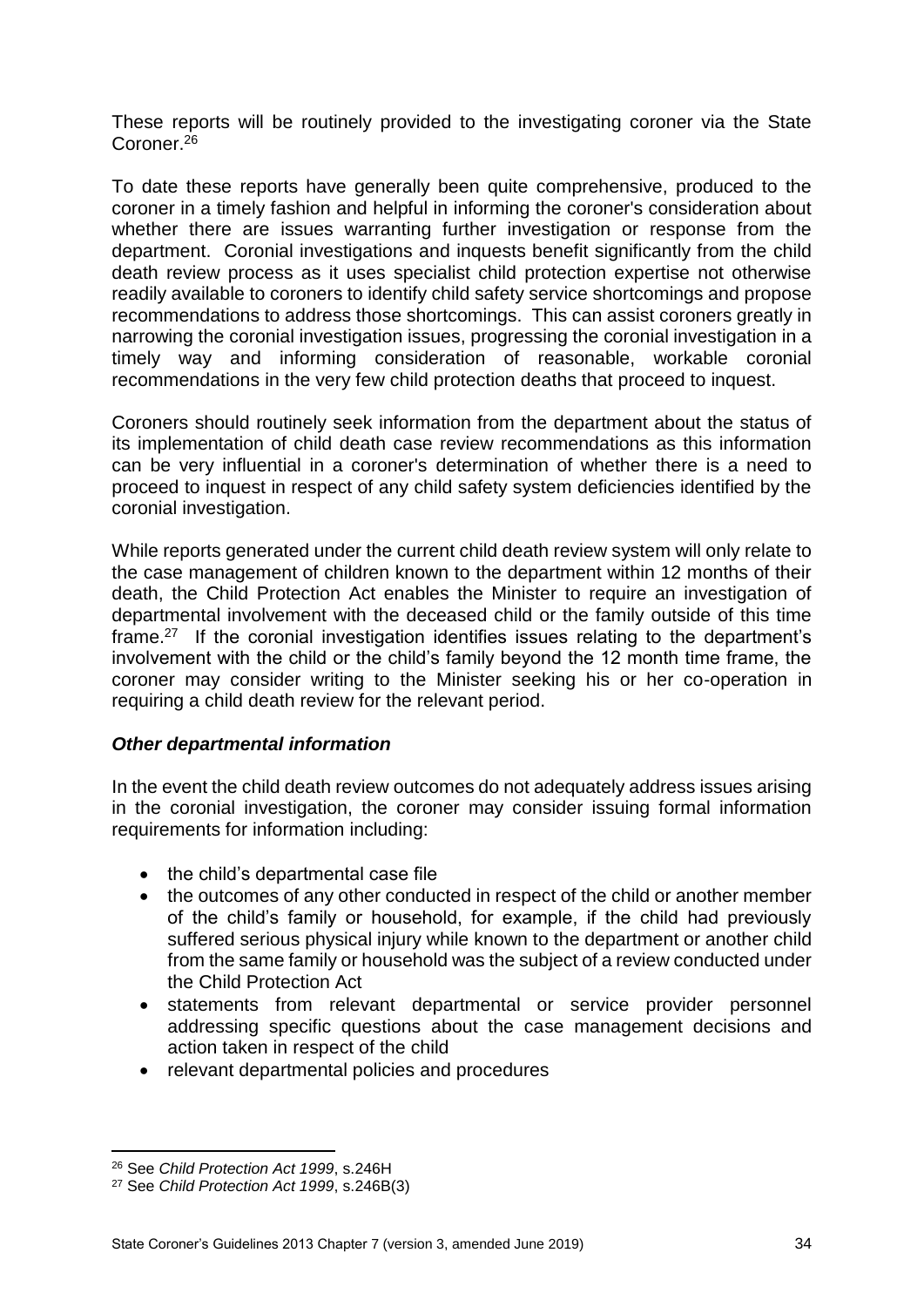statement from the most appropriate senior departmental officer about the extent to which the child death review recommendations have been implemented.

#### *Expert review*

Depending on the circumstances of the child's death, the coroner may also consider obtaining an independent expert review of the child's management. State Coroner approval is required before an expert review can be commissioned.

#### **Senior Advisor (Child Protection), Domestic and Family Violence Death Review Unit**

The Senior Advisor (Child Protection) role is situated within the Domestic and Family Violence Death Review Unit to provide specialist advice and assistance to coroners in relation to child protection systems, policies and practices. This role also has responsibility for the provision of assistance with the identification of systemic shortcomings and the formulation of preventative recommendations for those matters that proceed to inquest.

The primary focus of this role is to ensure that all relevant issues pertaining to the child's death are considered, with a focus on the involvement of the DCCSDS both during and prior to the one year departmental review period. The case management process aligns with those for the investigation of domestic and family violence related deaths outlined in section 7.5 of these guidelines, and is designed to facilitate access to information about the family's prior contact with the department, police other government agencies and/or non-government organisations prior to the child's death.

Coroners are encouraged to seek advice and assistance from the unit as soon as it becomes evident the death may raise systemic child protection issues.

## <span id="page-37-0"></span>**7.7 Investigating suspected deaths**

## <span id="page-37-1"></span>**Introduction**

 $\overline{a}$ 

A finding of death or declaration of presumed death serves not only the emotional needs of a missing person's family but is a practical necessity for matters including estate administration and life insurance and superannuation claims. The Coroners Act has substantially narrowed the coroner's jurisdiction to investigate a missing person's disappearance. Previously the police, a missing person's family or another sufficiently interested person could request the coroner to investigate the cause and circumstances of the disappearance of a person who had been missing for more than 12 months.<sup>28</sup> However, the coroner's missing persons jurisdiction is now limited to only those matters where there is reason to suspect a person is dead and the death was reportable under the Act.

<sup>28</sup> See repealed *Coroners Act 1958*, s.10 – the coroner had jurisdiction to inquire into the cause and circumstances of the person's disappearance and all matters likely to reveal whether the person was alive or dead and the person's whereabouts at the time of the inquiry.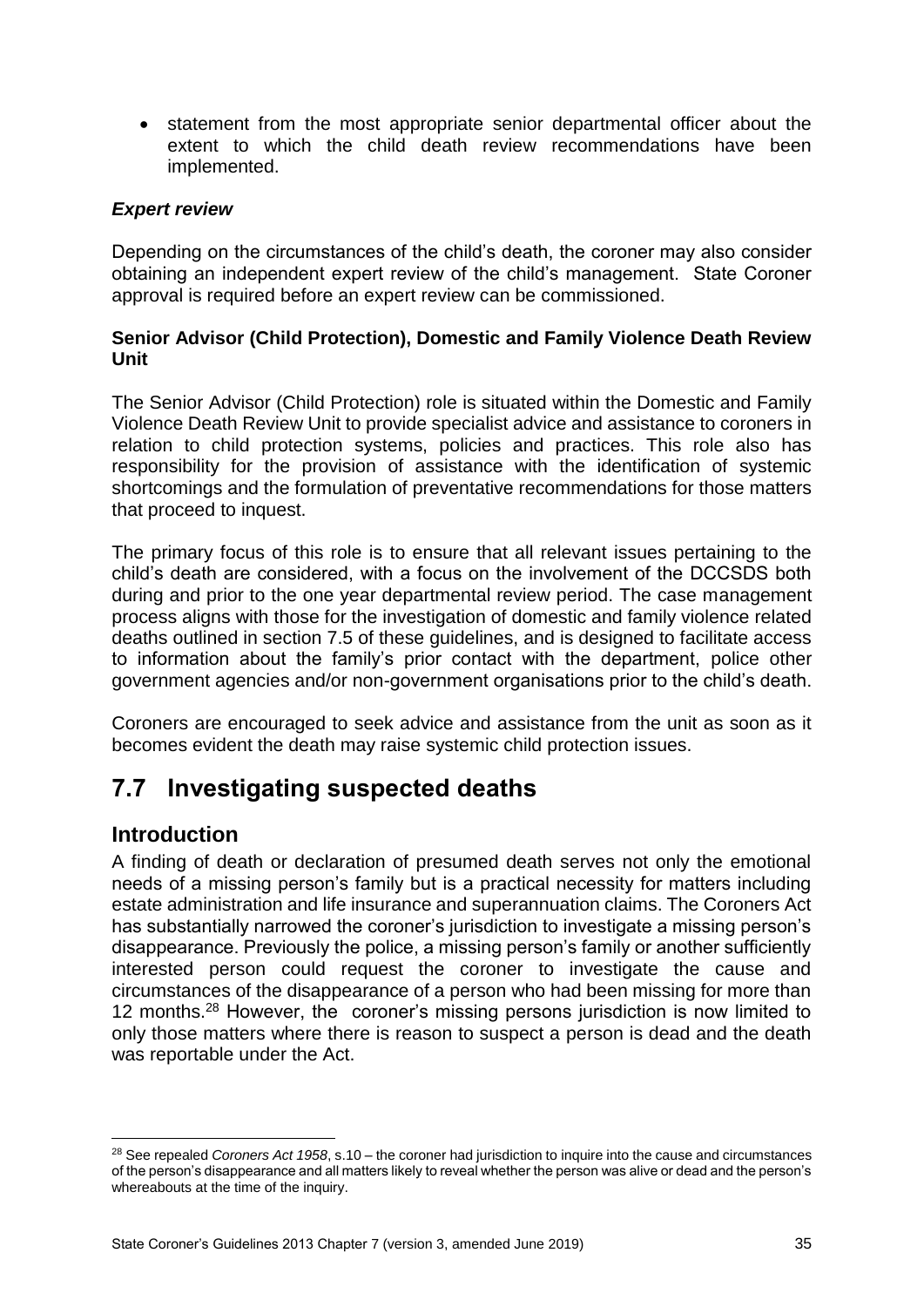This chapter sets out the range of considerations a coroner should take into account when investigating a suspected death.

## <span id="page-38-0"></span>*Legislation*

Coroners Act Sections 11, 14, 45

## <span id="page-38-1"></span>*In principle*

A suspected death is one in which a person is missing but no body is located – living or dead. A coroner can only investigate a suspected death upon direction from the State Coroner who must either suspect the person has died in circumstances that make the death reportable, or because the Attorney-General has directed that the suspected death be investigated. The general principle is that if the person has not been seen or heard from by those who might be expected to have seen or heard from him or her and due inquiries have been made that have produced no positive results, the circumstantial evidence may be sufficient to enable a finding of death to be made.<sup>29</sup> When making such a finding, care needs to be taken there is sufficient evidence to exclude the possibility of the missing person having assumed another identity.

## <span id="page-38-2"></span>*In practice*

Common scenarios invoking coronial investigation include persons thought to be the victim of foul play, accident or suicide though the body has never been found, and persons seen falling from a vessel or swept away in rough seas or flood waters but search and recovery efforts were unable to recover the body.

As explained in Chapter 3, missing persons are generally first reported to the QPS Missing Persons Unit. The QPS Operational Procedures Manual requires the Missing Persons Unit to refer these cases to the State Coroner as soon as a missing person is reasonably suspected of being dead.<sup>30</sup> The police report to the State Coroner should include the complete investigation file including a report as to the results of the police investigation into the cause and circumstance of the person's disappearance and suspected death. The State Coroner can then direct a coroner to conduct an investigation, including the holding of an inquest if necessary. The coroner is required, if possible, to find whether or not a death in fact happened and if so, to the extent possible, the usual findings required under s. 45(2).

The circumstances of suspected deaths vary greatly and can pose quite challenging issues for coroners. For example, if a person who is known not to be able to swim is seen washed from rocks by large waves while fishing and whose body has not been found after a week of search and recovery efforts, it may reasonably be concluded the person is dead. In such a case, a coroner can find accordingly and the death can be registered.

However, in other cases, such a conclusion may not be so readily drawn. For example, if there is some basis to suspect that the missing person may have had reason to 'disappear' or at least relocate in order to leave behind some trouble or unhappiness,

 $\overline{a}$ <sup>29</sup> For a useful discussion of presumption of death principles see *Riggs v Registrar of Births, Deaths and Marriages & Ors* [2010] QSC 481 (24 December 2010) per Martin J at [10]-[12]

<sup>30</sup> Section 8.5.24 *Missing person reasonably suspected of being deceased*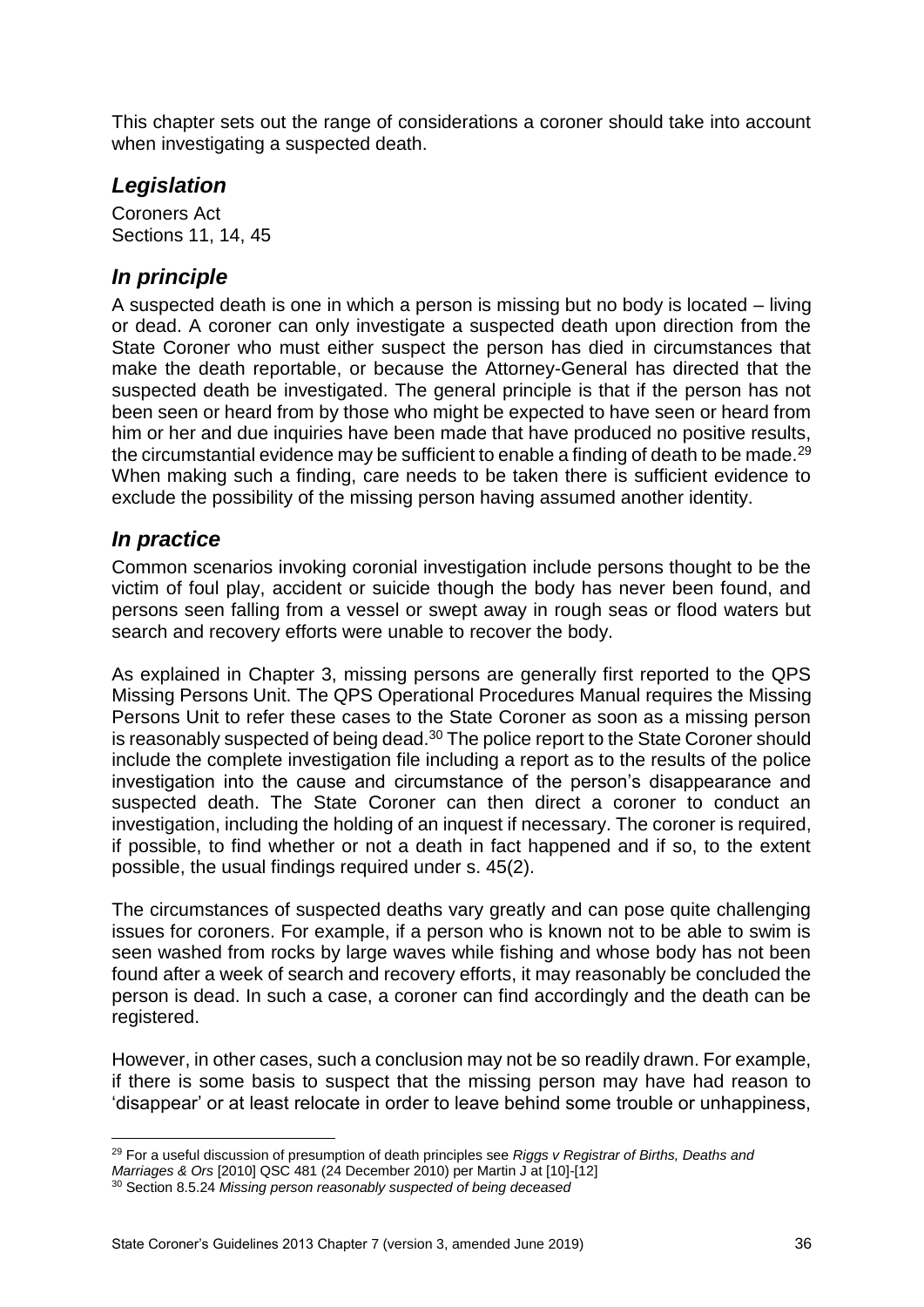it may be unsafe to conclude he or she has died. In these cases the coroner must consider whether all reasonable inquiries have been made and whether it is more likely than not that those inquiries would have disclosed some evidence of the missing person's continued existence were they not dead.

Depending on the circumstances of the disappearance, checks with the Australian Taxation Office, Centrelink, Medicare, financial institutions, interstate Registries of Births Deaths and Marriages, Australian or overseas police services and immigration authorities can be useful. Evidence from family, friends, treating doctors, work colleagues, business or other associates can assist in exploring whether the missing person's life and character immediately before his or her disappearance was consistent with that of a person likely to stage a disappearance and create a false identity. However, a coroner has to be satisfied the missing person has not assumed another identity and that negative results to these checks are sufficient to conclude the person is dead. If the death is to be registered in Queensland, the coroner also needs evidence that the person died here.

The risks posed by these cases were highlighted in a New South Wales matter where the coroner found the man had drowned when his runabout was found floating, damaged and empty in a coastal waterway. Three years later the deceased was located, alive and well and charged with insurance fraud.

Many suspected death investigations will yield sufficient information for a coroner to make chamber findings. However, some disappearances may warrant an inquest to test evidence about matters including the missing person's last known movements, their state of physical or mental health immediately before the disappearance, potential third party involvement in the person's abduction and death or the opinions of survival or other relevant experts. The circumstances of the suspected death may also raise broader systemic issues such as the adequacy of police or emergency services responses to the person's disappearance that may appropriately be the subject of coronial comment.

From time to time there will be cases where despite exhaustive investigations there may still be insufficient evidence for the coroner to make a definitive finding about whether a person has died. As distressing as this may be for the person's family, 'hedge bet' findings to the effect '*I presume X to have drowned after being dragged out to sea by a strong tidal current but should he be found alive then his present whereabouts are unknown*' should be resisted.

## <span id="page-39-0"></span>**7.8 Disposal of property in possession of the Queensland Police Service as a result of reportable death investigations**

## <span id="page-39-1"></span>*Aim of the guidelines*

To provide guidance and advice to police officers in relation to the disposal of property taken into possession during the investigation of a reportable death.

The guidelines are aimed at;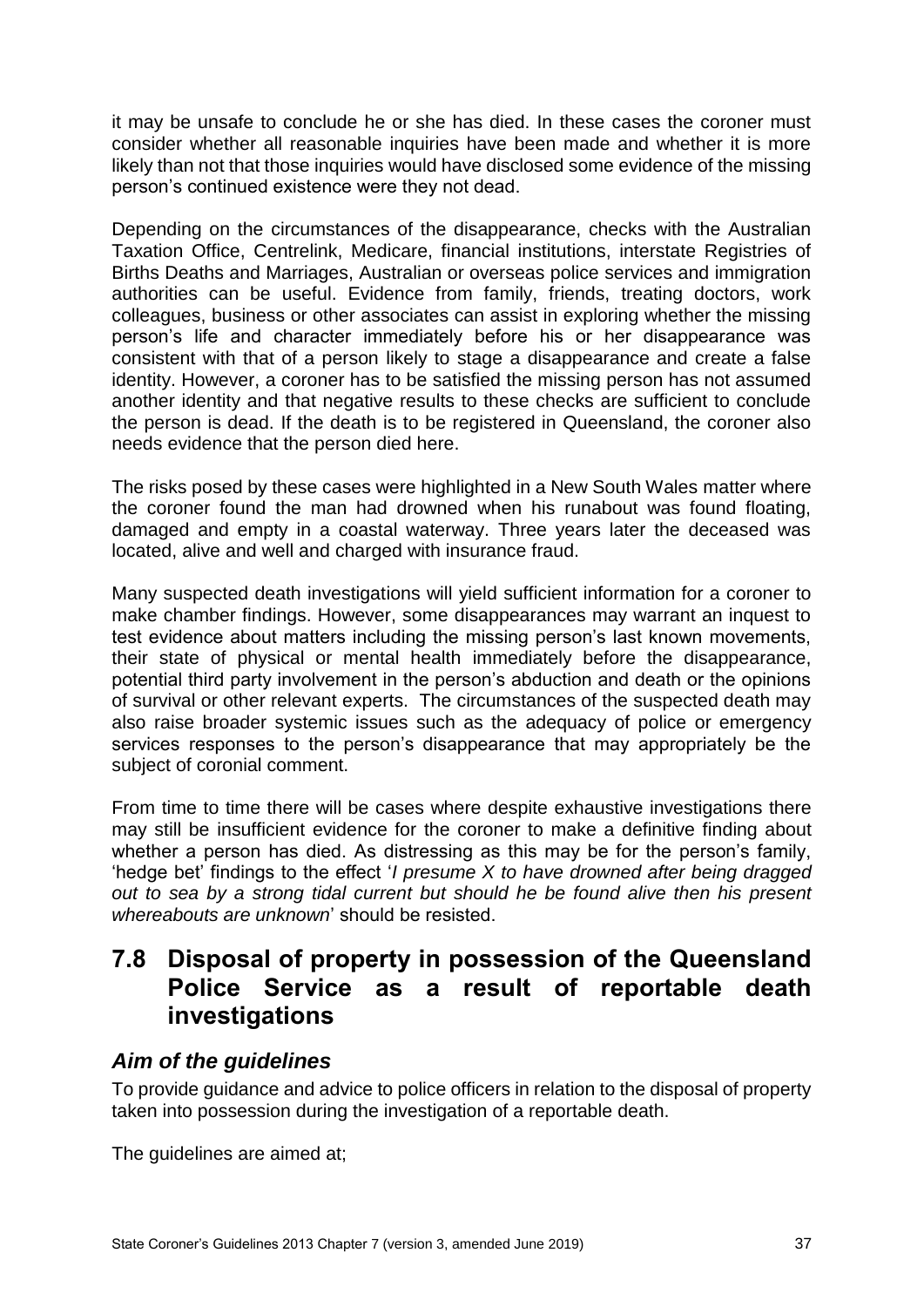- minimising the number of requests to coroners for approval to dispose of property, and
- problems and costs associated with the storage of property at police establishments, and
- returning property not needed for the investigation to the rightful owner as expeditiously as possible.

## <span id="page-40-0"></span>*Reportable deaths and property*

Section 8 of *Coroners Act 2003* outlines eight circumstances in which a sudden death is reportable. Officers should refer to the OPMs chapter 8 - Coronial Matters for details.

Section 794 of the *Police Powers and Responsibilities Act 2000* places a duty on a police officer to help a coroner in the investigation of a reportable death, including complying with all reasonable directions. Accordingly, the Queensland Police Service is responsible for conducting investigations into reportable deaths on behalf of a coroner.

Often these investigations result in police officers taking possession of property associated with a deceased person. Such property is taken possession of by a police officer for two primary reasons:

- it seized for the purpose of the investigation, (either criminal or coronial), or
- it is taken for safe keeping.

## <span id="page-40-1"></span>*Obligations of investigating officers*

#### <span id="page-40-2"></span>*Exhibits*

Section 59 of the *Coroners Act 2003* provides that police officers who take possession of property for the purpose of the investigation of a reportable death (which includes suspicious deaths) are not to dispose of the property without the permission of the investigating coroner. Directions as to the disposal of the property will usually be given by the coroner checking a box on the bottom of page 2 of the relevant findings forms (i.e. 20A, 20B, 20C, 28A and 28B).

The investigating coroner will consider authorising the earlier release of property if:

- it is dangerous to retain, e.g. explosives, unstable chemicals etc;
- it is cost prohibitive to store e.g. motor vehicles, aircraft, vessels etc
- $\bullet$  its retention may impact on the livelihood of others e.g. business operating equipment; or
- the next-of-kin or rightful owner requests its return because of its monetary value, sentimental value or practical urgent use – e.g. baby clothing, computers, mobile phones etc which may contain important information necessary to finalise financial affairs and/or conduct funeral arrangement.

When such property is involved, at the completion of any examination or testing, officers must submit a supplementary Form 1 to the coroner seeking permission to dispose of the property in accordance with established procedures. Such supplementary Form 1 should clearly outline what is proposed to be done with the property and the basis for the proposal.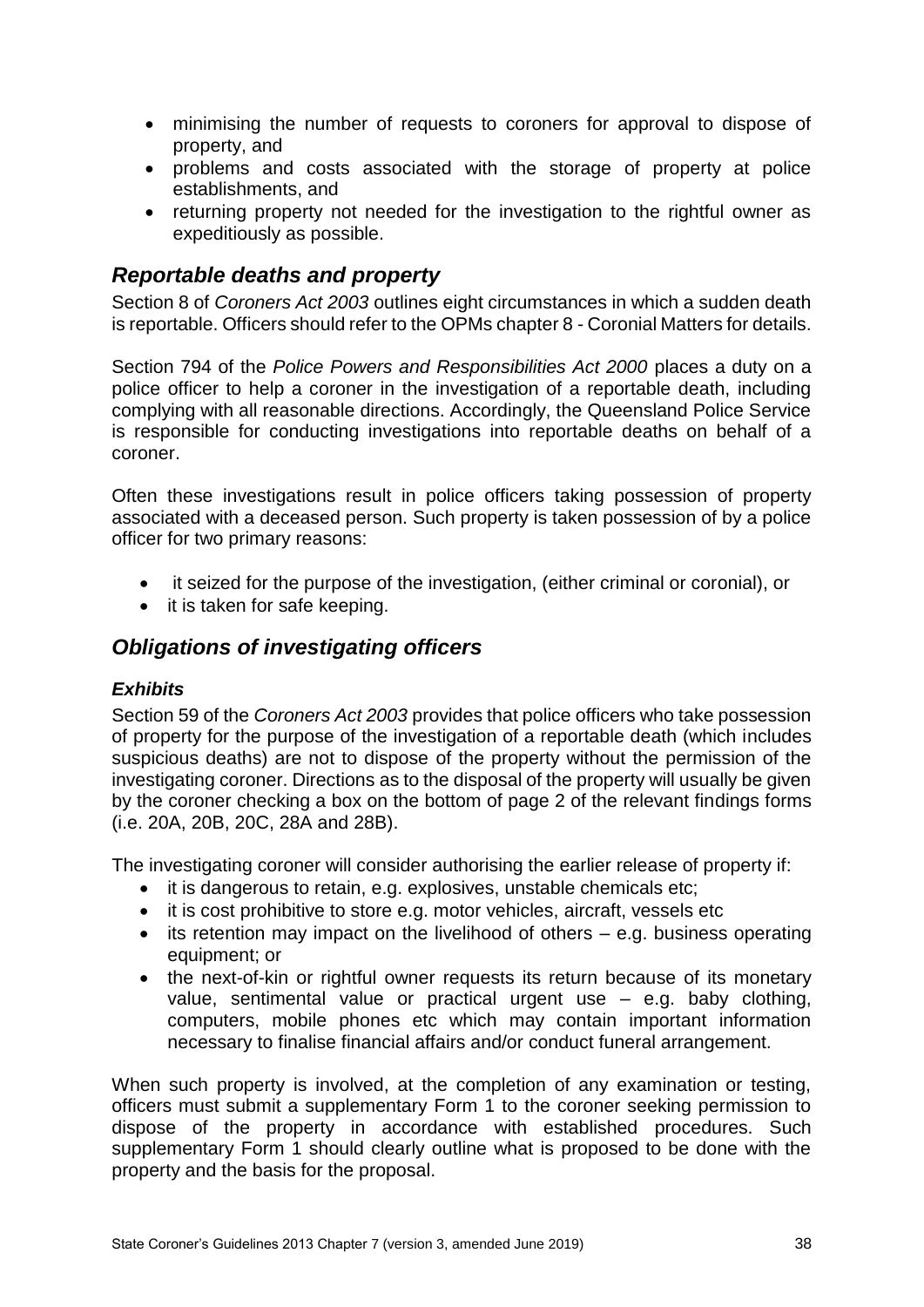#### <span id="page-41-0"></span>*Safekeeping*

The disposal of property taken possession for safekeeping can be more problematic as often the significance of the item to an investigation can be overlooked and the property returned to the owner risking its evidentiary value. Accordingly, only property clearly of no value to the investigation is to be returned or disposed of without referral to a coroner. If an officer is in any doubt the property is to be retained.

The following items may be disposed of by police assisting at mortuaries where retention is no longer required for the investigation of the death:

- A noose used by the deceased in causing their own death; and
- A helmet worn by the deceased at the time of their death.

This should only occur after the items has been examined by the forensic pathologist, photographed and recorded within the relevant QPS register.

Examples of circumstances where property can be disposed of without referral to a coroner may include;

- Clothing, personal items (wallet etc) located at non-suspicious death scenes in a public place or not their usual place of residence
- Jewellery found on a deceased
- Personal/valuable items where deceased was located at place of residence but residence may not be able to be secured, other persons reside at residence or other persons appear to have access to the residence.
- Keys taken to secure a residence or enable police to re-enter if necessary for inquiries.
- Mobile phones/address books/documents taken possession of to assist inquiries to locate Next of Kin (apart from probative value in certain cases i.e. suicide, motor vehicle accident).<sup>31</sup>
- Personal items may be seized for safekeeping where it becomes immediately apparent a dispute exists between NOK and there is the potential to release property to the wrong person without further inquiries being conducted.
- Property of itinerants or tourists where property is taken possession of for safekeeping due to lack of any alternate secure storage for the items.

#### **If for any reason the attending officer is unsure, the matter should be discussed with the District Duty Officer or Shift Supervisor.**

The officers who dispose of property should ensure the details are entered on QPRIME occurrence.

The Detective Inspector, Assistant to the State Coroner, may be contacted on 07 32474603.

**<sup>.</sup>** <sup>31</sup> Particular attention should be paid to the preservation of any document or recording that purports to state the testamentary intentions of a deceased person – see s 18 *Evidence Act 1981*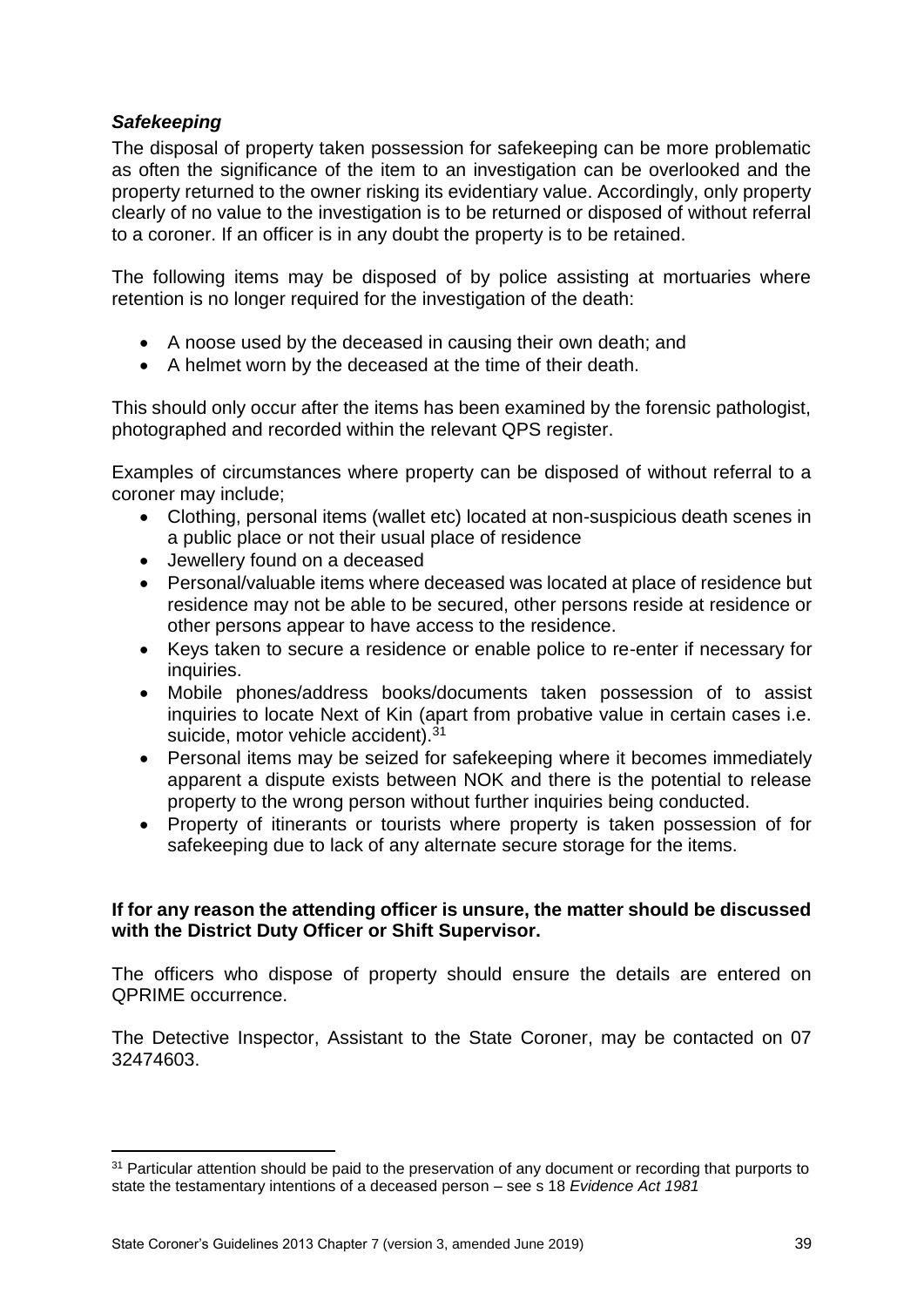## <span id="page-42-0"></span>**Review of investigation outcomes**

### <span id="page-42-1"></span>*Legislation*

Coroners Act Sections 11A, 50B

The Act establishes mechanisms for administrative review of investigation outcomes including a coroner's decision about whether a death is reportable or whether an inquest should be held, to review inquest or non-inquest findings or to re-open an inquest or non-inquest investigation. These avenues of review are intended to provide an efficient and cost-effective means of examining concerns about the way in which a death has been investigated or the basis of the coroner's findings. Families who are dissatisfied with an investigation outcome should be given clear advice about their rights to have that outcome reviewed.

Chapter 9 *Inquests* discusses the right to apply for an inquest or for a coroner's decision not to hold an inquest to be reviewed. It also explains how an inquest can be reopened, including on application by the family.

#### <span id="page-42-2"></span>**Review of decision about whether death is reportable**

The Act was amended in 2009 to create a right for a person dissatisfied with a coroner's decision about whether a death is reportable to apply for an order as to whether it is a reportable death. The application is made to the State Coroner or if the State Coroner made the original decision, to the District Court.

When considering an application under s. 11A, the State Coroner may seek additional information or opinion about the death.

#### <span id="page-42-3"></span>**Reopening non-inquest investigations**

The Act was amended in 2009 to enable a non-inquest investigation to be reopened by the State Coroner or the investigating coroner acting on his or her own initiative, or by the investigating coroner at the State Coroner's direction – s. 50B.

An investigation can be reopened if the State Coroner or the investigating coroner considers:

- the circumstances of the death warrant further investigation; or
- new evidence casts doubt on the findings.

The State Coroner can also reopen or direct another coroner to reopen an investigation if he or she considers the investigating coroner's findings could not reasonably be supported by the evidence.

In practice, s. 50B is activated when the coroner or the State Coroner is considering representations from a family dissatisfied with the findings or new evidence that comes to light at a later date.

When responding to a representation to have the investigation reopened, the coroner should ensure he or she provides clear reasons for any decision not reopen the investigation or to limit the reopening to specific issues.